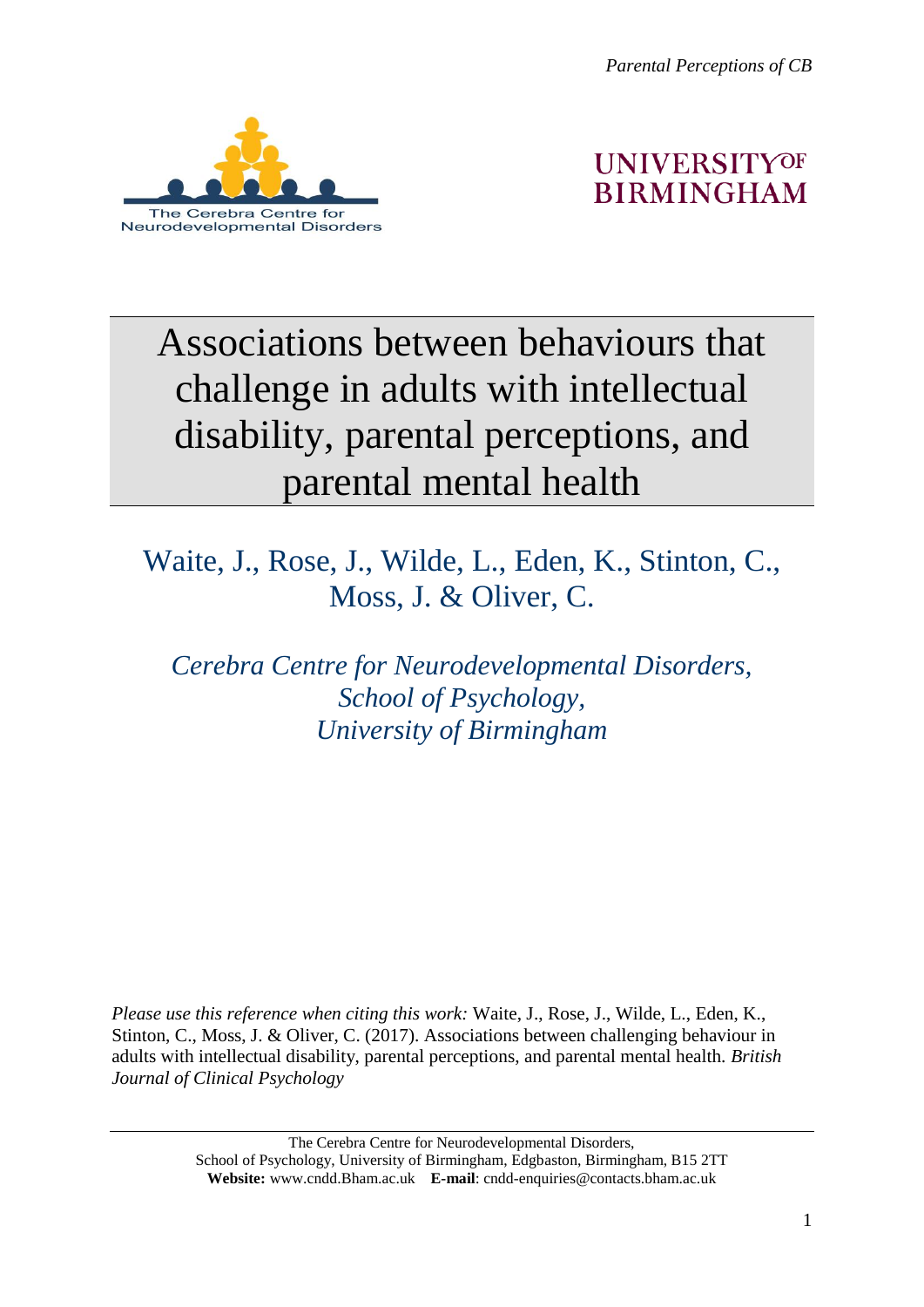#### **Abstract**

**Objectives.** This study examined parental perceptions of behaviours that challenge (CB) in their adult children with intellectual disability (ID), and explored whether perceptions mediated associations between CB and parental psychological distress. Design. A withingroup correlational design was employed.

**Methods.** Sixty-five parents reported on individuals with genetic syndromes and ID who had chronic behaviours that challenge (CB). Parents completed the Illness Perception Questionnaire-Revised (IPQ-R) adapted to measure perceptions of self-injury, aggression or property destruction, alongside assessments of parental locus of control, attributions about behaviour, parental psychological distress, and CB.

**Results.** A high proportion of parents evidenced anxiety and depression at clinically significant levels (56.9% and 30.8%, respectively). Contrary to predictions, psychological distress was not significantly associated with CB. The perception that the adult with ID exerted control over the parent's life mediated the association between CB and parental psychological distress. Few parents endorsed operant reinforcement as a cause of CB (< 10%).

**Conclusions.** The high levels of psychological distress in parents is notable and of concern. Further research should consider the reasons why parents have causal attributions that might be inconsistent with contemporary interventions.

Key words: Adults; parents; attributions; self-regulatory model; challenging behaviour; intellectual disability.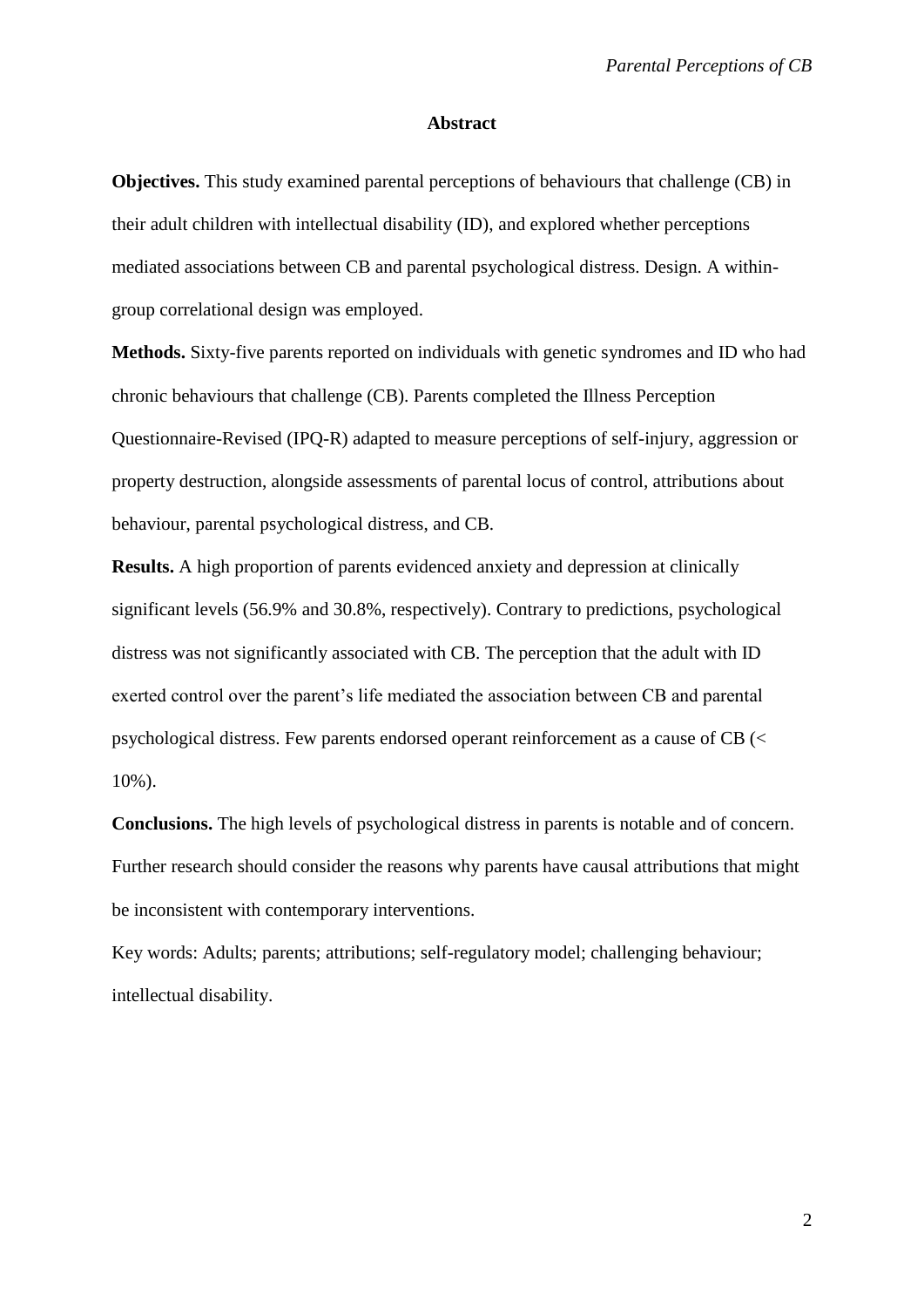## **Practitioner Points**

- Parents experience high levels of psychological distress while supporting adults with ID who engage in chronic behaviours that challenge.
- Parental Locus of Control about CB was most strongly associated with parental psychological distress rather than the degree of CB exhibited by the individual with ID.
- Few parents endorsed operant reinforcement as a cause of behaviours that challenge.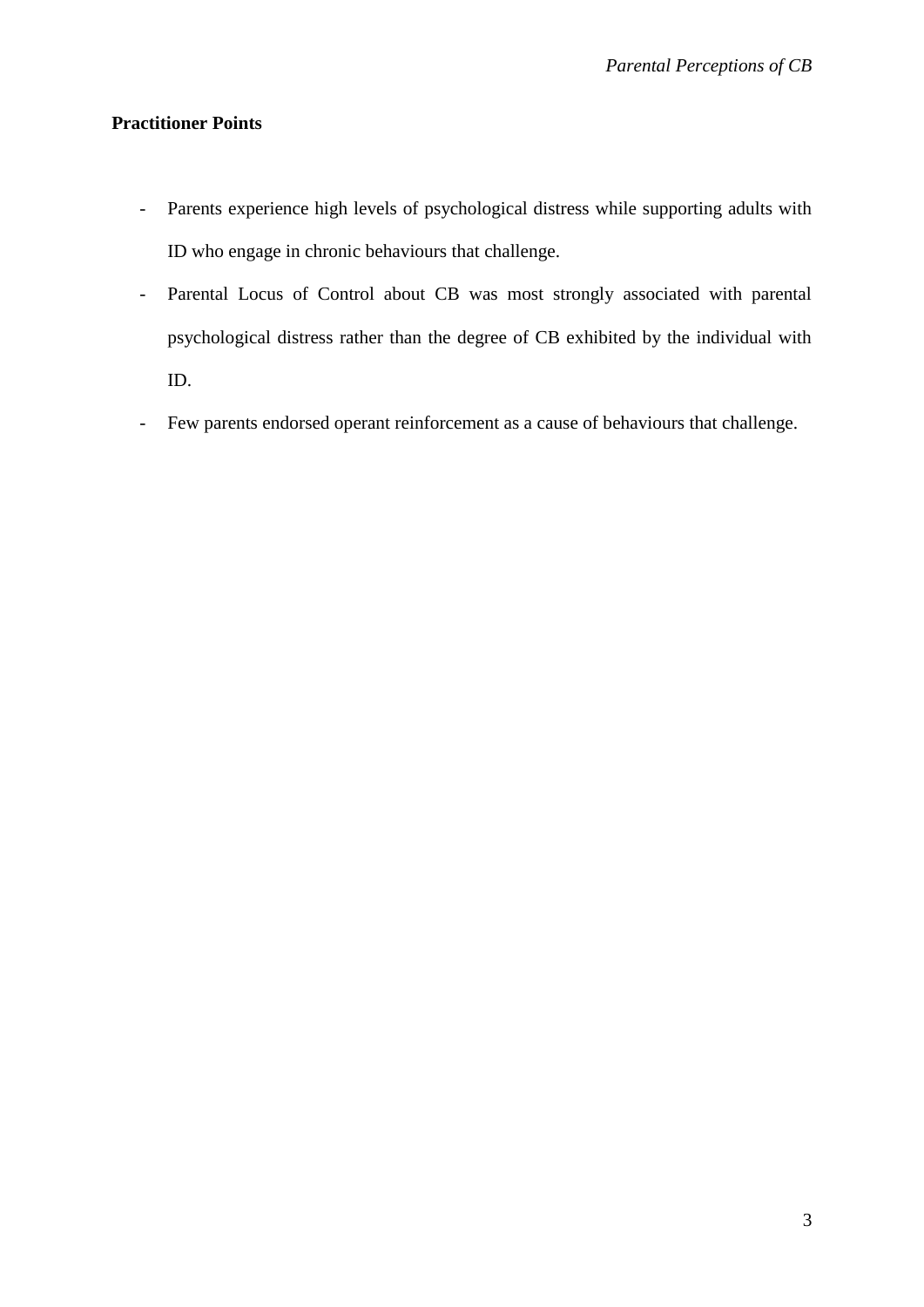## **Associations between challenging behaviour in adults with intellectual disability, parental perceptions, and parental mental health**

Approximately 60% of individuals with intellectual disability (ID) live at home with their parents once they reach adulthood (Department of Health, 2001), and an estimated 10-15% of adults with ID engage in behaviours that challenge. Aggression, property destruction, and self-injurious behaviour are amongst the most prevalent behaviours that challenge with a robust evidence base for intervention (Emerson et al., 2001). These behaviours are more likely to occur in individuals with a diagnosis of a specific genetic syndrome with associated ID (45-93% for self-injury and 40-74% for aggression; Arron, Oliver, Moss, Berg & Burbidge, 2011). Hence, the behaviour of this high-risk adult population warrants investigation alongside examination of parental involvement.

Self-injury, aggression and property destruction are associated with poorer parental wellbeing, evidenced by elevated prevalence of anxiety and depression (Hastings, 2002; Hodapp, Fidler & Smith, 1998; Eisenhower, Baker & Blacher, 2005, Beck, Hastings, Daley & Stevenson, 2004; Totsika, Hastings, Emerson, Berridge, & Lancaster 2011). The nature of this association is still being defined and the majority of research has been conducted with families of children with ID, as opposed to adults. Hill and Rose (2010) argue that it is frequently assumed that the challenges parents experience when supporting a person with ID are unchanged across the life span. However, because behaviours that challenge persist in a high proportion of individuals with ID (Murphy et al., 2005; Taylor et al., 2011), it is possible that continued exposure to chronic behavioural difficulties impacts cumulatively on parents over time. Furthermore, parents who have poorer mental health may adopt parenting practises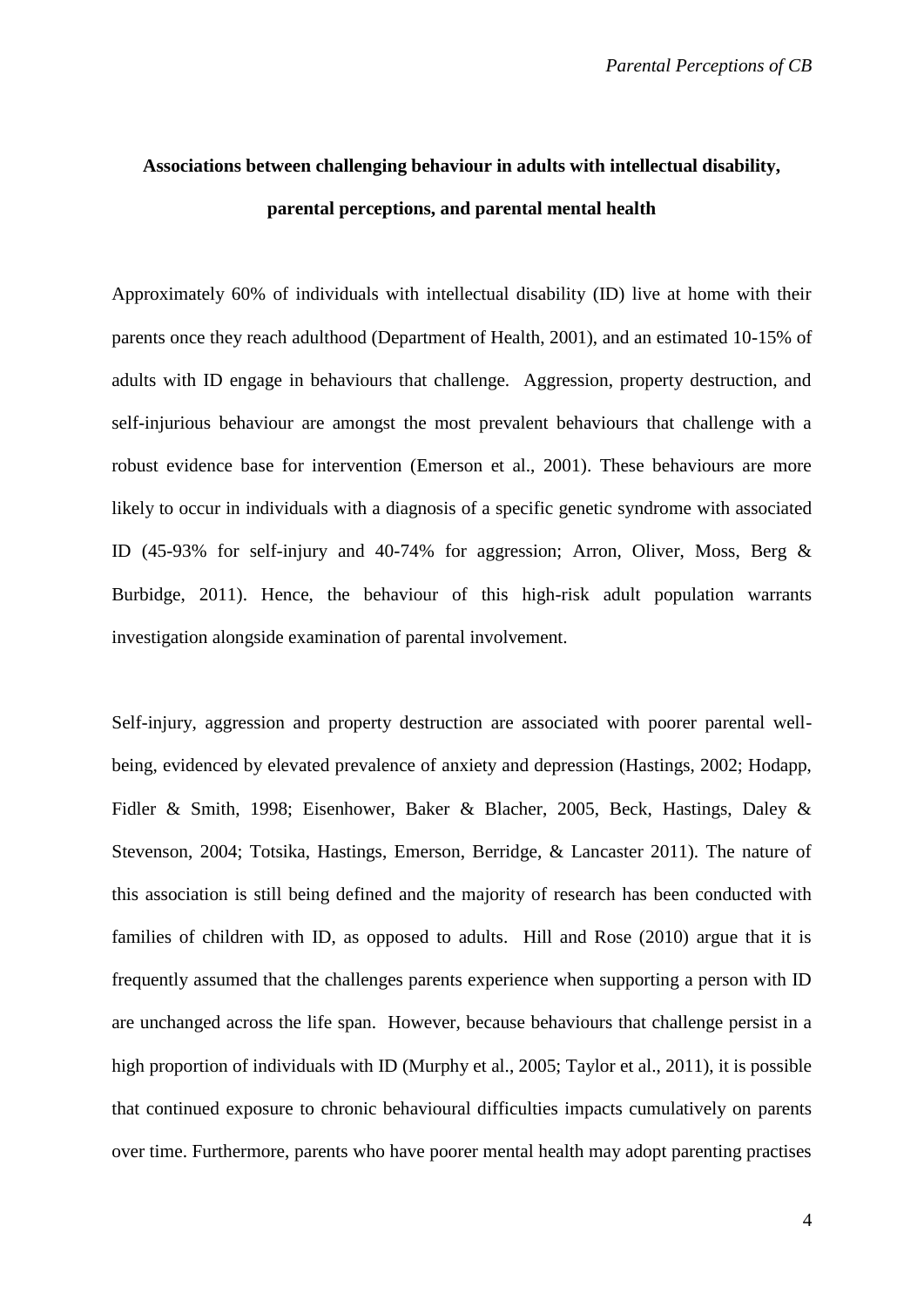that potentially contribute to the maintenance or escalation of challenging behaviour (Xu, Neece, & Parker, 2014).

Whilst there is an association between behaviours that challenge and well-being, variability in outcomes for parents indicates that other factors, such as social support, child characteristics and parental perceptions/cognitions, are influential and warrant attention (MacDonald Hastings & Fitzsimons., 2010; McClintock, Hall & Oliver, 2003; Plant & Sanders, 2007). In particular, research into the nature of parental perceptions has increased steadily with a focus on causal attributions, self-efficacy, psychological acceptance and locus of control (Dagnan, Grant & McDonnell, 2004; Hassall, Rose & McDonald, 2005; Hastings & Brown, 2002; MacDonald et al., 2010; Jones et al., 2014). The association between parental perceptions and parental outcomes is complex but clearly important. For example, in a longitudinal study with parents of children with ID, parental locus of control was associated with well-being but did not moderate the association between well-being and behaviours that challenge (Lloyd & Hastings, 2009). In addition, there is evidence that selfefficacy may mediate, and that parental criticism may moderate, the association between behaviours that challenge and parent well-being (Hastings & Brown, 2002; Lancaster, Balling, Hastings & Lloyd, 2014).

While previous research has indicated that there are a number of parental cognitive variables that could influence the association between parental well-being and behaviours that challenge, a unifying model that integrates the relevant constructs has rarely been applied. Models from the health psychology literature may be applicable and could extend understanding of parental perceptions of behaviours that challenge in adults with ID who live at home, and aid exploration of associations between perceptions and parental well-being.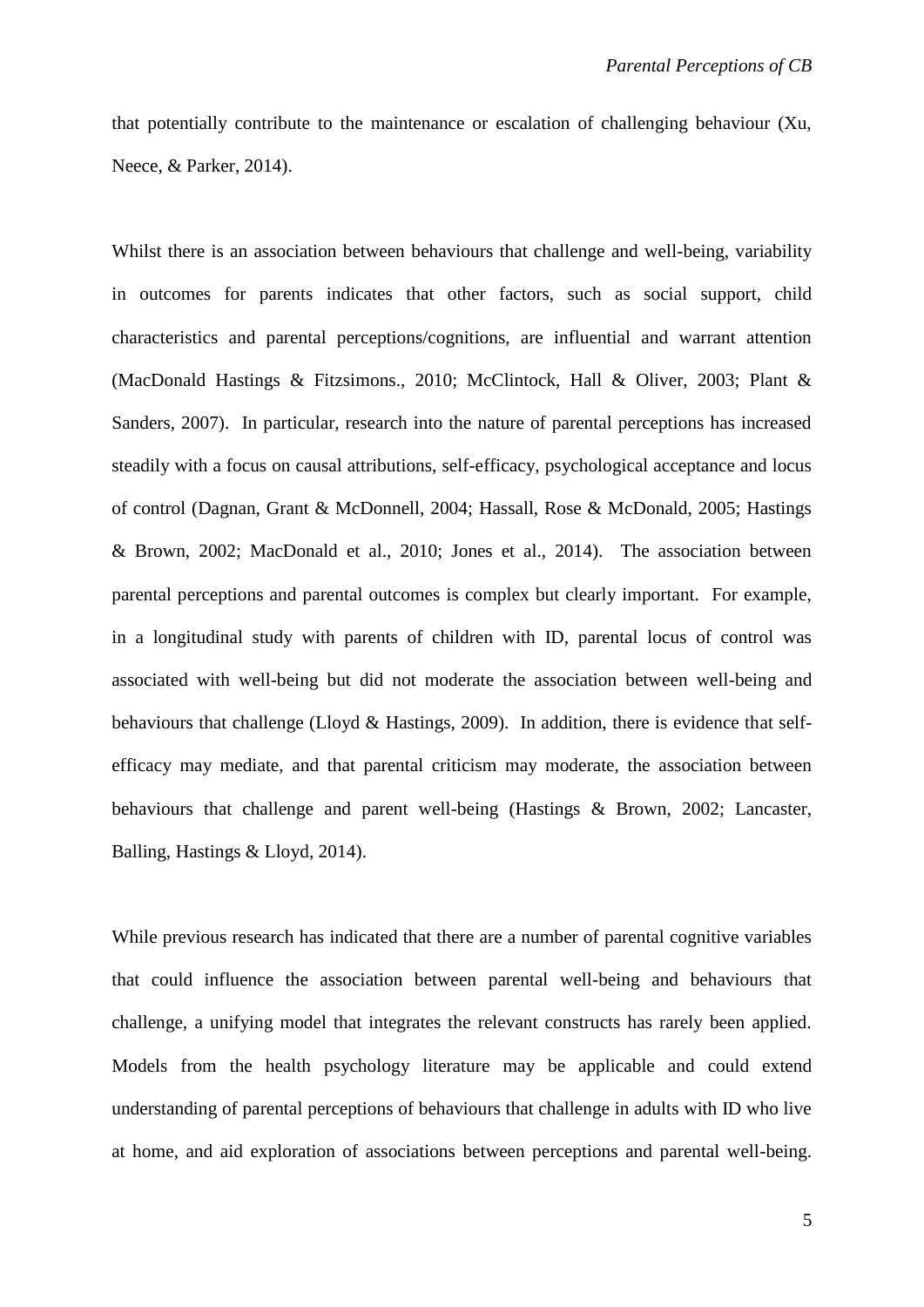Leventhal's Self-Regulatory Model was developed initially as a framework for understanding how people construct representations of illness and has been applied in related fields (Leventhal et al., 1997; Leventhal, Nerenz & Steele, 1984). The model has utility when exploring perceptions of residential staff working with adults who show behaviours that challenge, carers who support individuals with schizophrenia, and it has been used to explore parents' perceptions of Autism Spectrum Disorder (Al Anbar, Dardennes, Prado-Netto, Kaye & Contejean, 2010; Barrowclough, Lobban, Hatton & Quine, 2001; Mills & Rose, 2011; Williams & Rose, 2007). A key advantage of this model is it encompasses a wide range of cognitive variables, and the inter-correlations between these variables are highly consistent across a wide range of populations and difficulties (Hagger & Orbell, 2003). If this model is applicable to the group of interest in this study, then the implications from other studies may be readily generalised.

Leventhal proposed that individuals form representation schemas about the identity, timeline, consequences, control over, and cause of an illness ('illness' hereafter called 'adversity'). These schemas are influenced by three levels of information: 1) cultural and societal norms about the adversity, 2) information from professionals and significant others and 3) information from personal experience of the adversity. These representation schemas are most commonly measured by the Illness Perception Questionnaire-Revised (IPQ-R; Moss-Morris, Petrie & Weinman. 2002), which evaluates the five schemas originally described by Leventhal, plus an additional three that were added later: cyclical timeline, illness coherence and emotional representations (Moss-Morris et al., 2002).

The IPQ-R subscale that measures perceptions about the cause of an adversity (*cause* scale) is usually developed specifically for the adversity under investigation. Causal factors associated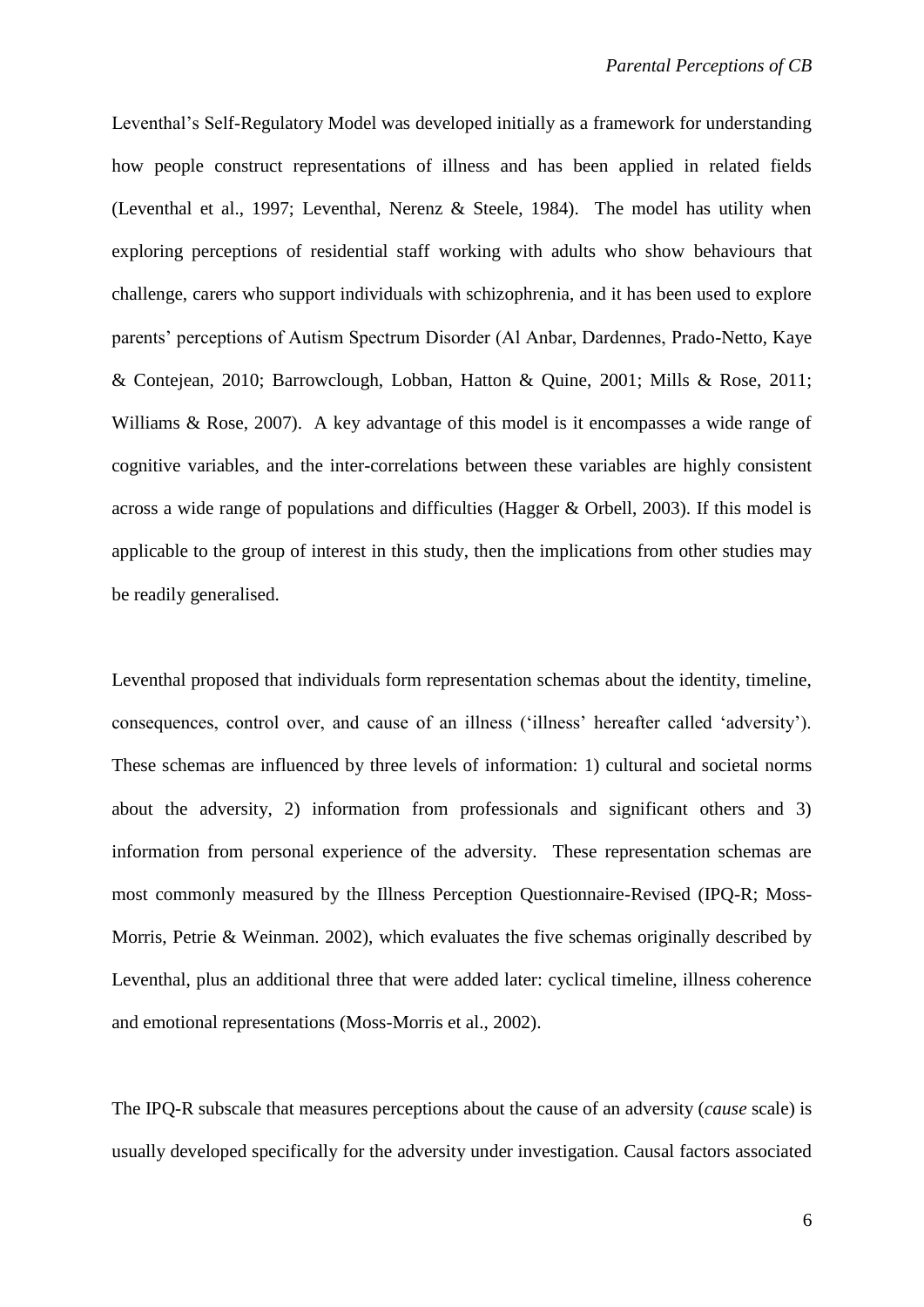with representations of illnesses/adversities usually fall into four domains: biological, emotional, psychological and environmental (Hagger & Orbell, 2003). These domains overlap with a biopsychosocial approach to understanding behaviours that challenge. Research on parental perceptions of the causes of behaviours that challenge has indicated that parents/carers often endorse internal emotional or internal organic causes, such as a person's mood, while attributing less importance to how behaviour is shaped through the social environment via operant reinforcement (Oliver, Hall, Hales & Head., 1996). Further research into parents' perceptions of the causes of behaviour in their adult children is warranted, particularly as internal perceptions of cause may be associated with parental psychological distress (Hastings & Brown, 2002).

A primary aim of the study was to document levels psychological distress, evidenced by the presence of anxiety and depression, experienced by parents of adults with ID who engage in chronic behaviours that challenge. A further primary aim was to explore whether greater psychological distress is associated with higher scores on a measure of behaviours that challenge, as would be predicted based on previous literature, and to examine whether parental cognitive variables mediate this association. The secondary aim of this research was to develop a new *cause scale* for the IPQ-R and collect preliminary data on parents' perceptions of the causes of behaviours that challenge.

It was predicted that higher challenging behaviour scores would be associated with greater levels of parental psychological distress (anxiety and depression). It was also predicted that parents who perceived the behaviour to be less controllable and more chronic would experience greater levels of distress, and that these perceptions may mediate the association between behaviours that challenge and parental well-being.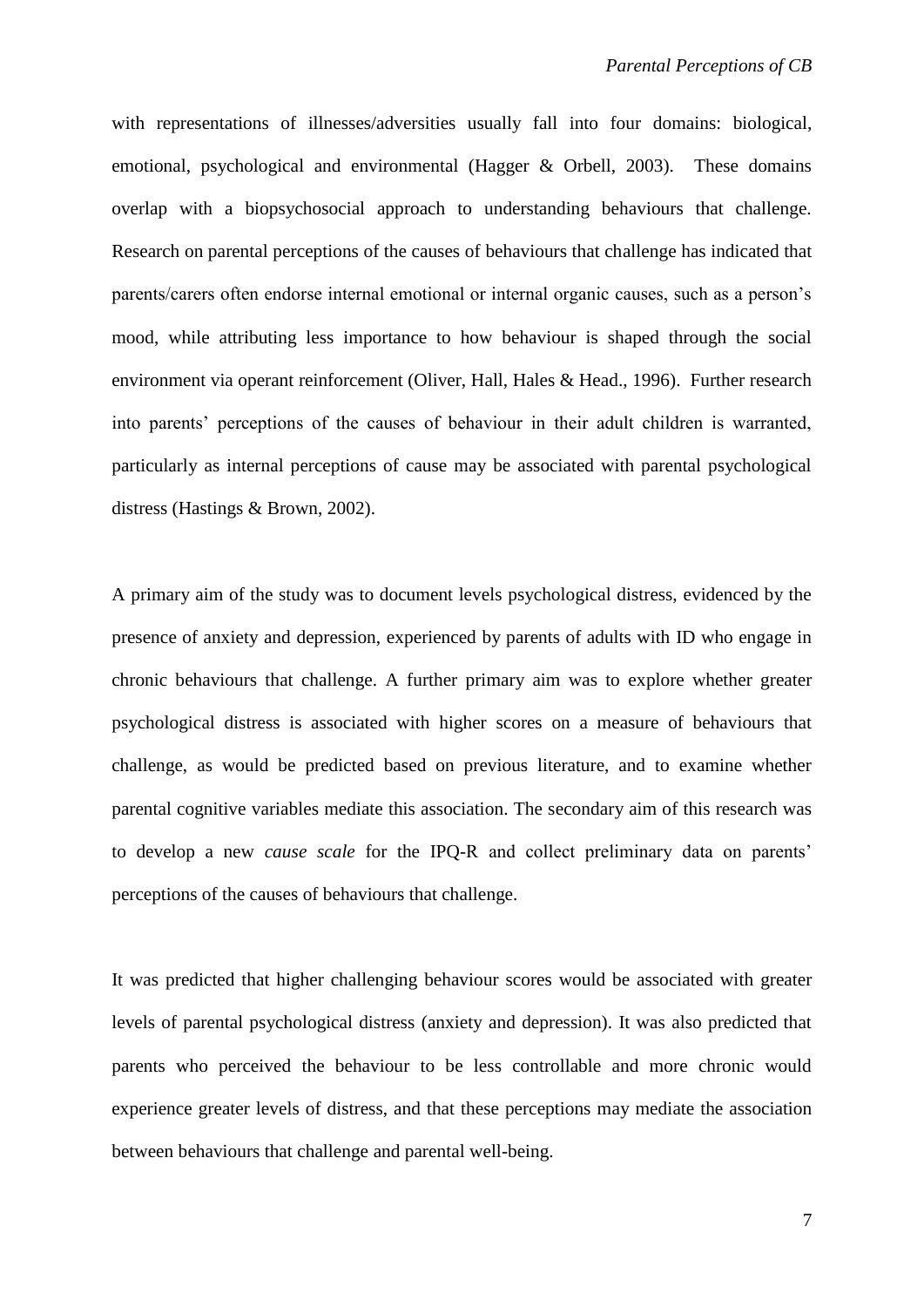### **Methods**

#### *Recruitment*

Participants were recruited from an existing sample of 313 individuals who had completed questionnaires about their adult child 8 months prior to this study, as part of a longitudinal study exploring behaviour and cognition in genetic syndromes associated with ID. Participants were originally recruited for the longitudinal questionnaire study via the UK syndrome support groups including the Angelman Syndrome Support, Education and Research Trust (ASSERT), Cornelia de Lange Foundation UK and Ireland, Cri Du Chat Support Group, Lowe Syndrome Trust, Prader-Willi Association, Smith-Magenis Foundation, and Fragile-X Association.

Inclusion criteria were that the person with ID was aged 16 years or over, lived at home with their parent/caregiver, and had been identified as engaging in aggression, self-injury, or destruction of property at the most recent follow-up conducted in 2011 and at least one previous time point. Of the 313 individuals, 131 parents of children with Angelman  $(AS:N = 21)$ , Cornelia de Lange  $(CdLS: N = 34)$ , Cri du Chat  $(CdC: N = 4)$ , Lowe (LS:  $N = 14$ ), Prader-Willi (PWS:  $N = 12$ ), Smith Magenis (SMS:  $N = 11$ ), and Fragile-X (FXS: *N* = 35) syndromes met inclusion criteria. Invitation letters were sent to these parents, and 77 parents participated (CdC: *N* = 3, 75%; AS: *N* = 14, 66.68%; CdLS: *N* = 18, 52.9%; FXS: $N = 19$ , 54.3%; PWS:  $N = 8$ , 66.7%; LS:  $N = 9$ , 64.3%; SMS:  $N = 6$ , 54.6%). Three participants were excluded because their child had moved into residential accommodation in the last 12 months. An additional nine participants were excluded because more than one child with a diagnosis of a genetic syndrome lived in the household.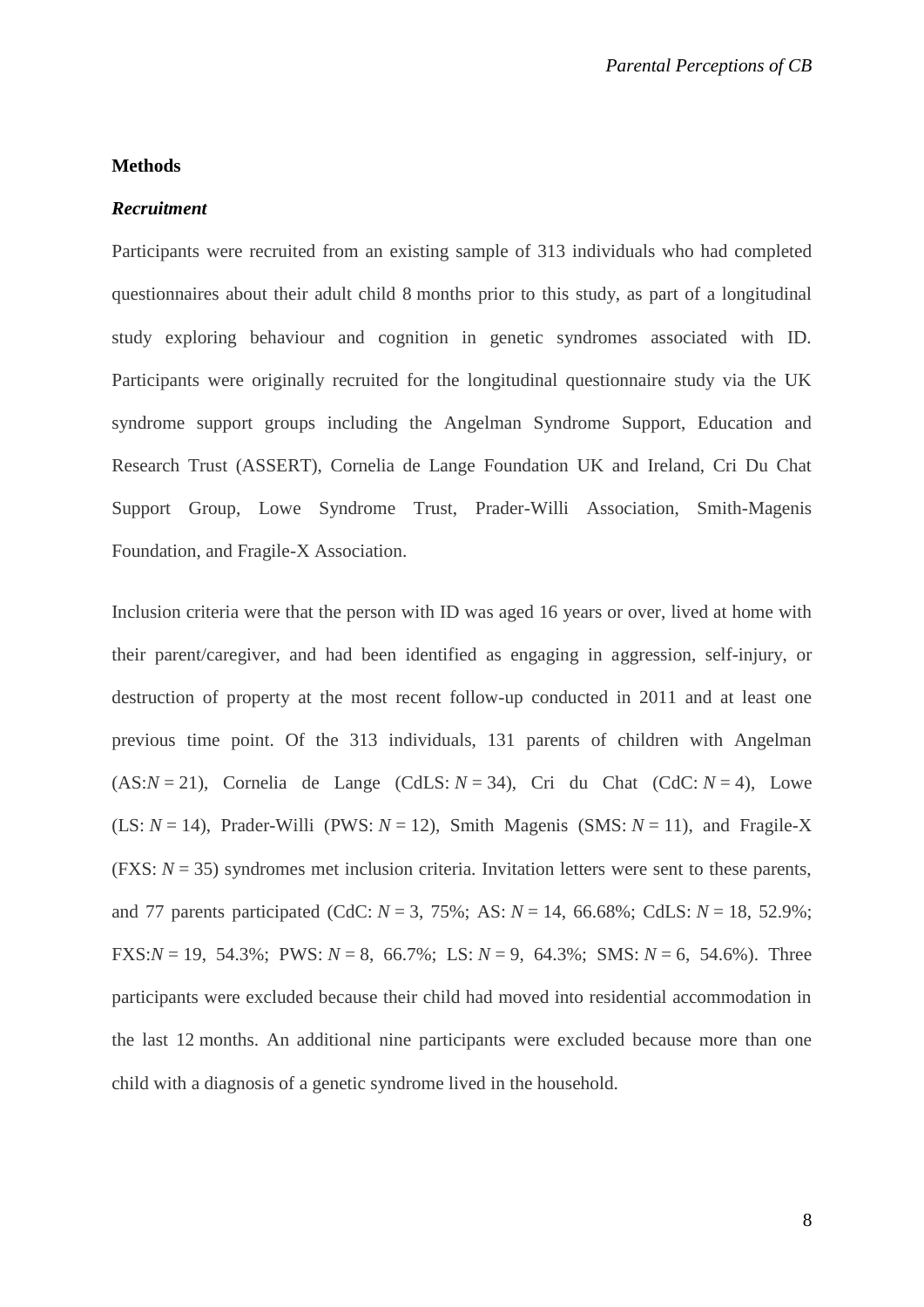#### *Participants*

The final sample consisted of 65 parents (mean age:  $52.05$  years; range  $= 34.00 - 76.00$ ); 62 were mothers (95.4%). These were parents of children with AS ( $N = 13$ ), CdC ( $N = 2$ ), CdLS  $(N = 18)$ , LS  $(N = 9)$ , PWS  $(N = 6)$ , SMS  $(N = 5)$ , FXS  $(N = 12)$ . The mean age of the adults with ID was 26.34 years (range: 16.84-51.93); 53.8% were male. Approximately one-third (36.9%) of adults with ID had been diagnosed by a paediatrician, 50.8% by a clinical geneticist, 10.8% by a GP, and 1.5% by another professional. Demographic variables from the Wessex Questionnaire (Kushlick, Blunden, & Cox, 1973) for the adults with ID ( $N = 63$ -65 across subscales) indicated that 64.6% were mobile, 64.1% had normal vision, 81% had normal hearing, and 68.8% were partially verbal or verbal. Approximately half of the sample (55.4%) were partially able/able, which is defined on the Wessex Questionnaire as showing some independence in feeding, dressing, and washing, although the person may require support with these activities.

### *Procedure*

Invitation letters offered participation in an online questionnaire study exploring parents' perceptions of behaviours that challenge. Twenty-two participants (33.8%) requested a paper copy. Four to 6 weeks after sending invitation letters, parents were contacted via telephone to enquire whether they had questions or difficulties accessing the survey.

Participants completed the Challenging Behaviour Questionnaire first because following this they indicated which of the behaviours measured by this questionnaire (self-injury, aggression, or property destruction) had the greatest impact on their day-to-day life so that this behaviour could be used as a focus when the IPQ-R was completed. Participants then completed the remaining measures.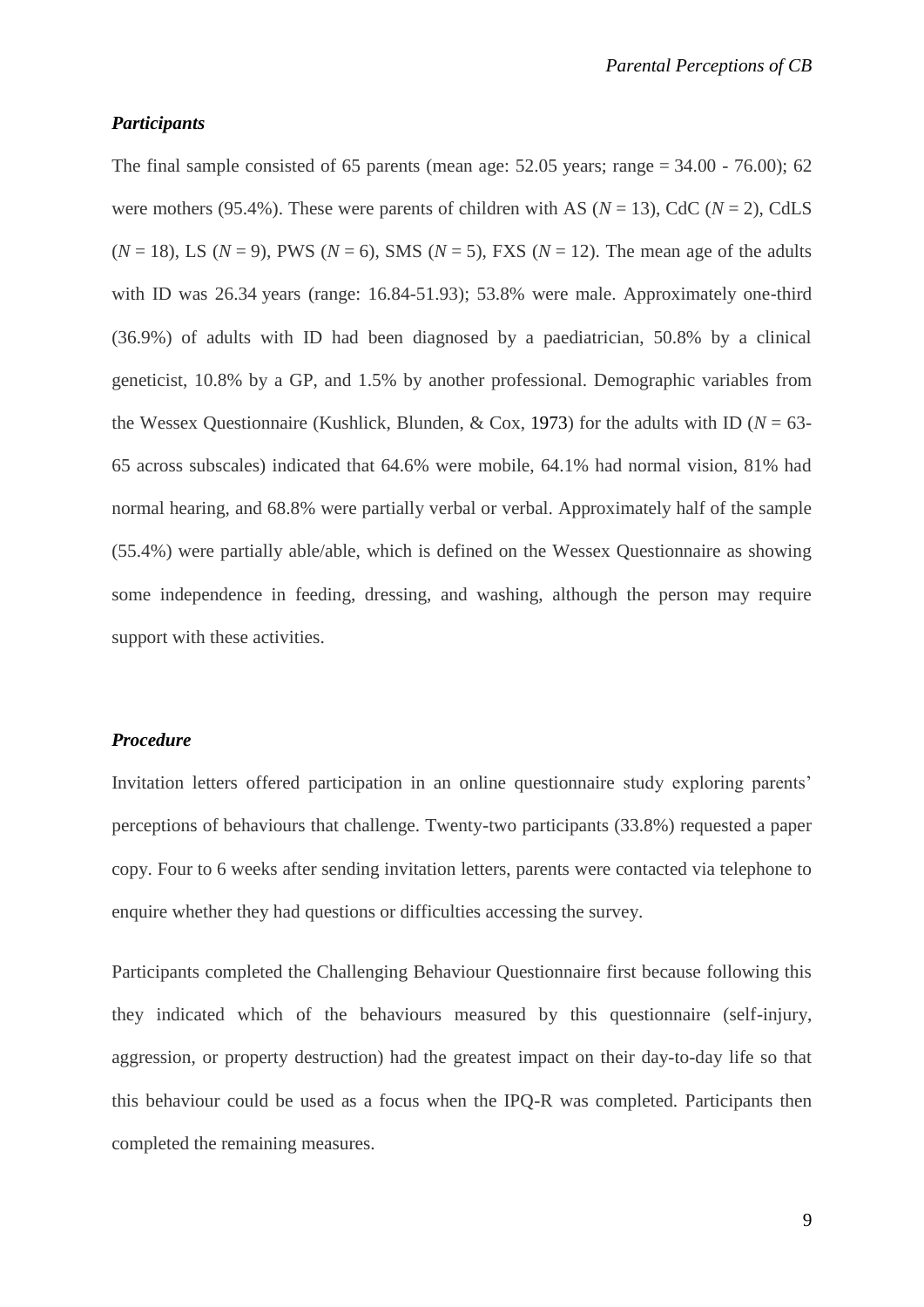#### *Measures.*

**The CB Questionnaire: Adapted (CBQ; Hyman, Oliver & Hall, 2002).**This brief, informant-based questionnaire assesses self-injury, physical aggression, and destruction of property with ratings of frequency, severity, and duration on five-point Likert scales. For the frequency rating, parents report on when they would expect to next see the behaviour, ranging from 'by this time next month' to 'in the next 15 min'. For the severity rating, parents report on how often they need to physically intervene to keep their child or others safe, ranging from 'never' to 'at least once an hour', and for duration ratings, answers range from 'less than a minute' to 'more than an hour'. In the original measure, the Likert scales are administered for the self-injury item only; however, in the present study the measure was adapted by replicating these scales for physical aggression and destruction of property. Previous examination of the psychometric properties of the questionnaire with individuals with ID has demonstrated good inter-rater reliability (reliability coefficients range from .75 to .92; Hyman *et al*., 2002).

**Modified Illness Perception Questionnaire-Revised (IPQ-R; Moss-Morris et al., 2002).** The Illness Perception Questionnaire captures the components of Leventhal's Self-Regulatory Model of Illness Behaviour (Leventhal *et al*., 1984). The subscales are the following: identity, timeline (acute/chronic), timeline (cyclical), consequences, personal control, treatment control, illness coherence, emotional representations, and cause. For all subscales, apart from the *identity* and *cause* scale, informants use a 5-point Likert scale that ranges from strongly disagree to strongly agree. The measure has shown good predictive validity, for example, adjustment to illness in multiple sclerosis (Moss-Morris *et al*., 2002). The subscales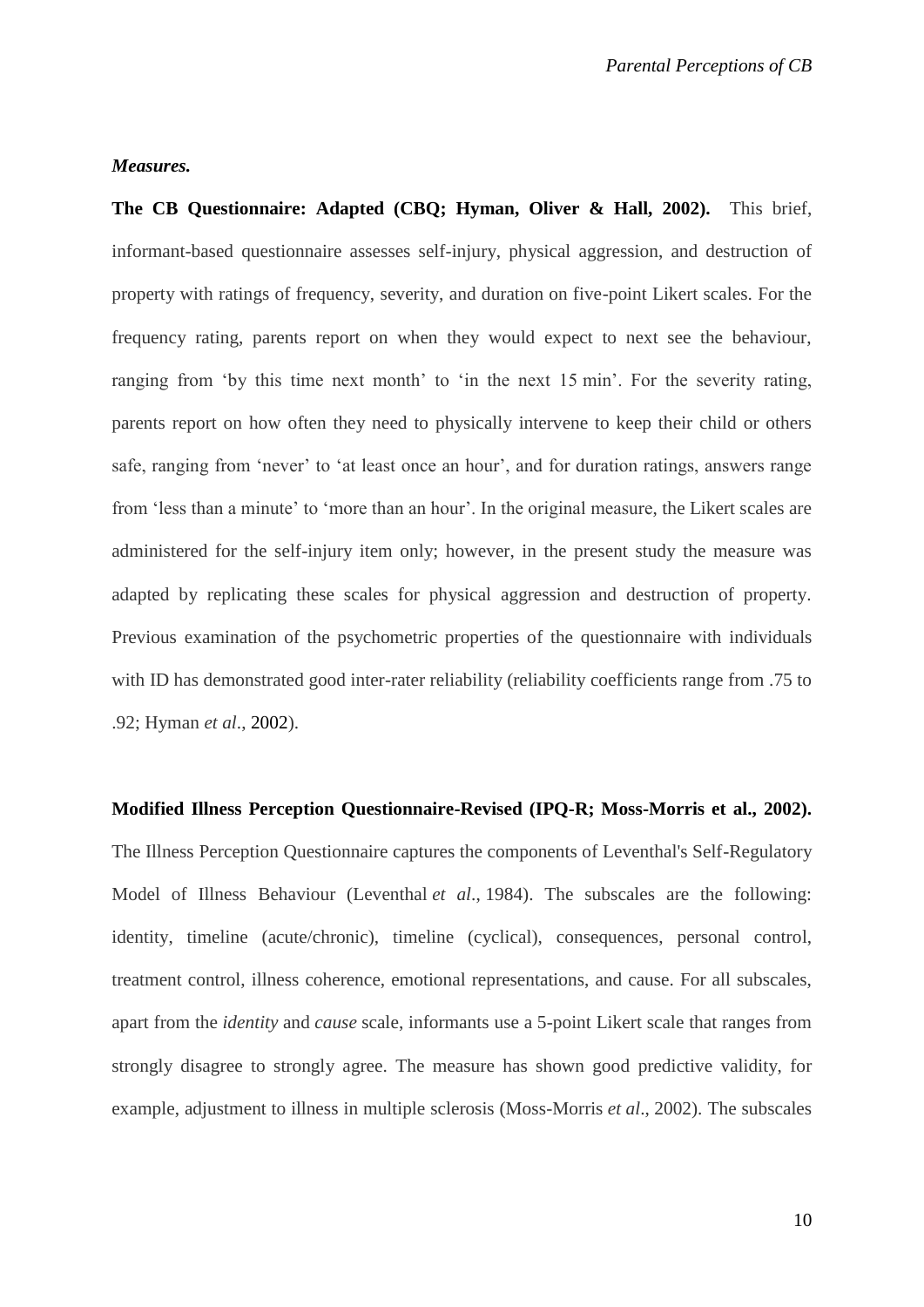of the Illness Perception Questionnaire-Revised have good internal reliability (range .75–.89) and acceptable test–retest reliability (range .46–.88; 75% > .70; Moss-Morris*et al*., 2002).

The subscales with Likert scales were adapted to measure parents' views of CB. Items were modified by changing the word 'illness' to a topography of CB (e.g., aggression) in agreement with guidance for using the IPQ-R [\(www.uib.no/ipq/](http://www.uib.no/ipq/) accessed 06.03.12). The topography of CB substituted for the word 'illness' was determined by the question that asked parents to indicate the behaviour that had the most impact on their day-to-day lives. Slight modifications were made to the wording to make items applicable and transparent to parents (e.g., the word 'my' was changed to 'his/her', the first three questions were prefaced with 'looking ahead to the future'). Overall, there were 38 items. The *identity* subscale was omitted because this scale typically includes a list of symptoms that form part of an illness. The *emotional representations* subscale was removed because of concern that the items were too similar to items from the outcome measure of parental depression and anxiety.

The new *cause* scale developed for this study captured the four causal domains described in health psychology literature: biological, emotional, psychological, and environmental (Hagger & Orbell, 2003), and was informed by research that carers often endorse internal factors (e.g., biological or emotional) for CB over external factors such as reinforcement contingencies (Oliver *et al*., 1996). Parents indicated whether they agreed that that aggression, self-injury, or property destruction was caused by the following: the person's syndrome, atypical brain development, poor mental health, mood/emotions, the situation/environment around the person, learning/reinforcement, and pain (see Appendix A) (Beail, 2003; Breau, Camfield, McGrath, & Finley, 2003; Esbensen, 2011; Iwata, Dorsey, Slifer, Bauman, & Richman, 1994; McGill & Langthorne, 2011; Oliver, Sloneem, Hall, &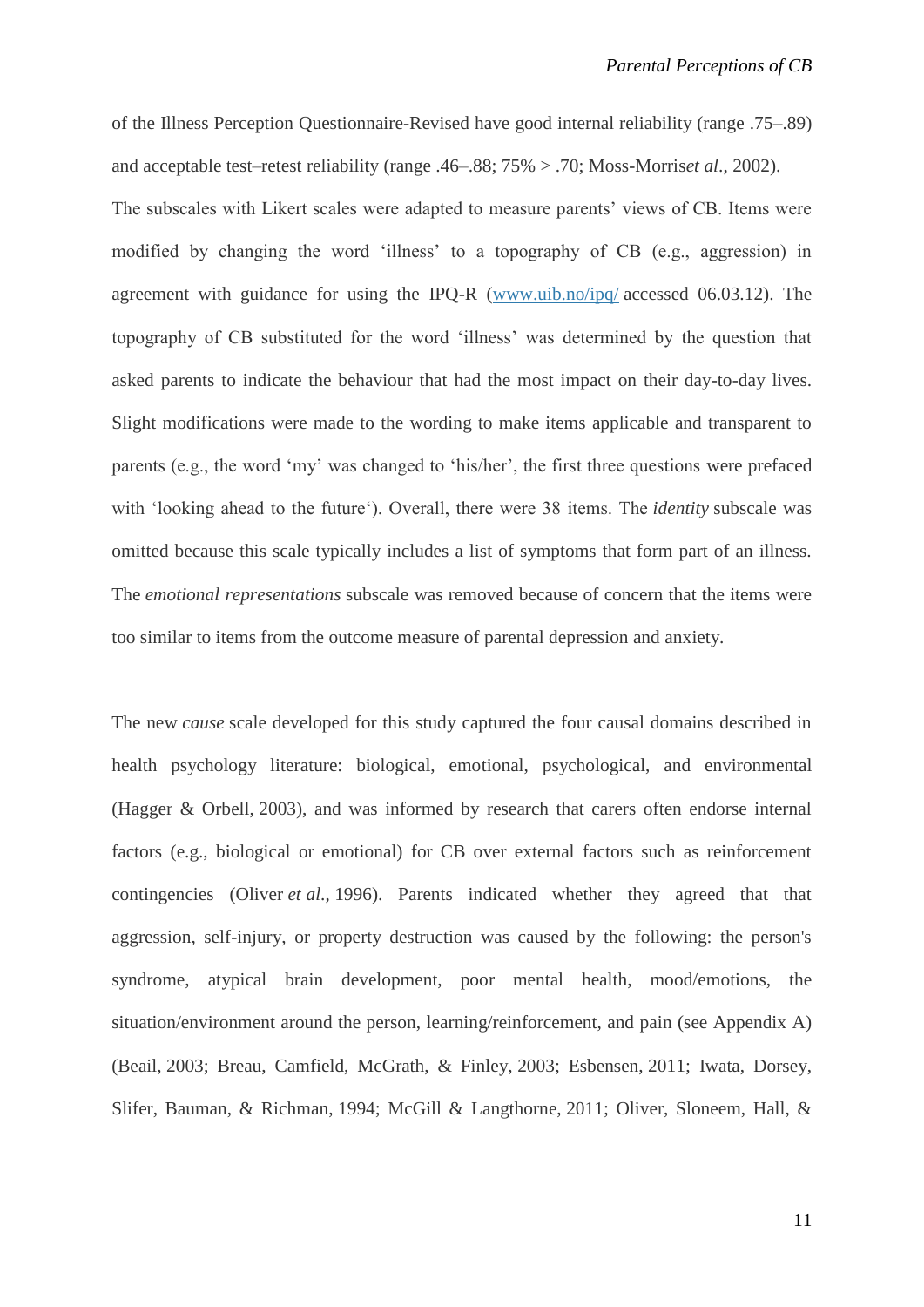Arron, 2009). There were two items per cause that were rated on a five-point Likert scale (strongly disagree to strongly agree).

The two items per cause were combined in the following way: If participants agreed with each item, they were assigned a score of five; if they agreed with one and partially agreed with another, they were assigned a score of four; if they partially agreed with both or agreed and disagreed, they were assigned a score of three; if the partially agreed and disagreed, they were assigned a score of two; and if they disagreed with both items, they were assigned a score of one. The 5-point scale was used in analyses. Higher scores on the personal control, treatment control and illness coherence subscales represent more strongly held positive beliefs, whereas higher scores on the timeline and consequences subscales represent more strongly held negative beliefs.

**Controllability Beliefs Scale (CBS; Dagnan, Grant, McDonnell, 2004).**The Controllability Beliefs Scale was originally designed to measure staff attributions concerning dementia service users' CB. However, items are applicable to individuals with ID. Informants use a 5-point scale to indicate agreement with statements concerning the reasons why CB occurs. The scale has good internal reliability ( $\alpha = .89$ ). It has been employed in studies with staff teams which support service users with ID (Dilworth, Phillips, & Rose, 2011; Kalsy, Heath, Adams, & Oliver, **[2007](http://onlinelibrary.wiley.com/doi/10.1111/bjc.12146/full#bjc12146-bib-0038)**; Mills & Rose, **[2011](http://onlinelibrary.wiley.com/doi/10.1111/bjc.12146/full#bjc12146-bib-0047)**). A higher score signifies that the informant believes the person with ID has greater internal control over CB.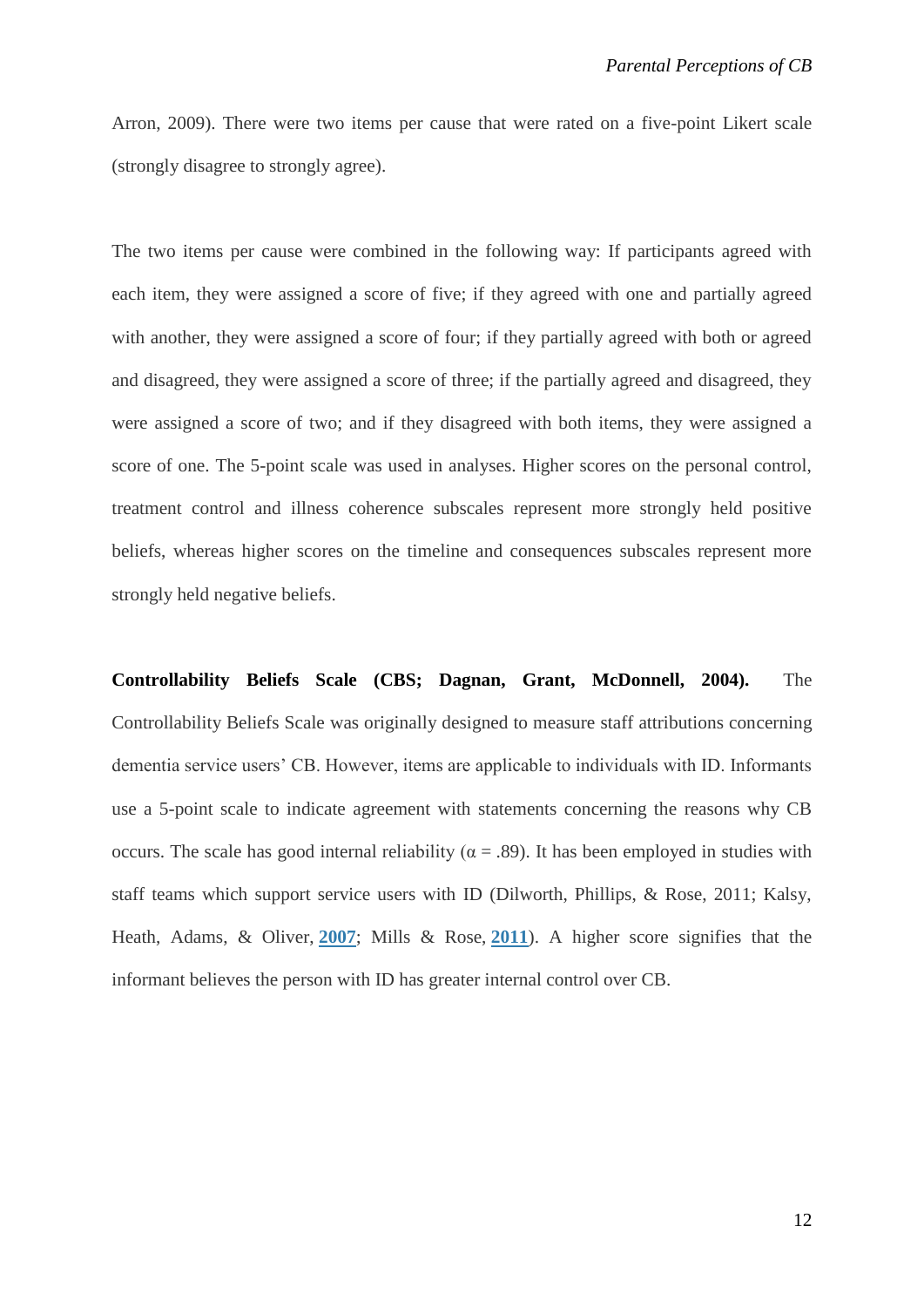## **Parental Locus of Control Scale (short-form revised) (PLOC-SFR; Hassall, Rose, McDonald, 2005).**

The Parental Locus of Control Scale (short form revised) is a 24-item questionnaire. Informants respond to statements on five-point Likert scales (disagree to agree strongly). For the original 47 item scale, internal consistency ranges from .65 to .77 for the subscales and is .92 for the total scale (Campis, Lyman, & Prentice-Dunn, 1986). Test–retest reliability for the entire scale is 0.83. In this study, a short form of the measure was used (Hassall *et al*., 2005). Hassall *et al*. selected the six items with the highest factor loadings on each subscale yielding four subscales: parental efficacy, parental responsibility, parent's control over child, child's control over parent's life; and a total score. A higher score on this measure indicates a greater external locus of control. The PLOC-SFR has been used in studies with individuals with ID (Hassall *et al*., 2005; Hill & Rose, 2009).

**Hospital Anxiety and Depression Scale (Zigmond & Snaith, 1983).** This is a widely used measure of anxiety and depression (Bjelland, Dahl, Haug, & Neckelmann, 2002). It has 14 items with four possible responses. Informants rate their experience over the last few days. It yields an anxiety score, a depression score, and a composite anxiety–depression score. The total score has been argued to be a measure of general psychological distress (Johnston, Pollard, & Hennessey, 2000). Individuals scoring above eight on the anxiety and depression scales are categorized as falling above a clinical cut-off, with scores classified as mild (8–10), moderate  $(11-14)$  and severe  $(14+)$ . The measure has excellent test–retest reliability ( $r = .84$ ) and .85) and internal consistency (Cronbach's alpha: .83 for anxiety and .82 for depression). Studies support the use of the HADS for non-clinical populations (Bjelland *et al*., 2002).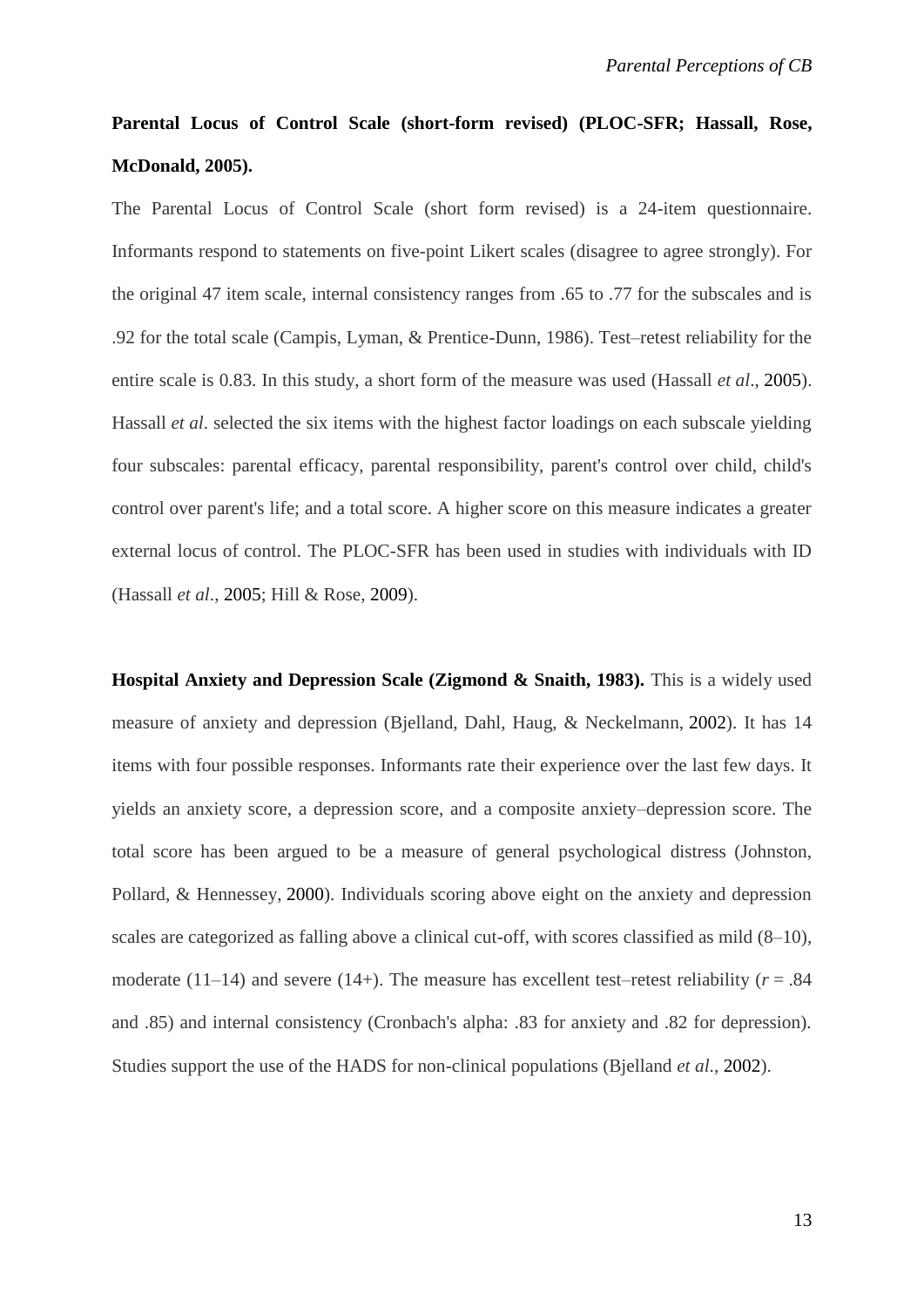#### **Data Analysis**

**Calculation of CB scores.** Only a small number of participants reported destruction of property, so aggression and destruction of property were combined into one composite score (Agg/Des composite). Self-injurious behaviour was included as a separate variable. A total CB composite was also calculated by combining aggression, self-injury, and property destruction to enable one analysis across all participants as the *N* was lower for the individual behaviours. To calculate these composites, the scores for frequency, duration, and severity of each behaviour were standardized by conversion into *z*-scores and then these were averaged to yield the CBQ total score. The subscale scores and composite scores were used in the analyses of parental perceptions of CB.

**IPQ Subscales and Cause Scale Composite Scores.**The IPQ was adapted for this study so prior to further analyses, the internal consistency of each subscale was examined. Cronbach's alpha was good to excellent for five of six subscales (.81 - .93). Alpha for the *timelinecyclical* subscale was adequate (.68) (see Table 1).

Table 1.

*Internal consistency of the IPQ-R subscales and Cause Scale*

| <b>IPQ</b> Subscales        | N  | Chronbach's alpha coefficients |
|-----------------------------|----|--------------------------------|
| <b>Timeline Chronic</b>     | 65 | .89                            |
| Timeline Cyclical           | 65 | .68                            |
| Consequences                | 65 | .83                            |
| <b>Personal Control</b>     | 65 | .81                            |
| <b>Treatment Control</b>    | 65 | .82                            |
| <b>Illness Coherence</b>    | 65 | .93                            |
| Newly developed cause scale |    | Spearman Brown's coefficients  |
| <b>Mental Health</b>        | 61 | .78                            |
| <b>Brain Development</b>    | 61 | .75                            |
| Reinforcement               | 61 | .76                            |
| <b>Situation</b>            | 61 | .68                            |
| Mood                        | 62 | .51                            |
| Pain                        | 62 | .86                            |
| Syndrome                    | 62 | .76                            |

*Note.* N varies due to excluded outliers (max N excluded - 3 per pair) and missing data due to participants missing an item.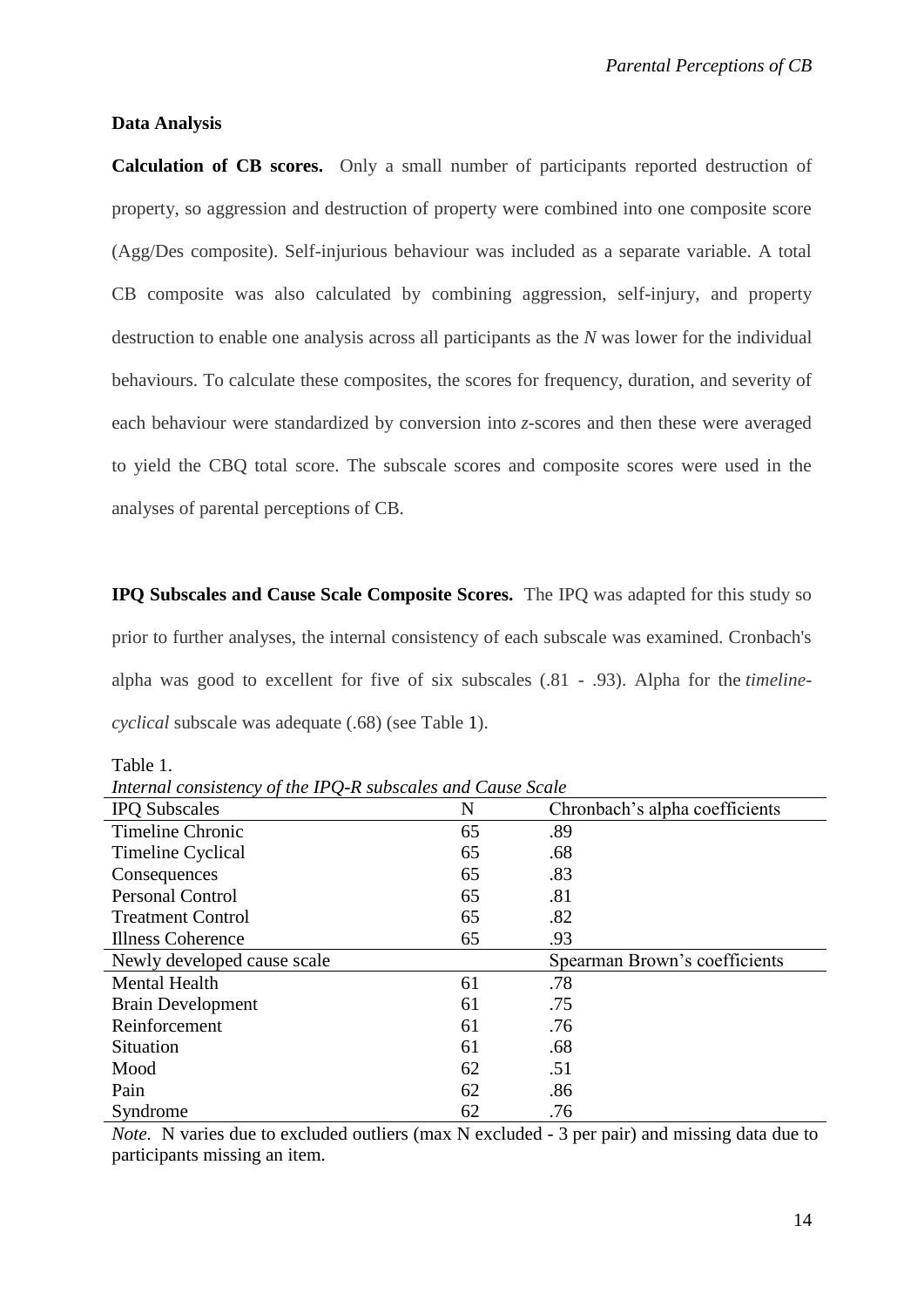The items on the newly developed *cause* scale were inspected, and the two-item scales were inadequately correlated to justify combining the items for each causal factor. However, this was only after three participants scores were omitted because inspection of scatter plots for each pair of items revealed these participants' responses conflicted strongly and systematically on the items across the measure, reflecting a reporting error due to the reverse wording of some items. Spearman Brown's coefficients were calculated, and for six of the seven subscales, these were good (mean: .77; range .68-.86). The mood subscale was removed from the analysis due to a lower Spearman's Brown coefficient (.51). Prior to this, combining the *mood* with the *mental health* subscale, and the *syndrome* with the *brain development* subscales was considered to reduce the number of subscales; however, Cronbach's alpha for these combinations was poor  $(.51 \& .55)$ , reducing the internal consistency of the *mental health*, *syndrome*, and *brain development* subscales. Furthermore, while combining the subscales could have reduced the number of comparisons needed, mental health difficulties as captured by the *mental health* subscale may be distinct from typical daily fluctuations in mood. Likewise, a person's syndrome identity may impact differently on a parent's perceptions of the cause of behaviour than overall developmental delay captured by the *brain development* subscale.

**Data Analysis Strategy.**Inspection of normality plots and tests revealed that a proportion of the subscales were not normally distributed so nonparametric correlations, Friedman, Wilcoxon signed ranks, and Mann–Whitney U-tests were employed. Mediation analyses were conducted to explore the role or parental cognitive variables on determining distress associated with CB. Due to the small sample sizes, a bias-corrected bootstrapping method was applied (Preacher & Hayes,2008), which has been shown to be one of the most powerful mediation methods (Fritz & MacKinnon, 2007). Unlike traditional causal steps approaches to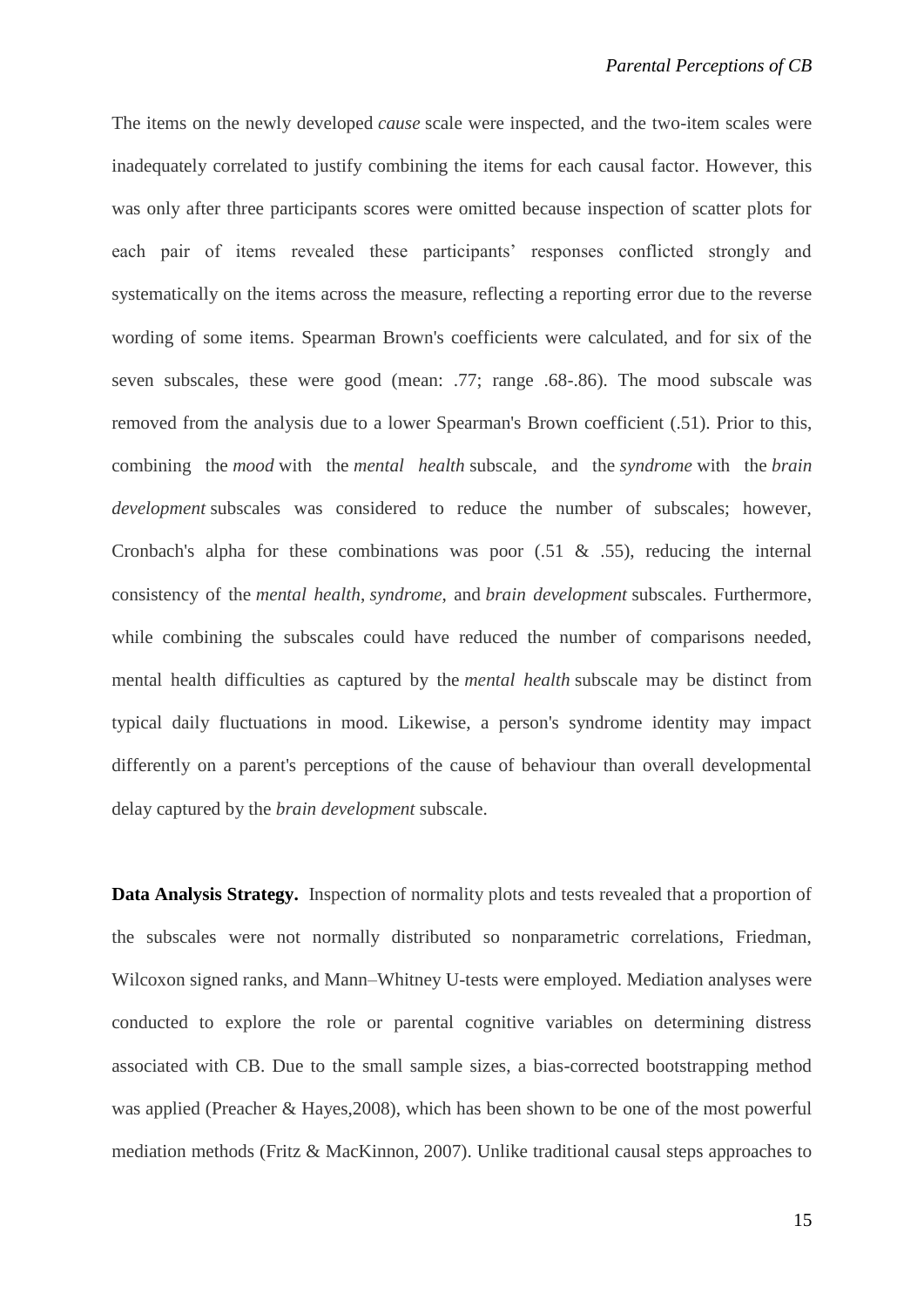mediation analyses (e.g., Baron & Kenny, 1986), this approach does not require that a significant main effect be found between the IV and DV prior to the mediation analyses. Rucker, Preacher, Tormala, and Petty (2011) argue that the assumption that a significant main effect must be present before indirect effects can be explored is unnecessarily restrictive and may lead to misleading or false conclusions; therefore, mediation analyses were conducted despite the absence of main effects. In the mediation analyses, if the confidence intervals arising from the bootstrapping analyses do not cross zero, significant mediation has occurred. Due to the exploratory nature of the correlational analyses, all correlations are reported at three levels .005, .01, and .05 to aid interpretation; however, due to multiple tests only correlations <.005 are reported as significant. An alpha level of .05 was adopted for the mediation analyses as this was a stand-alone analysis. *Post hoc* analyses for the *cause scale*were conducted using a conservative *p*-value of .005.

#### **Results**

#### **Descriptive statistics**

Descriptive statistics are displayed in Table 2, and details of the duration, severity, and frequency of the CB displayed by the adults with ID are displayed in Table 3. The interquartile ranges indicate that there is a reasonable spread of data for most items. Smaller interquartile ranges for variables such as the *situation* subscale from the *cause* scale indicate highly consistent responses from parents.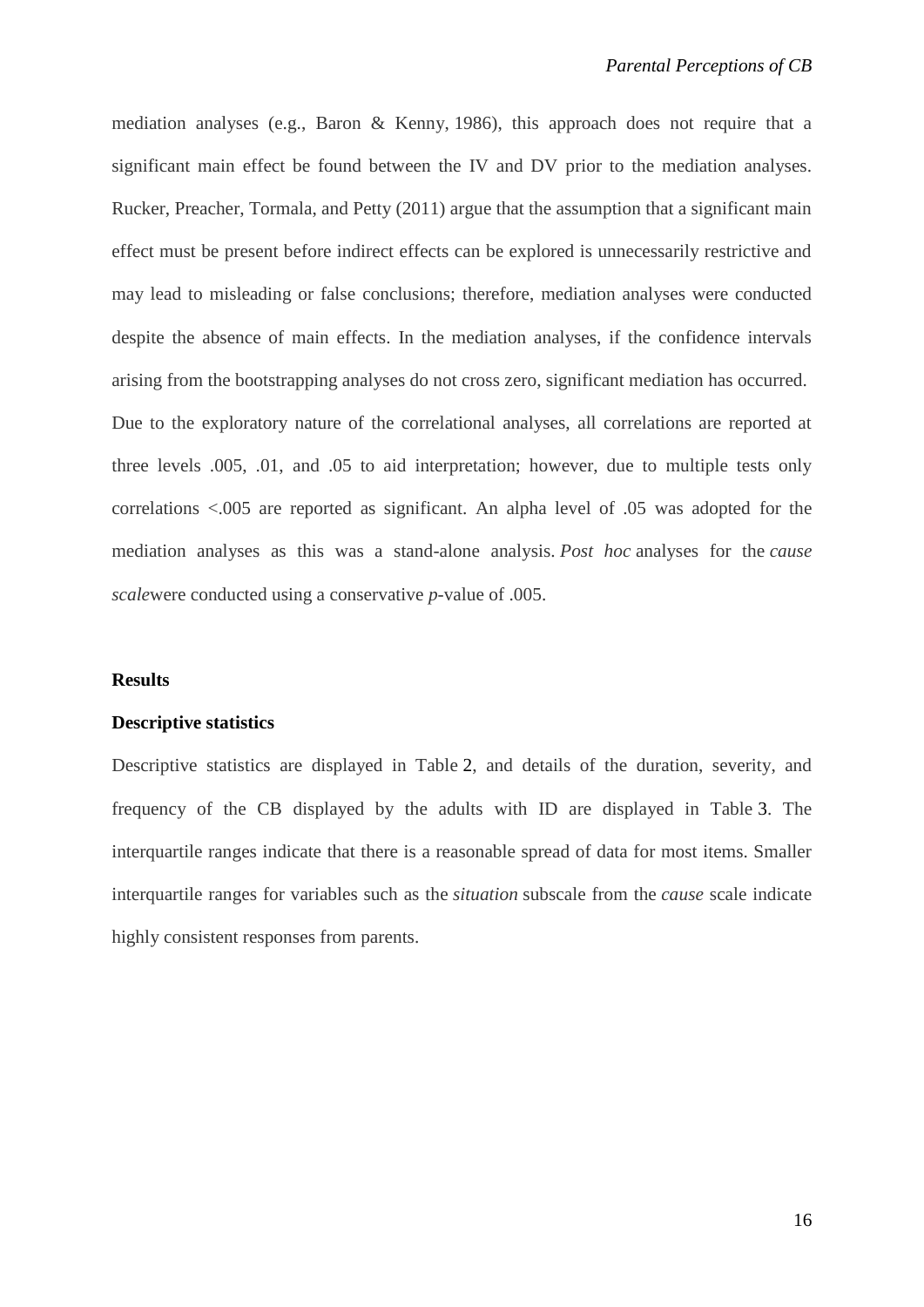| Measure             | Descriptive statistics for all variables included in the analysis.<br>Variable | $\mathbf N$ | Max<br>Score  | Median                      | Inter-<br>Quartile<br>Range | Percentage > clinical<br>cut-off                 |
|---------------------|--------------------------------------------------------------------------------|-------------|---------------|-----------------------------|-----------------------------|--------------------------------------------------|
| <b>IPQ</b>          |                                                                                |             |               |                             |                             |                                                  |
|                     | Timeline Chronic                                                               | 65          | 30            | 21                          | 6                           |                                                  |
|                     | Timeline Cyclical                                                              | 65          | 25            | 14                          | 3                           |                                                  |
|                     | Consequence                                                                    | 65          | 30            | 18                          | $\sqrt{6}$                  |                                                  |
|                     | <b>Personal Control</b>                                                        | 65          | 30            | 18                          | $\overline{7}$              |                                                  |
|                     | <b>Treatment Control</b>                                                       | 65          | 25            | 15                          | 5.5                         |                                                  |
|                     | <b>Illness Coherence</b>                                                       | 65          | 25            | 16                          | 8                           |                                                  |
| IPQ Cause Scale     |                                                                                |             |               |                             |                             |                                                  |
|                     | Syndrome                                                                       | 62          | 5             | 4                           | $\overline{2}$              |                                                  |
|                     | <b>Brain Difference</b>                                                        | 61          | 5             | $\overline{4}$              | $\mathbf{2}$                |                                                  |
|                     | Mental Health                                                                  | 61          | 5             | $\overline{c}$              | 1.5                         |                                                  |
|                     | Mood                                                                           | 62          | 5             | $\overline{4}$              | $\mathbf{1}$                |                                                  |
|                     | Situation                                                                      | 61          | 5             | 5                           | $\boldsymbol{0}$            |                                                  |
|                     | Reinforcement                                                                  | 61          | 5             | $\mathbf{1}$                | $\overline{2}$              |                                                  |
|                     | Pain                                                                           | 62          | 5             | 3                           | 3                           |                                                  |
| <b>PLOC</b>         |                                                                                |             |               |                             |                             |                                                  |
|                     | Parental Efficacy                                                              | 65          | 35            | 14                          | $\overline{4}$              |                                                  |
|                     | Child Control                                                                  | 65          | 35            | 18                          | $\overline{4}$              |                                                  |
|                     | <b>Parental Control</b>                                                        | 64          | 35            | 18.5                        | 5                           |                                                  |
|                     | <b>Parental Responsibility</b>                                                 | 65          | 35            | 23                          | $\overline{2}$              |                                                  |
|                     | Total                                                                          | 64          | 140           | 70.5                        | 14.75                       |                                                  |
| <b>CBS</b>          |                                                                                |             |               |                             |                             |                                                  |
|                     | Total                                                                          | 65          | 64            | 18                          | 14                          |                                                  |
| <b>HADS</b>         |                                                                                |             |               |                             |                             |                                                  |
|                     | Anxiety                                                                        | 65          | 21            | 8                           | 6.7                         | Mild: 21.5%;<br>Moderate: 32.3%;<br>Severe: 3.1% |
|                     | Depression                                                                     | 65          | 21            | 5                           | 3.2                         | Mild: 15.4%;<br>Moderate: 13.8%;<br>Severe: 1.5% |
|                     | <b>Psychological Distress</b>                                                  | 65          | 42            | 14                          | 12                          |                                                  |
| <b>Wessex Scale</b> |                                                                                |             |               |                             |                             |                                                  |
|                     | Mobility                                                                       | 65          | $\mathfrak 3$ | $\ensuremath{\mathfrak{Z}}$ | $\mathbf{1}$                | 64.6% mobile                                     |
|                     | Speech                                                                         | 65          | 3             | $\overline{2}$              | $\overline{2}$              | 68.8% verbal/partially                           |
|                     |                                                                                |             |               |                             |                             | verbal                                           |
|                     | Self Help                                                                      | 64          | 9             | 6                           | 3.5                         | 55% able/partially<br>able                       |
| CBQ <sup>a</sup>    |                                                                                |             |               |                             |                             |                                                  |
|                     | Self injury severity                                                           | 49          | 5             | $\overline{c}$              | 3                           |                                                  |
|                     | Self injury duration                                                           | 49          | 5             | $\overline{c}$              | 3                           |                                                  |
|                     | Self injury frequency                                                          | 49          | 5             | 3                           | $\overline{c}$              |                                                  |
|                     | Aggression severity                                                            | 40          | 5             | 3                           | $\mathbf{1}$                |                                                  |
|                     | Aggression duration                                                            | 40          | 5             | 3                           | $\mathfrak{Z}$              |                                                  |
|                     | Aggression frequency                                                           | 40          | 5             | $\overline{c}$              | $\overline{c}$              |                                                  |
|                     | Destruction severity                                                           | 36          | 5             | $\overline{3}$              | $\mathbf{1}$                |                                                  |
|                     | <b>Destruction duration</b>                                                    | 36          | 5             | $\overline{2}$              | $\overline{2}$              |                                                  |
|                     | Destruction frequency                                                          | 36          | $\mathfrak s$ | $\overline{2}$              | 1                           |                                                  |

### Table 2 *Descriptive statistics for all variables included in the analysis.*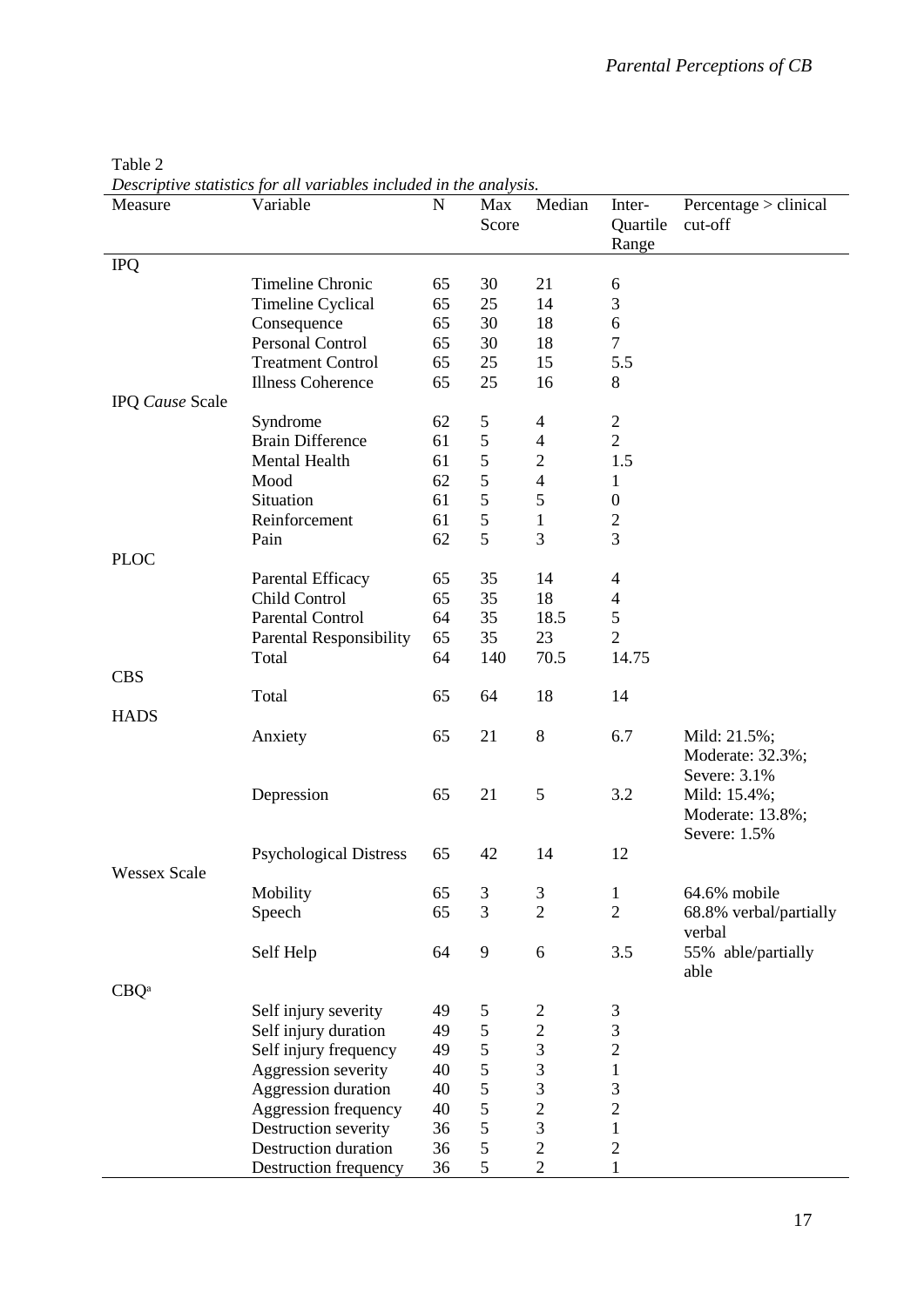| able |  |
|------|--|
|------|--|

*The duration, severity and frequency of challenging behaviour measured by the CBQ.*

|                                     | Self-injurious         | Aggression   | Destruction of |
|-------------------------------------|------------------------|--------------|----------------|
|                                     | behaviour <sup>a</sup> |              | Property       |
| Presence of behaviour               |                        |              |                |
| Yes                                 | 49 (75.4%)             | 40(61.5%)    | 36 (55.4%)     |
| Duration (longest episode)          |                        |              |                |
| $<$ minute                          | 16 (32.7%)             | $10(25.0\%)$ | $8(22.2\%)$    |
| $<$ 5 minutes                       | 15 (30.6%)             | 10(25.5%)    | 13 (36.1%)     |
| $<$ 15 minutes                      | $5(10.2\%)$            | 9(22.5%)     | $4(11.1\%)$    |
| < hour                              | $6(12.2\%)$            | 7(17.5%)     | $5(13.9\%)$    |
| > hour                              | $7(14.3\%)$            | $4(10.0\%)$  | 6(16.7%)       |
| Severity (physical contact or       |                        |              |                |
| prevention necessary)               | 19 (38.8%)             | $4(10.0\%)$  | 6(16.7%)       |
| Never                               | $8(16.3\%)$            | 14 (35.0%)   | 10(27.8%)      |
| Once month                          | $9(18.4\%)$            | 13 (32.5%)   | 12 (33.3%)     |
| Once week                           | $10(20.4\%)$           | 7(17.5%)     | $7(19.4\%)$    |
| Once day                            | $3(6.1\%)$             | $2(5.0\%)$   | $1(2.8\%)$     |
| Once an hour                        |                        |              |                |
| Frequency (next predicted incident) |                        |              |                |
| Next month                          | $10(20.4\%)$           | 11(27.5%)    | $8(22.2\%)$    |
| Next week                           | 13 (26.5%)             | 14 (35.0%)   | 12 (33.3%)     |
| Tomorrow                            | 15 (30.6%)             | $8(20.0\%)$  | 11 (30.6%)     |
| Next hour                           | $7(14.3\%)$            | $3(7.5\%)$   | 3(8.3%)        |
| Next 15 minutes                     | $4(8.2\%)$             | $4(10.0\%)$  | $2(5.6\%)$     |
|                                     |                        |              |                |

<sup>a</sup>Hits self against object = 21%; hits self with object = 19.4%; bites self (29%), pulls skin/hair

 $= 29\%$ , rubs/scratches  $= 35.5\%$ , inserts objects into orifices  $= 19.4\%$ .

The first aim was to document the level of anxiety and depression experienced by parents of adult children with ID who engage in CB. Thirty-seven (56.9%) parents fell above the cut-off for anxiety, and nineteen (30.8%) fell above the cut-off for depression on the HADS. These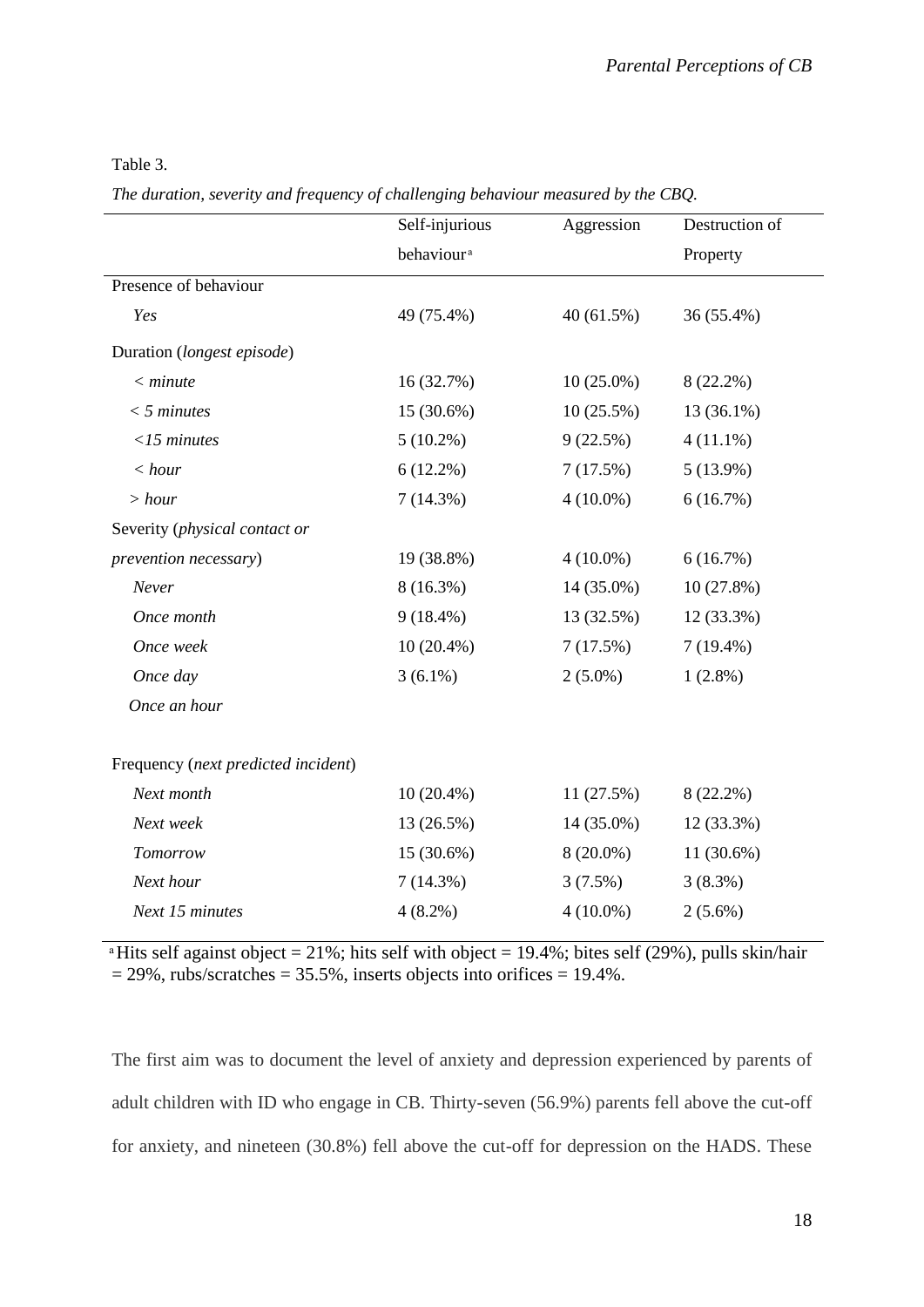scores range from (46.2% - 66.7%) for anxiety across syndrome groups, and (15.4% - 50%) for depression. Due to the high prevalence of mental health difficulties reported in carrier females with FXS (Freund, Reiss, & Abrams, 1993), analyses were conducted to compare the number of parents of children with FXS  $(N = 12)$  falling above the cut-off for anxiety and depression in comparison with the remaining participants. No significant differences were found for anxiety and depression,  $\chi^2 = .570$ ,  $p = .450$ ;  $\chi^2 = .045$ ,  $p = .831$ .

## **Associations between parental well-being, behaviours that challenge and parental cognitive variables**

The second aim of this study was to explore associations between parental psychological distress and scores on a measure of CB, and to explore whether parental cognitive variables mediated an association between these variables. The associations between parental cognitive variables, HADS psychological distress index, and CB are shown in Table 4.

|                         |                                | HADS           |
|-------------------------|--------------------------------|----------------|
|                         |                                | Personal       |
|                         |                                | Distress Index |
| <b>Parent Cognitive</b> |                                |                |
| Variables               | <b>IPQ-R</b> Timeline          | .20            |
|                         | IPQ-R Timeline Cyclic          | $-.08$         |
|                         | <b>IPQ-R Consequences</b>      | .06            |
|                         | <b>IPQ-R Personal Control</b>  | $-16$          |
|                         | <b>IPQ-R Treatment Control</b> | $-.09$         |
|                         | <b>IPQ-R Illness Coherence</b> | .23            |
|                         | Cause scale: Syndrome          | .01            |
|                         | Cause scale: Brain Development | .10            |
|                         | Cause scale: Mental Health     | $-.06$         |
|                         | Cause scale: Situation         | .03            |
|                         | Cause scale: Pain              | .03            |
|                         | Cause scale: Reinforcement     | $-.09$         |
|                         | <b>PLOC-SFR Total</b>          | .38***         |
|                         | <b>CBS</b> Total               | $-.02$         |
| Person                  |                                |                |
| <i>Characteristics</i>  | Self-Help Score                | .19            |
|                         | <b>CBQ SIB</b>                 | $-18$          |
|                         | CBQAgg/Des                     | .13            |
|                         | <b>CBQ Composite</b>           | .04            |

Table 4.

| Associations between parental perceptions, HADS scores and behaviours that challenge |  |  |  |  |
|--------------------------------------------------------------------------------------|--|--|--|--|
|                                                                                      |  |  |  |  |

*\*\*\* p < .005, \*\* p < .01, \* p <.05*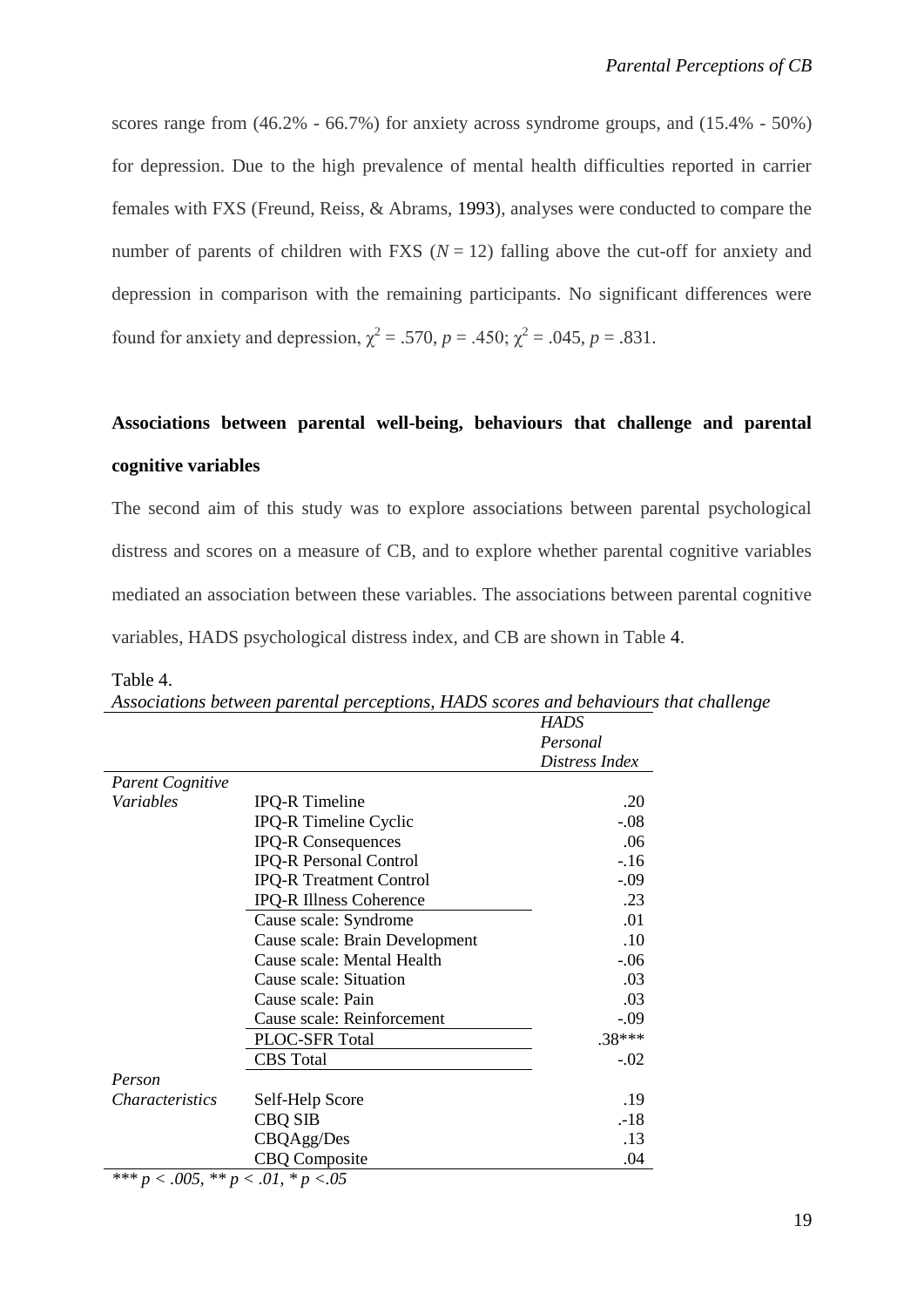#### *Associations between parental well-being, behaviours that challenge*

Contrary to predictions, the composite CB score was not associated with the HADS psychological distress index ( $p > .05$ ). These findings remained consistent when this analysis was repeated with the SIB composite and the Agg/Des composite, and when the HADS anxiety and HADS depression subscales were examined (*ps* > .05).

#### *Associations between parental well-being and parental perceptions*

The only parental cognitive variable that was associated with the HADS psychological distress index was the total score on the PLOC-SFR,  $R = .38$ ,  $p = .002$ . Contrary to the hypotheses, none of the IPQ-R subscales were associated with parental psychological distress. These results remained consistent when the analysis was repeated with the HADS anxiety and HADS depression subscales (*ps* > .05).

#### **Mediation Analysis**

As the PLOC-SFR has four subscales, these subscales were included in a mediation analysis to explore whether locus of control mediated an association between CB and parental psychological distress. Figure 1 shows the unstandardized beta coefficients and significance values for the mediation analysis. The overall model was significant ( $R^2 = .22$ ;  $p = .001$ ) and accounted for 22% of the variance in parental psychological distress. The only individual significant mediator of CB on parental distress was the PLOC-SFR variable, *child control over parent's life* (Table 5). This analysis was repeated with SIB composite score and Agg/Des composite score as the IVs, but no significant direct or indirect effects were found  $(ps > .05)$ .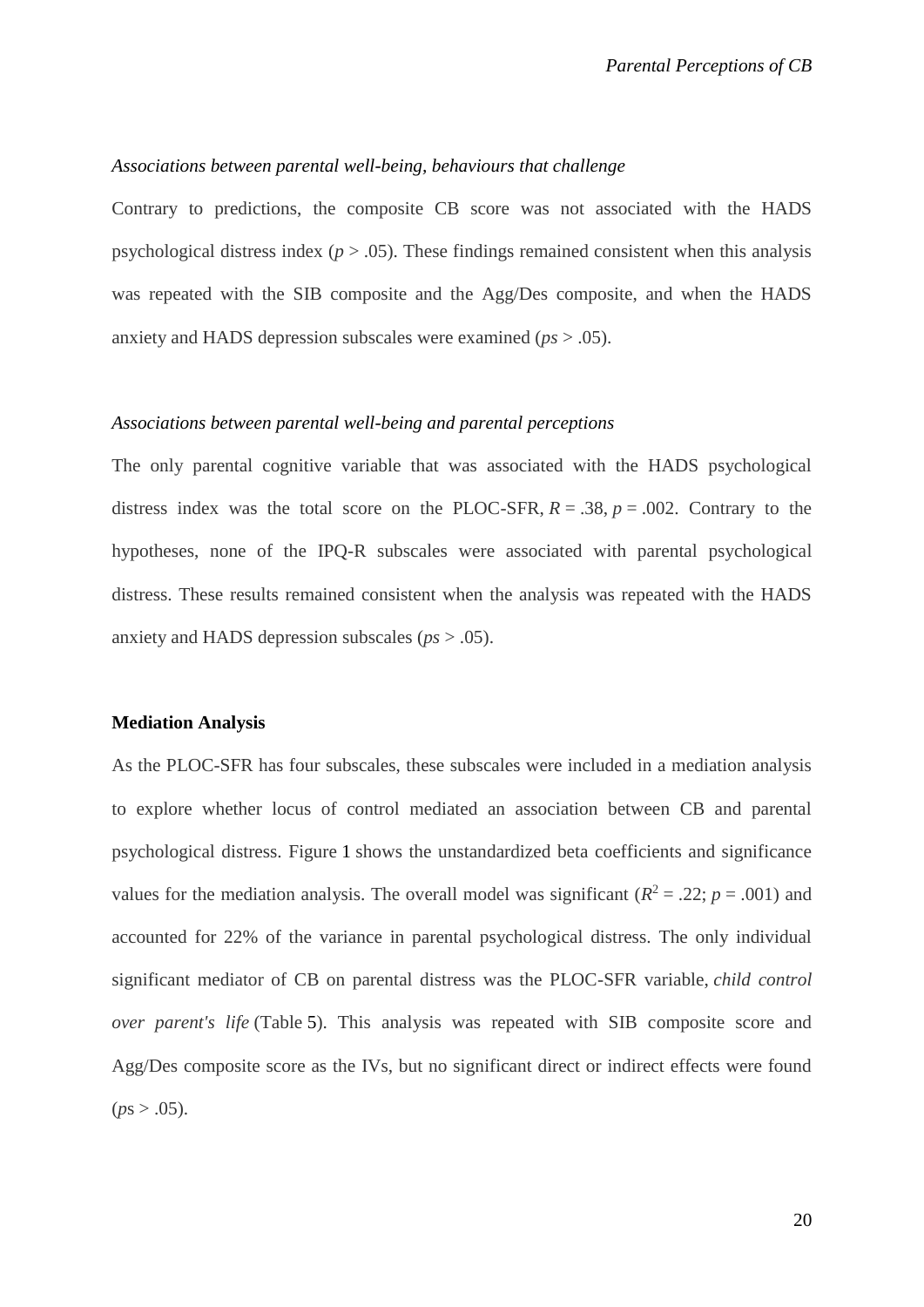

*Figure 1.* Proposed mediation model for challenging behaviour and parental personal distress. Unstandardised Beta Coefficients are displayed with significance values.

#### Table 5

*Mediation of the effect of aggression/destruction on parental distress through locus of control*

|                                       | <b>Bias</b> | Standard | Lower BC | Upper BC |
|---------------------------------------|-------------|----------|----------|----------|
|                                       |             | Error    | 95% CI   | 95% CI   |
| <b>Parental Efficacy</b>              | $-.001$     | .45      | $-.1.38$ | .62      |
| Parental<br>Responsibility            | .06         | .64      | $-.11$   | 2.37     |
| <b>Parental Control</b><br>over Child | $-.04$      | .40      | $-151$   | 0.22     |
| Child Control over<br>Parent's Life   | $-.08$      | .52      | .11      | 2.53     |
| Total                                 | -.06        | .90      | $-.28$   | 3.33     |

 $n = 64$ ; Bootstrap sample size = 1,000; BC: Bias corrected.

#### **Causal Factors Endorsed by Parents on Cause Scale**

A secondary aim of this study was to develop the new *cause* scale for the IPQ-R and to explore the causal factors for CB that parents endorsed on this subscale. Total CB total score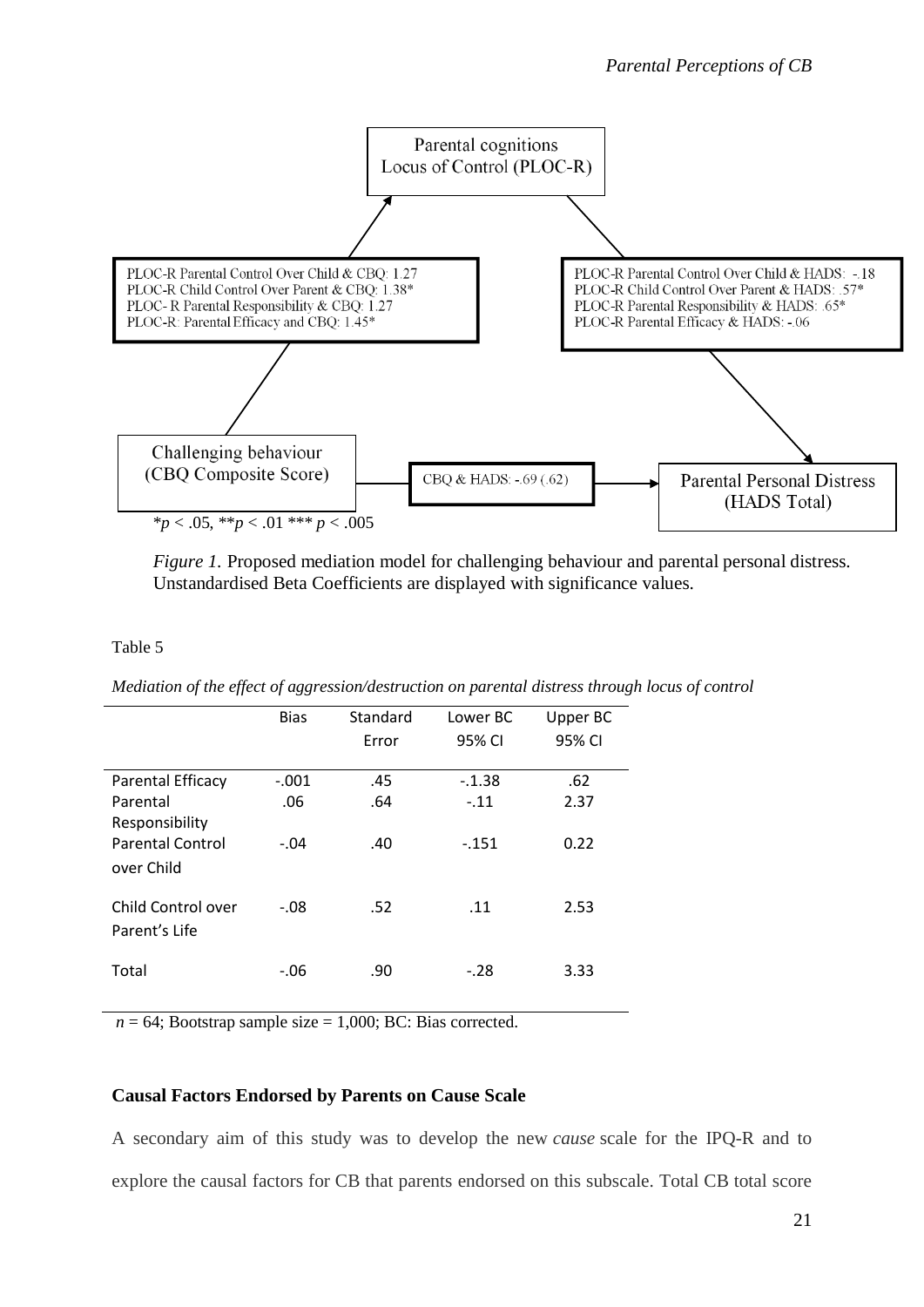(self-injury, aggression, & destruction) was appropriate for these analyses as no differences were found between those who indicated prior to completing the IPQ-R that self-injury was the behaviour of most concern and those where aggression was of most concern ( $p_s > .05$ ). A Friedman test revealed that there was a significant difference between parents' responses across subscales of the *cause* scale  $(\chi^2(6) = 119.17, p < .001)$ . Results of *post hoc* tests are depicted in Figure 2.

Parents more frequently agreed that situational factors and atypical brain development underpinned CB (self-injury, aggression, property destruction). They were least likely to agree that the behaviour was reinforced/shaped, related to poor mental health or pain (Figure 2).

Parents more frequently agreed that situational factors and atypical brain development underpinned CB (self-injury, aggression, property destruction). They were least likely to agree that the behaviour was reinforced/shaped, related to poor mental health or pain.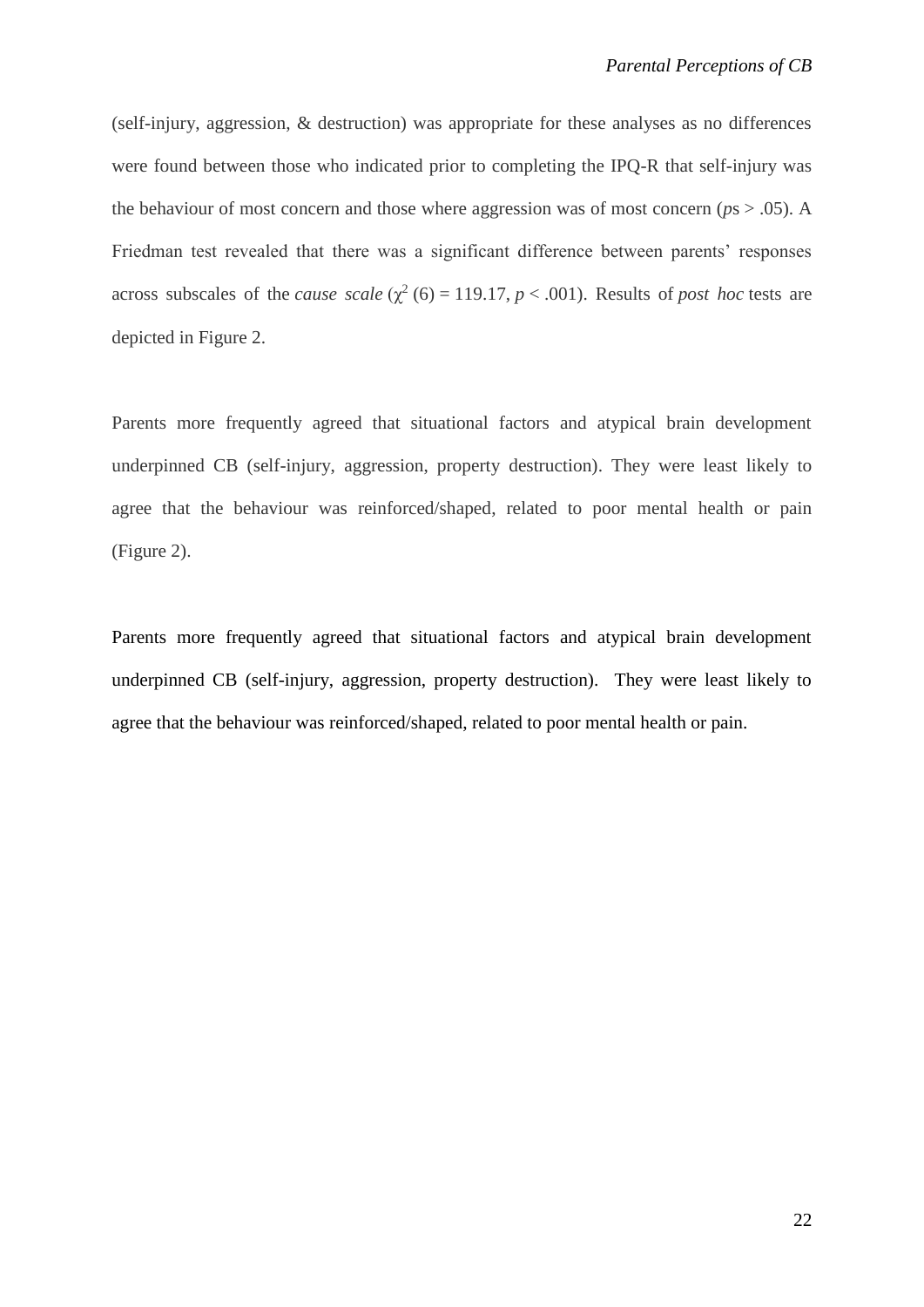|                                | Syndrome | <b>Brain</b><br>Development | Mental<br>Health | Situational/<br>Environmental | Reinforcement | Pain   |
|--------------------------------|----------|-----------------------------|------------------|-------------------------------|---------------|--------|
| <b>IPQ-R</b> Timeline          | $.35*$   | .14                         | $-.08$           | $-.15$                        | $-.20$        | $-.06$ |
| <b>IPQ-R Timeline Cyclic</b>   | .15      | .05                         | .14              | .15                           | .10           | .20    |
| <b>IPQ-R Consequences</b>      | $-.01$   | $-.06$                      | .06              | $-.10$                        | .06           | .20    |
| <b>IPQ-R Personal Control</b>  | $-.19$   | .14                         | .03              | $.30*$                        | .20           | $.28*$ |
| <b>IPQ-R Treatment Control</b> | $-.18$   | $-16$                       | .23              | .14                           | $.33**$       | .18    |
| <b>IPQ-R Illness Coherence</b> | $-.16$   | $-.30*$                     | $-.11$           | .16                           | .05           | $-.10$ |
| PLOC-SFR: Total                | .20      | .18                         | .03              | $-.32*$                       | $-.06$        | .00    |
| <b>CBS: Total</b>              | $-.30*$  | $-.27*$                     | ,05              | .03                           | .14           | .11    |
|                                |          |                             |                  |                               |               |        |

| Table 6.                                                                              |  |
|---------------------------------------------------------------------------------------|--|
| Causal factors endorsed by parents and associations with broader parental perceptions |  |

*\*\* =p < .*01, *\* = p* < .05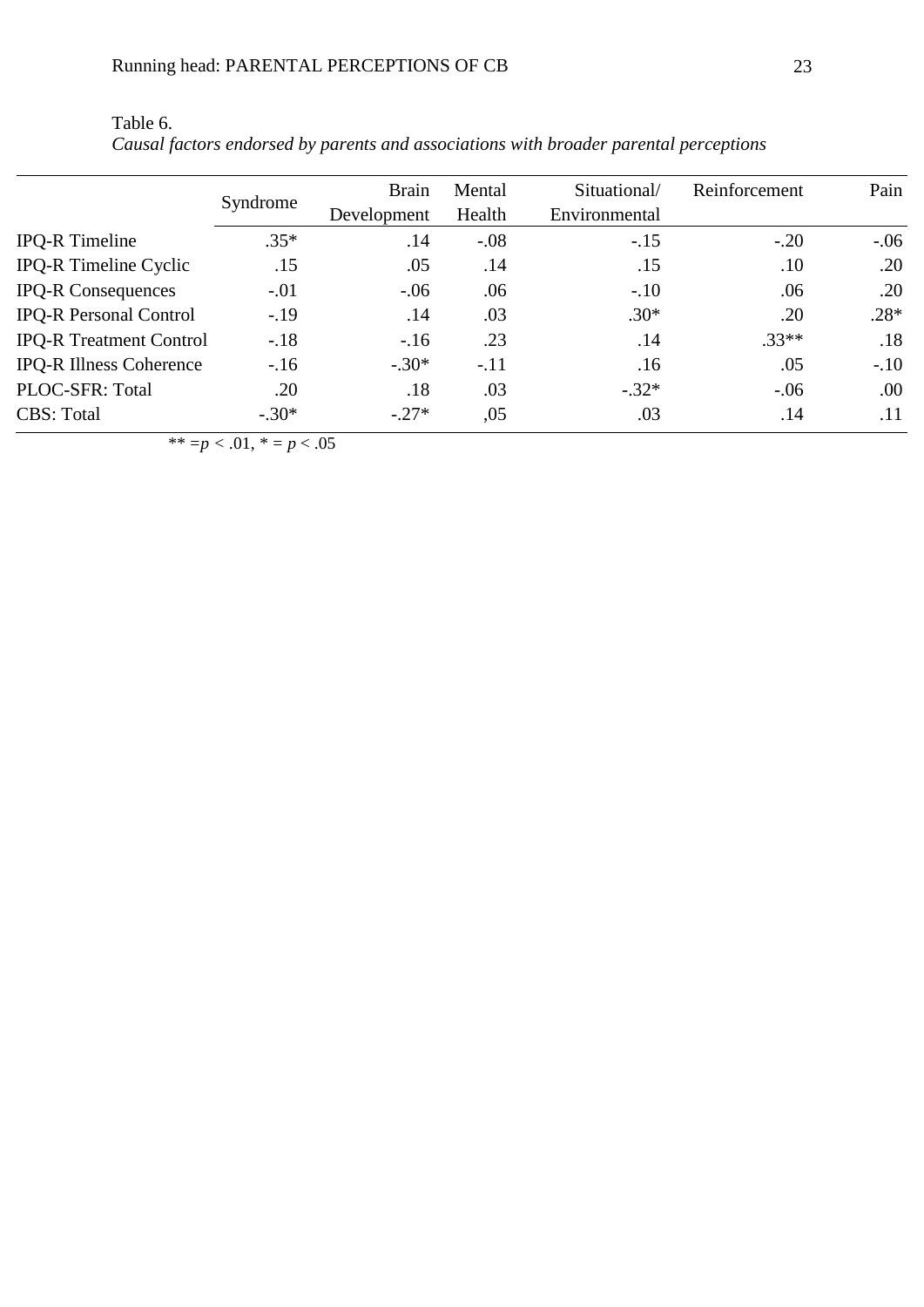

*Figure 2.* Percentage of people who agreed with both items from each causal scale.

- + greater than one other causal factor
- less than one other causal factor

*Note.* Percentage of participants who agreed that causal factor impacted on behaviour (agreed to both items measuring the causal factor). 'Percentage agreed' is displayed to aid interpretation as the mean score could not be presented due to the non-parametric nature of these data and the median score did not capture subtle differences between syndrome and mood/brain development items. Statistical analyses were conducted using the total composite score for the *cause* scale*.*

As the newly developed *cause* scale formed part of the IPQ-R patterns of associations between this subscale, other parental cognitive measures were examined as part of an exploratory analysis (Table 6). None of the correlations reached significance at  $p < .005$ . There were some trends in the data at  $p < .01$  and  $< .05$ ; however, due to the likelihood of making a type I error these trends need to be interpreted with caution. For example, there was a positive trend between the belief that reinforcement was a causal factor and a stronger belief in effective treatments/interventions on the IPQ-R. There was a positive trend between a belief that pain and the environment were causal factors and greater personal control on the

24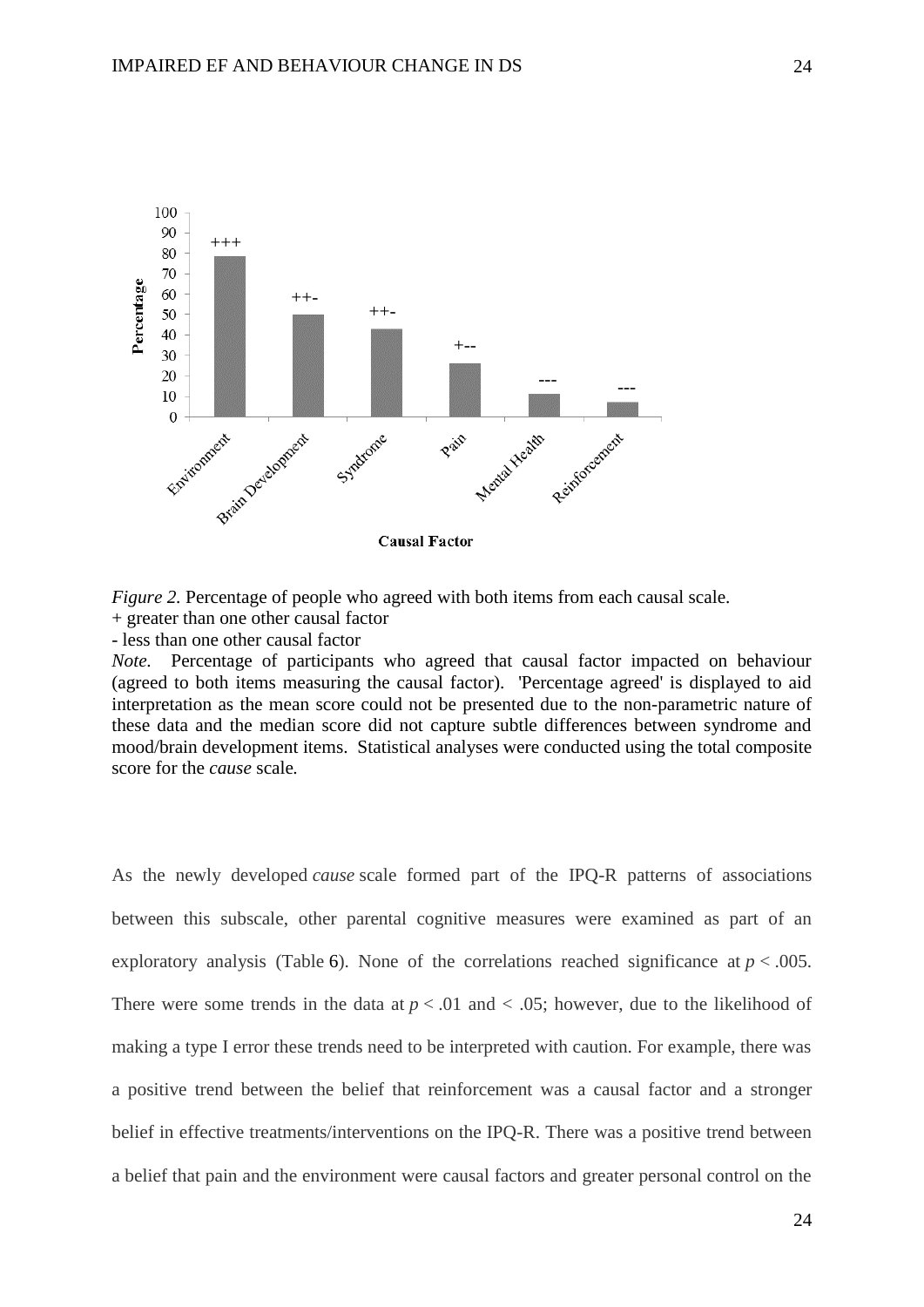IPQ-R. A trend was also found between endorsing environmental factors and more internal locus of control measured by the PLOC-SFR. There was a trend between the belief that CB was caused by atypical brain development and a lower sense that CB was a coherent difficulty on the IPQ-R, and a weaker belief that the person with ID had control over CB on the CBS. A greater belief that the child's syndrome caused CB was associated with a stronger belief that the behaviour would last a long time on the IPQ-R and a weaker belief that the person with ID had control over their behaviour on the CBS.

#### **Discussion**

To our knowledge, this is the first study to address parental perceptions regarding adult children with ID showing chronic CB. The primary aims were to describe parental levels of psychological distress, explore the association between psychological distress and degree of CB, and to explore whether parental perceptions mediate this association. It was anticipated that higher scores on a CB measure would be associated with greater parental psychological distress. It was also predicted that beliefs about the timeline of CB and beliefs about personal control over CB may mediate the association between CB and parental distress. A secondary aim was to develop a new *cause* scale for the IPQ-R for CB and document parents' perceptions of the cause of CB.

In terms of global psychological distress, a high proportion of parents reached the cut-off for anxiety (56.9%) and depression (30.8%) on the HADS. Heightened anxiety and depression are consistent with previous studies and appear typical for ID populations. For example, White and Hastings (2004) found that in parents of adolescents with severe ID, 61% fell above the cut-off for anxiety and 36% for depression on the HADS. Hastings and Brown (2002) also employed the HADS and found a similar profile of mental health difficulties in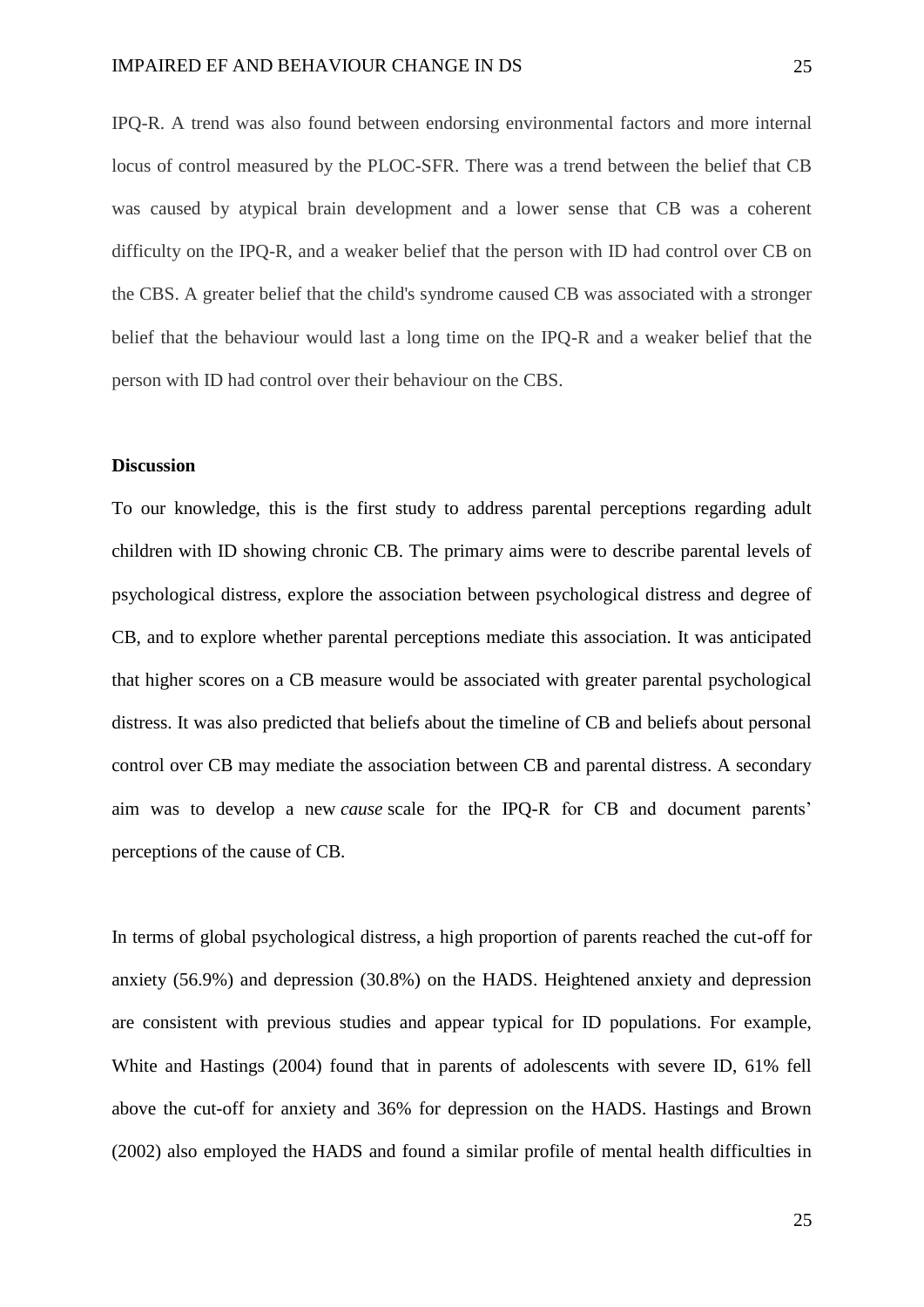mothers of children with autism and ID (54% anxiety; 38% depression). As the current study reports on an older cohort of individuals, it suggests anxiety and depression might be chronic but stable in parents with children with ID, although further longitudinal studies would be needed to confirm this. Importantly, these elevated levels of anxiety and depression appear to be present across syndrome groups included in the sample, which highlights the pervasive nature of these difficulties.

Overall, these findings highlight the vulnerability of older cohorts of parents and the need for evidence-based therapies, such as cognitive behavioural therapy or acceptance and commitment therapies, targeted specifically at these cohorts (Butler, Chapman, Forman, & Beck, 2006; Zettle, 2015). Referrals to ID services are often focused on difficulties being experienced by the person with ID; however, given the high prevalence rates of anxiety and depression, clinicians should routinely assess the mental health of the primary caregiver. This is important, not only for sign-posting the primary caregiver to adult services or support groups, but also because poor parental mental health is likely to influence how parents respond to the person with ID, which may reduce successful implementation of behavioural interventions for CB (Xu *et al*., 2014).

Contrary to predictions, degree of CB was not associated with psychological distress measured by the HADS. This result does not fit with previous research with children with ID that has found a strong association between behavioural difficulties and parental outcomes. Results indicated that parents who perceived that their child exerted greater control over their lives experienced more distress. Despite the absence of a significant association between CB and parental psychological distress, it was found that that these variables were associated through *child control over parent's life*, which acted as an intervening (or mediator) variable.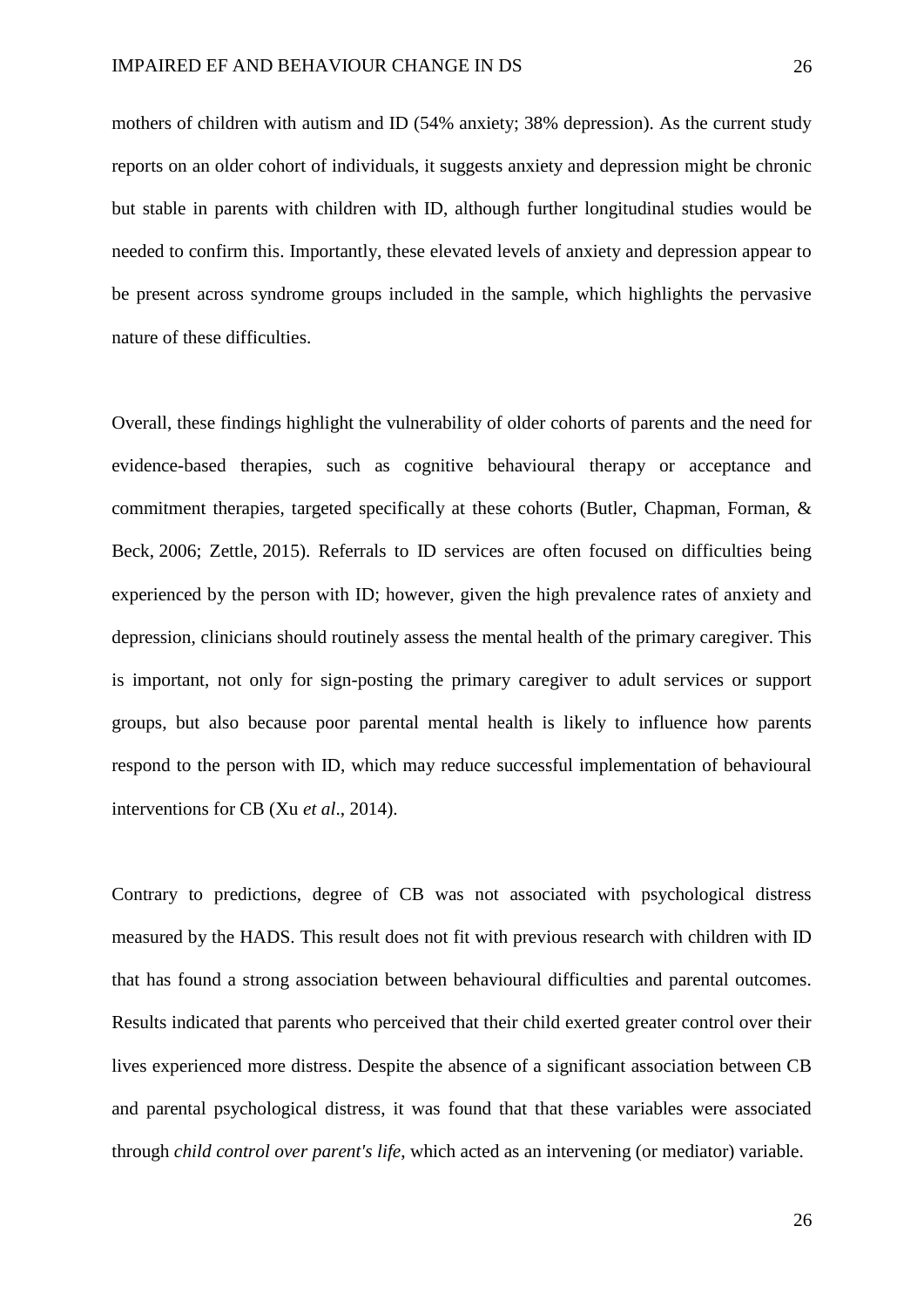The relationship between *child control over parent's life* and psychological distress fits with research that highlights the role of parental locus of control in predicting parental distress (Lloyd & Hastings, 2009) and with the broader literature that indicates a link between locus of control and depression (Benassi, Sweeney, & Dufour, 1988). There are several reasons why *child's control over parent's life* may have been found to be a significant mediator in the current study in the absence of a direct association between CB and parental psychological distress. CB may directly influence parental well-being when children are young but over time CB may exert a stronger influence on beliefs about the child's control over the parent than on parental well-being. An alternative explanation is that this finding could be specific to this population of individuals with ID who all have a diagnosis of a genetic syndrome. Many parents indicated that they believed that CB was caused by their child's brain development or syndrome. Given that the families included in this study all had children with a genetic diagnosis, many parents may believe that there is nothing they can do to reduce behaviour, and thus, their well-being may then be dependent on the control they believe their child has over their life. In addition, the results may have arisen because of the design of the study. For example, there was a small sample size and there may be differential power for detecting these effects, or locus of control may have been measured with more precision than CB.

Targeted interventions that focus on parental locus of control or self-efficacy may be beneficial for reducing anxiety and depression. Studies with typically developing children have shown that parenting training packages can be effective at increasing parental locus of control and self-efficacy (Hood & Eyberg, 2003; Kaminski, Valle, Filene, & Boyle, 2008). Parenting groups are often targeted at those with younger children, and while this may be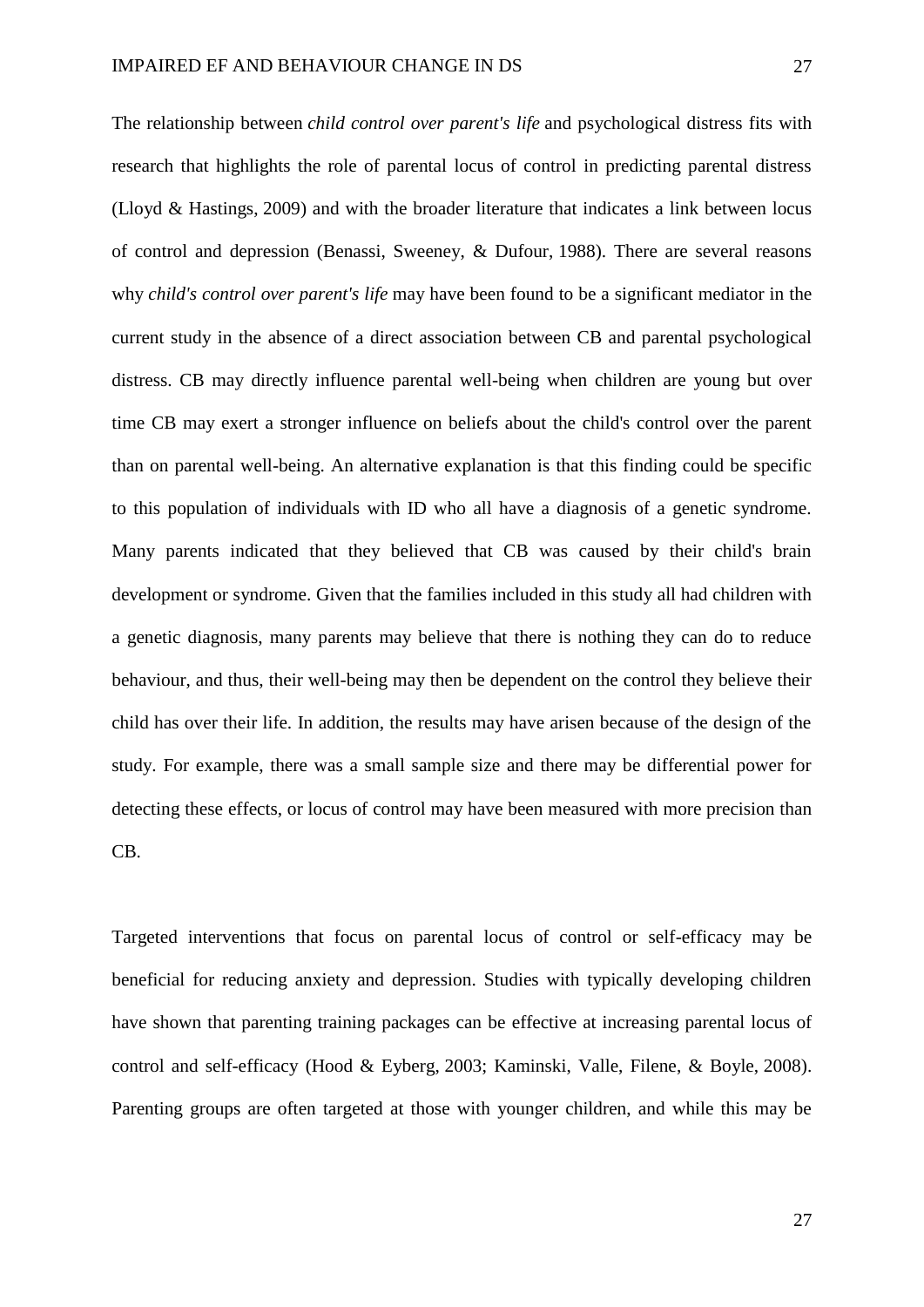effective from an early intervention standpoint, there may be a need for developing targeted groups for those who are supporting and adult with ID.

The secondary aim of this paper was to develop a new *cause* scale for the adapted IPQ-R for CB. The newly developed *cause* scale needs further development to explore test–retest reliability and construct validity. While it is important to interpret the correlations with caution, due to the danger of a type I error, an exploratory analysis of intercorrelations between parental perception variables suggests that the scale has face validity. For example, parents who endorsed operant reinforcement as a causal factor were more likely to believe in effective interventions for CB, which is understandable given that operant contingencies can be modified. There was tentative evidence that parents who endorse internal causal factors such as the person's syndrome are more likely to believe their children have less control over behaviour (measured by the CBS), which may suggest a more deterministic view of CB. Similar associations between parent beliefs in a biological cause and lower controllability have been found in ADHD populations without ID (Johnston & Freeman, 1997).

Very few parents (< 10%) viewed operant reinforcement as a cause of aggression/selfinjury/destruction, which suggests that most parents may not endorse a functional account of behaviour. Overall, parents tended to endorse situation/environment as the main cause of CB, along with atypical brain development and mood. This result fits with Oliver *et al*. (1996) who found that carers often endorse biological and emotional causes of behaviour. Given that a high proportion of families endorsed situational factors as underpinning behaviour, it appears families may be more likely to endorse the antecedent aspect of a functional account of behaviour while not linking this with the impact of reinforcement through consequences.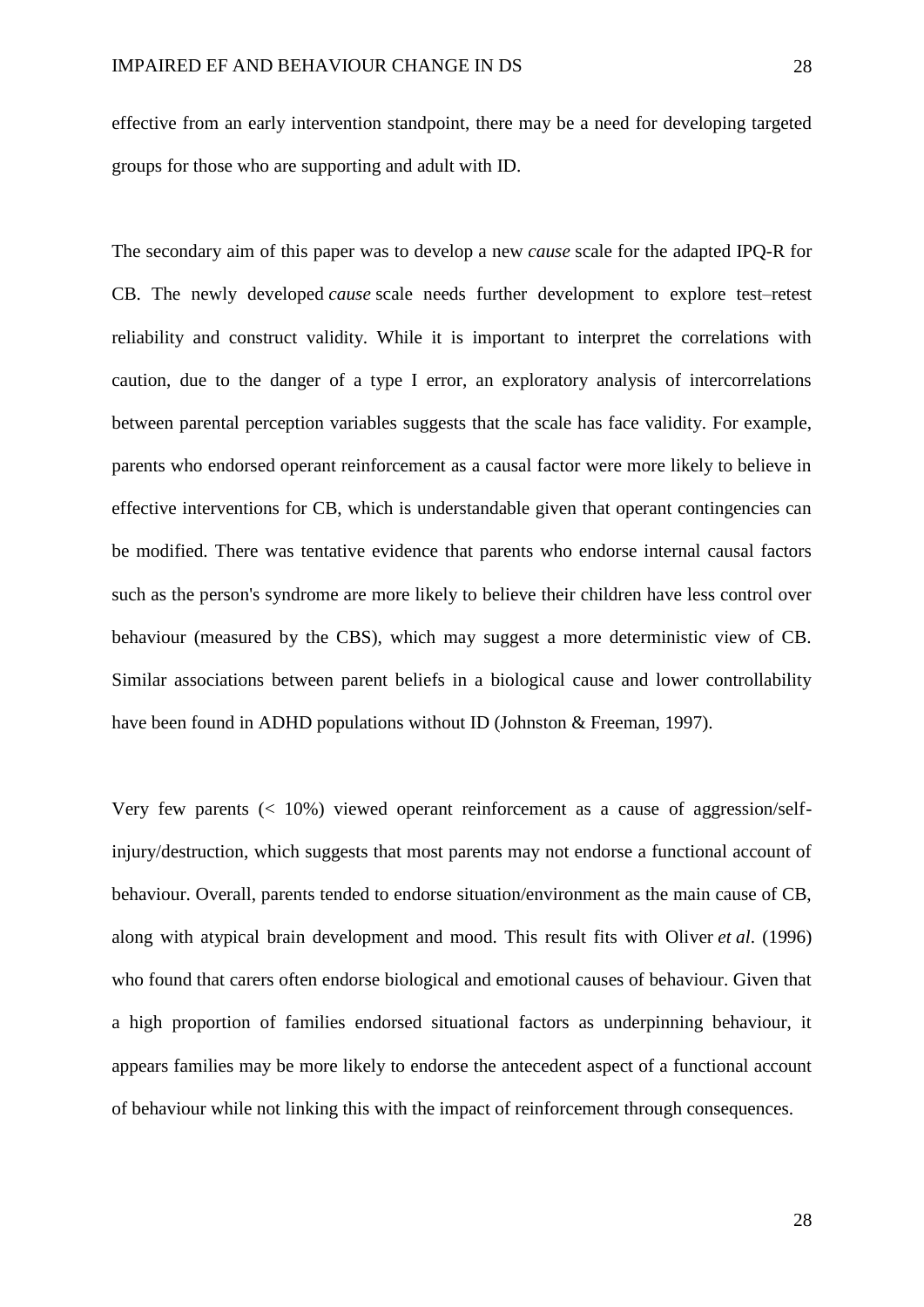Low endorsement of reinforcement/learning as a causal factor points towards one of four explanations, which clinicians should be mindful of when working with families: (1) Families have not received information about reinforcement and learning theory, (2) families do not agree with the information they have received about reinforcement due to difficulty implementing strategies or because of lack of appropriate support, (3) families find it difficult to respond to questions about behaviour being reinforced due to feelings of responsibility, and (4) reinforcement is not a direct causal factor in this population and parents' appraisals are accurate. The sample was made up of parents whose children's genetic syndrome is a risk factor for the development of CB, so it is understandable why families may endorse internal biological/genetic factors as being associated with behaviour. In addition, high levels of impulsivity and overactivity are reported in some of these syndrome groups and these characteristics are correlates of behaviour that challenges (Arron *et al*., 2011). These associations have led to the hypothesis that behavioural dysregulation may be involved in the persistence of behaviour over time (Oliver & Richards, 2015). If the behavioural dysregulation hypothesis is correct, parents may be accurately appraising the role of biological/genetic factors, rather than their endorsement of this causal factor being an inaccurate perception. The presence of behavioural dysregulation could also partially explain why some parents feel that their child exerts a high level of control over their lives.

Despite the possibility that parents may be accurately appraising internal causes of behaviour, gene–environment interactions are still likely to be very important for determining the development of CB as not everyone with a genetic syndrome develops CB (Waite *et al*., 2014), so parents' low endorsement of operant reinforcement is concerning as it is the dominant model for understanding the development and maintenance of behaviour. Research has indicated that those who endorse internal causes (biological/genetic/mood) are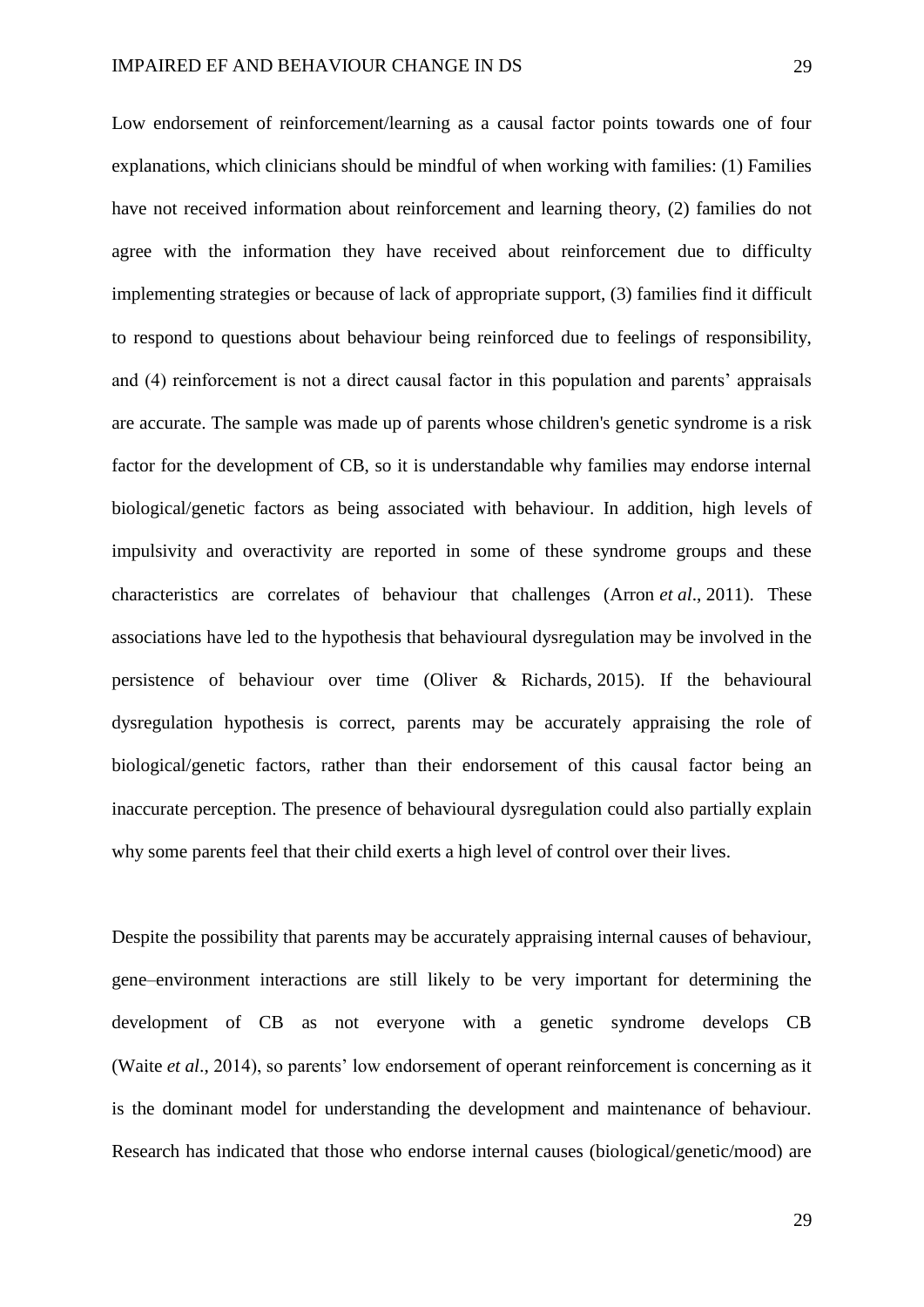more likely to respond to behaviour that challenges in reinforcing ways (Oliver *et al*., 1996), so parents of children with genetic syndromes may be more likely to become stuck in an unhelpful reinforcement cycle with their children. Further investigation is warranted to understand why families do not endorse learning theory explanations so that more effective intervention packages can be developed. Clinicians working with families should explore families pre-existing beliefs about the causes of behaviour and carefully examine why parents may not endorse an operant reinforcement model. Failure to do this may reduce the quality of the therapeutic alliance and shared understanding of the difficulties parents are facing.

Contrary to initial predictions, no associations were found between the IPQ-R and parent well-being. However, as the adapted IPQ-R has good internal consistency, the measure may have utility for exploring other questions related to adherence to interventions and service receipt as this measure has been used to explore these areas in other populations (Fortune, Richards, Main, & Griffiths, 2000; Murphy, Dickens, Creed, & Bernstein, 1999). Understanding how parents construct representations of behaviours may help predict which parents seek support (Cooper, Lloyd, Weinman, & Jackson, 1999; Heijmans, 1998; Heijmans & de Ridder, 1998; Moss-Morris, Petrie, & Weinman, 1996; Scharloo, Kaptein, Weinman, Vermeer, & Rooijmans, 2000; Scharloo *et al*., 1998; Weinman, Petrie, Sharpe, & Walker, 2000).

Limitations of this study include the correlational design, specific focus on adults with genetic syndromes, although this group is at very high risk of CB. Further research could employ longitudinal methodology or a cross-sectional approach that incorporates a younger group so that the parental perceptions can be explored developmentally. A larger sample size would be useful to examine whether these results are consistent across syndrome groups and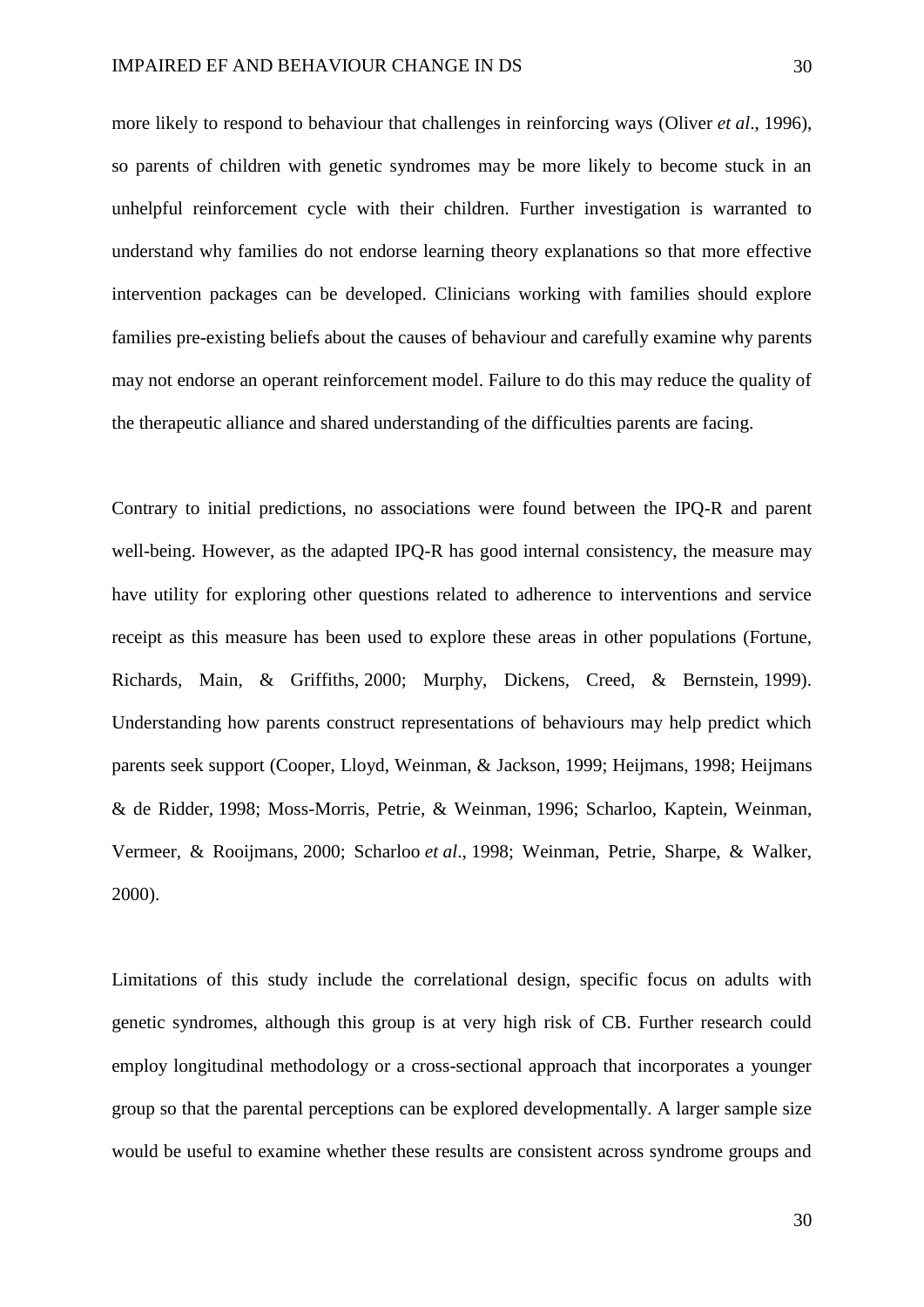the behaviours included. It would be interesting to compare this group of people with genetic syndromes to a group of individuals with ID without genetic syndromes as diagnosis of a genetic syndrome may be contributing to specific attributions about behaviour. This is particularly important as CB may present differently across syndromes (e.g., skin picking in PWS) and a larger sample would allow for a more nuanced approach to analysis.

A further study exploring parental perceptions of CB and well-being should gather more information on the adults with ID and their parents, including in-depth information on adaptive abilities and communication skills. It will also be important to explore the type of support that families receive and how this may be associated with parental outcomes. A larger sample would facilitate an analysis comparing parents of younger adults who are at school/college to individuals who are at home for a greater proportion of time, as their level of support may differ. The absence of information on support may be another explanation for why an association was not found between challenging behaviour and parental mental health, particularly given that support has been shown to mediate this association (White & Hastings, 2004). Despite this, this study has been important for highlighting potential factors associated with psychological distress in an older cohort of parents that may be shared across these groups, for example locus of control.

Alteration to the IPQ-R may have changed the psychometric properties of the measure so further validation is needed in ID populations. However, the newly developed *cause* scale appears particularly promising, and all measures employed had good face validity. Despite measures having face validity, some of the significant correlations reported in this study may have been due to items overlapping across measures. Example items from key subscales are presented in Appendix B. Some items on the PLOC-SFR ask about a child's impact on the parent's independence, which may overlap with items on the HADS that ask parents to

31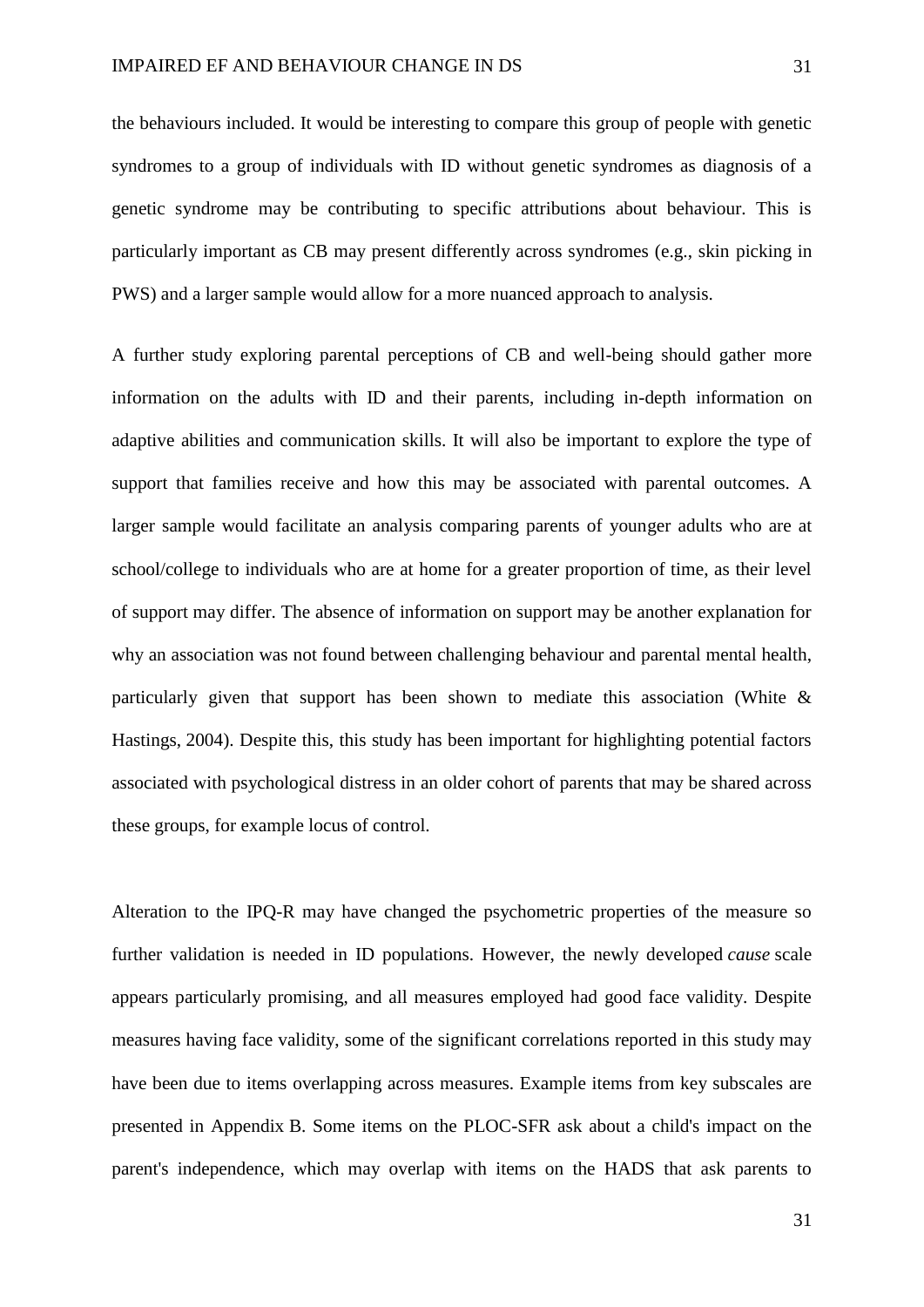indicate whether they 'still enjoy the things that they used to'. However, unlike the HADS, all questions on the PLOC-SFR are parenting orientated, and if the HADS and PLOC-SFR were measuring the same construct, CB might have been expected to be associated with both measures, rather than just the PLOC-SFR. There were several associations between the newly developed *cause* subscale (Appendix A) and the IPQ-R. The *cause* subscale asks about explicit causes of CB such as physical pain, mood, and mental health, whereas none of the other subscales of the IPQ-R assess this. However, due to the number of parental variables measured as part of this study, some overlap between items cannot be completely ruled out, which is a limitation of the study.

A final limitation is that the results are only generalizable to mothers because a high proportion of the participants were female. Previous research has shown differences between fathers and mothers, and if a higher proportion of the sample had been fathers, it would have been possible to explore this statistically (Hastings & Brown, 2002; Hastings*et al*., 2005). Overall, this study found that there were high levels of psychological distress in parents of adults with chronic CB. Parental locus of control was associated with parental psychological distress in this population rather than the degree of CB exhibited by the individual with ID. Further research is needed to understand parents' causal attributions about behaviour when their child has a rare genetic syndrome.

#### **Conflict of Interest**

The authors have no conflict of interest.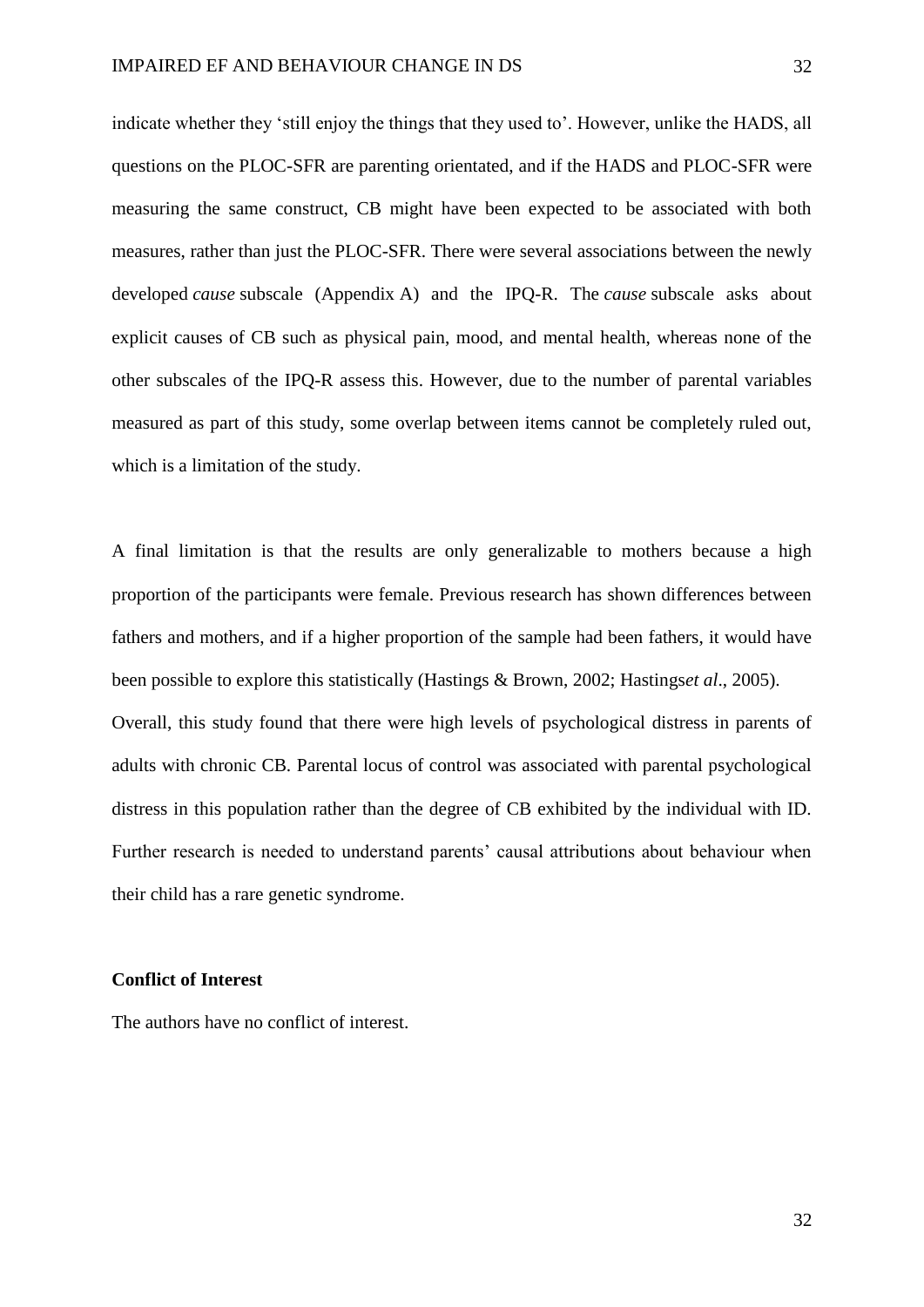#### **References**

- Al Anbar, N. N., Dardennes, R. M., Prado-Netto, A., Kaye, K., & Contejean, Y. (2010). Treatment choices in autism spectrum disorder: The role of parental illness perceptions. *Research in Developmental Disabilities*, *31*(3), 817-828. DOI: 10.1016/j.ridd.2010.02.007
- Arron, K., Oliver, C., Berg, K., Moss, J., & Burbidge, C. (2011). Delineation of behavioural phenotypes in genetic syndromes. Prevalence, phenomenology and correlates of selfinjurious and aggressive behaviour. *Journal of Intellectual Disability Research*, *55*(2), 109- 120. DOI: 10.1111/j.1365-2788.2010.01337.x
- Baron, R. M., & Kenny, D. A. (1986). The moderator–mediator variable distinction in social psychological research: Conceptual, strategic, and statistical considerations. *Journal of personality and social psychology*, *51*(6), 1173.
- Barrowclough, C., Lobban, F., Hatton, C., & Quinn, J. (2001). An investigation of models of illness in carers of schizophrenia patients using the Illness Perception Questionnaire. *British Journal of Clinical Psychology*, *40*(4), 371-385. DOI: 10.1348/014466501163869
- Beail, N. (2003). What works for people with mental retardation? Critical commentary on cognitive–behavioral and psychodynamic psychotherapy research. *Mental Retardataion*, *41*(6), 468-472. DOI: 10.1352/0047-6765(2003)41<468:WWFPWM>2.0.CO;2
- Beck, A., Hastings, R. P., Daley, D., & Stevenson, J. (2004). Pro-social behaviour and behaviour problems independently predict maternal stress. *Journal of Intellectual and Developmental Disability*, *29*(4), 339-349. DOI: 10.1080/13668250400014509
- Bjelland, I., Dahl, A. A., Haug, T. T., & Neckelmann, D. (2002). The validity of the Hospital Anxiety and Depression Scale-An updated literature review. *Journal of Psychosomatic Research*, *52*(2), 69-78. DOI: 10.1016/S0022-3999(01)00296-3
- Breau, L. M., Camfield, C. S., McGrath, P. J., & Finley, G. A. (2003). The incidence of pain in children with severe cognitive impairments. *Archives of Pediatrics & Adolescent Medicine*, *157*(12), 1219. DOI: 10.1001/archpedi.157.12.1219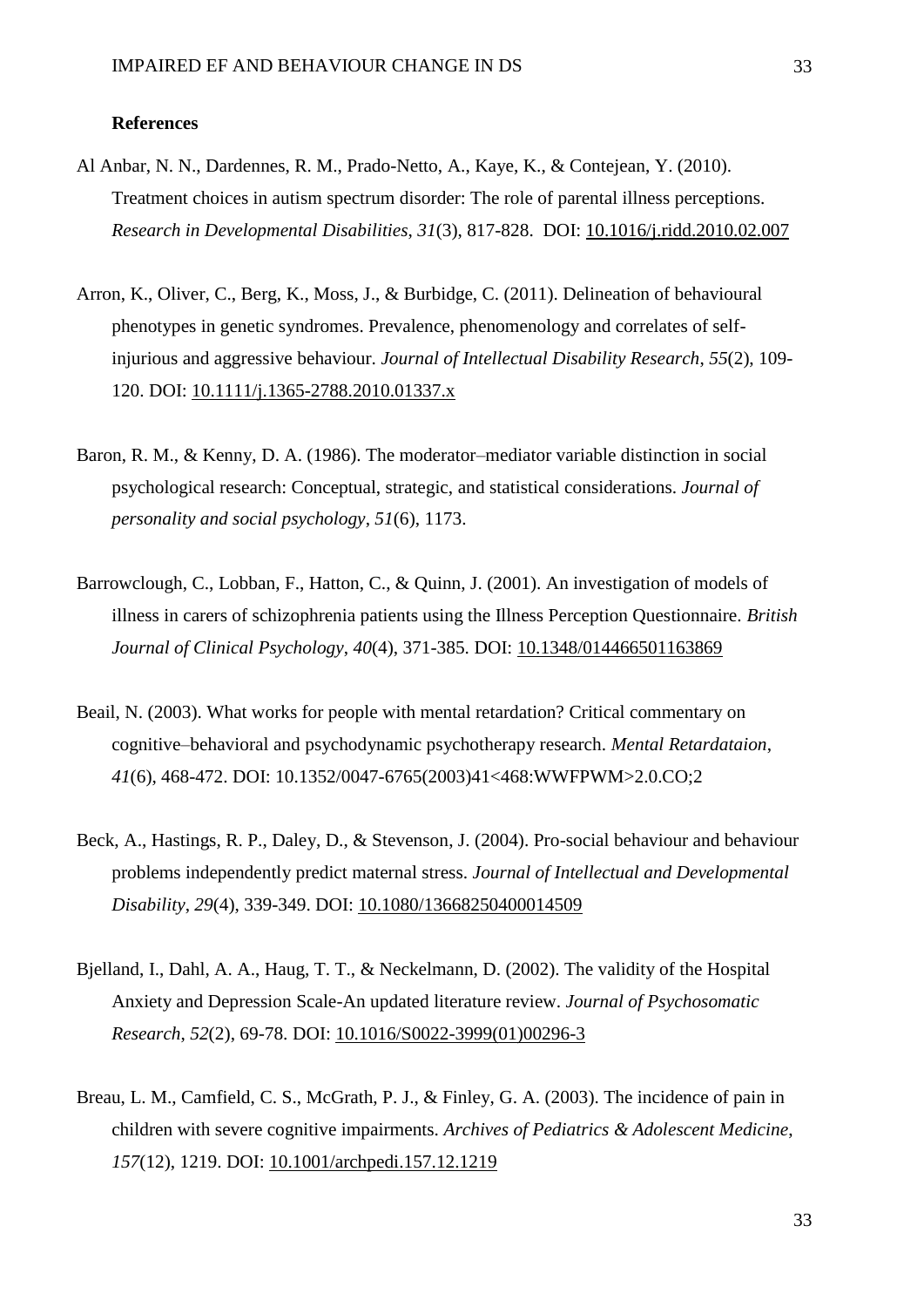- Benassi, V. A., Sweeney, P. D., & Dufour, C. L. (1988). Is there a relation between locus of control orientation and depression?. *Journal of abnormal psychology*, *97*(3), 357. DOI: 10.1037/0021-843X.97.3.357
- Butler, A. C., Chapman, J. E., Forman, E. M., & Beck, A. T. (2006). The empirical status of cognitive-behavioral therapy: a review of meta-analyses. *Clinical psychology review*, *26*(1), 17-31.
- Campis, L. K., Lyman, R. D., & Prentice-Dunn, S. (1986). The parental locus of control scale: Development and validation. *Journal of Clinical Child Psychology*, *15*(3), 260-267. DOI: 10.1207/s15374424jccp1503\_10
- Cooper, A., Lloyd, G.S., Weinman, J. and Jackson, G. (1999). Why patients do not attend cardiac rehabilitation: Role of intentions and illness beliefs. *Heart, 82*(2), 234–236. DOI: 10.1136/hrt.82.2.234
- Dagnan, D., Grant, F., & McDonnell, A. (2004). Understanding challenging behaviour in older people; the development of the Controllability Beliefs Scale. *Behavioural and Cognitive Psychotherapy*, *32*(4), 501-506. DOI: 10.1017/S1352465804001675
- Department of Health (2001). *Valuing People: a new strategy for learning disability for the 21st century a white paper*. London: Department of Health.
- Dilworth, J. A., Phillips, N., & Rose, J. (2011). Factors relating to staff attributions of control over challenging behaviour. *Journal of Applied Research in Intellectual Disabilities*, *24*(1), 29-38. DOI: 10.1111/j.1468-3148.2010.00570.x
- Eisenhower, A. S., Baker, B. L., & Blacher, J. (2005). Preschool children with intellectual disability: syndrome specificity, behaviour problems, and maternal well‐being. *Journal of Intellectual Disability Research*, *49*(9), 657-671. DOI: 10.1111/j.1365-2788.2005.00699.x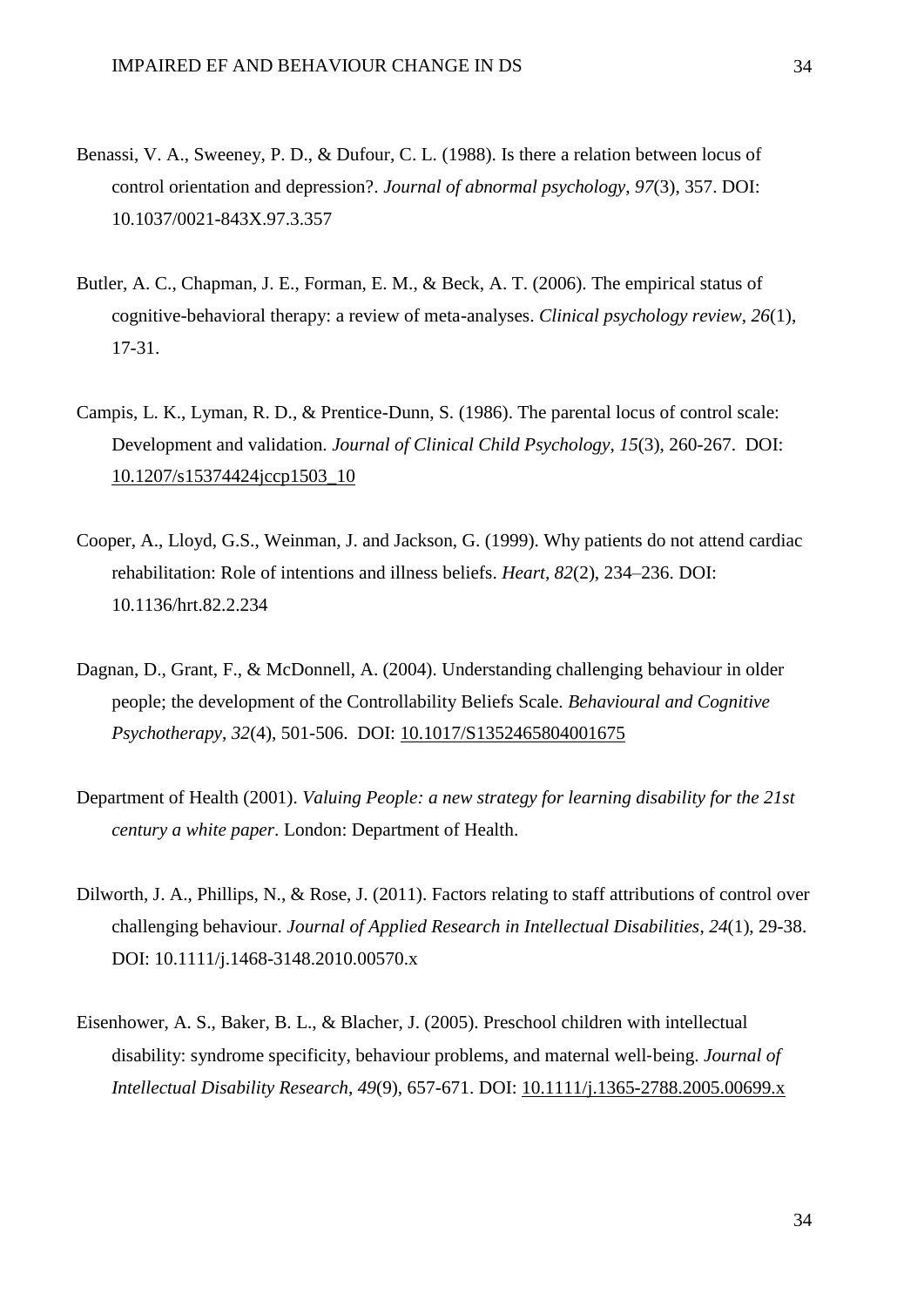- Emerson, E., Kiernan, C., Alborz, A., Reeves, D., Mason, H., Swarbrick, R., ... & Hatton, C. (2001). The prevalence of challenging behaviors: A total population study. *Research in developmental disabilities*, *22*(1), 77-93. DOI: 10.1016/S0891-4222(00)00061-5
- Esbensen, A. J. (2011). Families of individuals with intellectual disability and comorbid mental health problems. *Journal of Mental Health Research in Intellectual Disabilities*, *4*(3), 140- 157. DOI: 10.1080/19315864.2011.597018
- Freund, L. S., Reiss, A. L., & Abrams, M. T. (1993). Psychiatric disorders associated with fragile X in the young female. *Pediatrics*, *91*(2), 321-329.
- Fritz, M. S., & MacKinnon, D. P. (2007). Required sample size to detect the mediated effect. *Psychological science*, *18*(3), 233-239.
- Fortune, D. G., Richards, H. L., Main, C. J., & Griffiths, C. E. (2000). Pathological worrying, illness perceptions and disease severity in patients with psoriasis. *British Journal of Health Psychology*, *5*(1), 71-82. DOI: 10.1348/135910700168775
- Hagger, M. S., & Orbell, S. (2003). A meta-analytic review of the common-sense model of illness representations. *Psychology and Health*, *18*(2), 141-184. DOI: 10.1080/088704403100081321
- Hassall, R., Rose, J., & McDonald, J. (2005). Parenting stress in mothers of children with an intellectual disability: The effects of parental cognitions in relation to child characteristics and family support. *Journal of Intellectual Disability Research*, *49*(6), 405-418. DOI: 10.1111/j.1365-2788.2005.00673.x
- Hastings, R. P. (2002). Parental stress and behaviour problems of children with developmental disability. *Journal of Intellectual and Developmental Disability*, *27*(3), 149-160. DOI: 10.1080/1366825021000008657
- Hastings, R. P., & Brown, T. (2002). Behavior problems of children with autism, parental selfefficacy, and mental health. *American Journal of Mental Retardation*, *107*(3), 222-232. DOI: 10.1352/0895-8017(2002)107<0222:BPOCWA>2.0.CO;2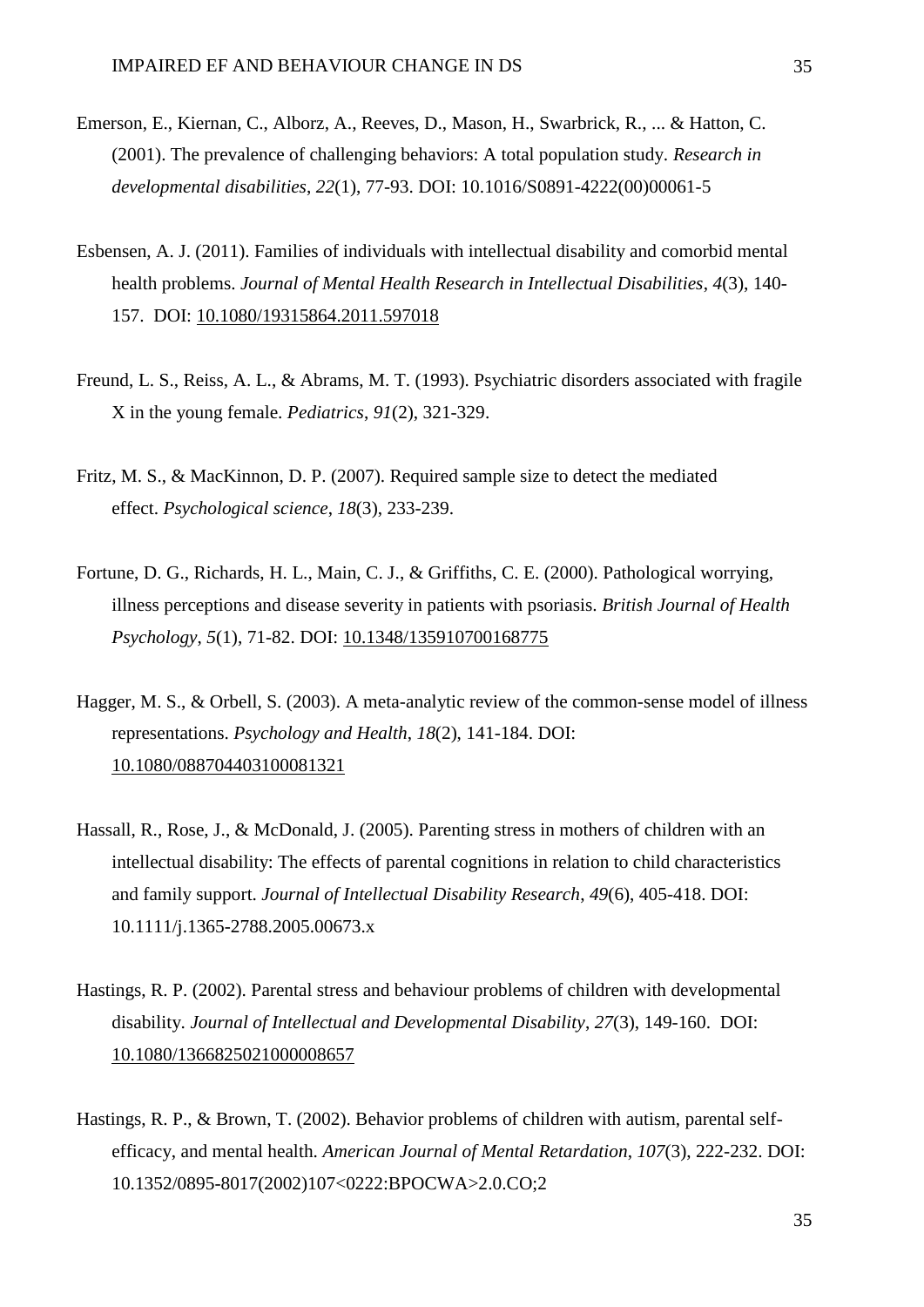- Hastings, R. P., Kovshoff, H., Ward, N. J., Degli Espinosa, F., Brown, T., & Remington, B. (2005). Systems analysis of stress and positive perceptions in mothers and fathers of preschool children with autism. *Journal of autism and developmental disorders*, *35*(5), 635-644. DOI: 10.1007/s10803-005-0007-8
- Heijmans, M. (1998). Coping and adaptive outcome in chronic fatigue syndrome: importance of illness cognitions. *Journal of Psychosomatic Research, 45*(1)*,* 39–51. DOI: 10.1016/S0022- 3999(97)00265-1
- Heijmans, M. and de Ridder, D. (1998). Assessing illness representations of chronic illness: Explorations of their disease-specific nature. *Journal of Behavioral Medicine, 21*(5), 485– 503. DOI: 10.1023/A:1018788427100
- Hill, C., & Rose, J. (2009). Parenting stress in mothers of adults with an intellectual disability: Parental cognitions in relation to child characteristics and family support. *Journal of Intellectual Disability Research*, *53*(12), 969-980. DOI: 10.1111/j.1365-2788.2009.01207.x
- Hill, C., & Rose, J. (2010). Parenting stress models and their application to parents of adults with intellectual disabilities. *The British Journal of Development Disabilities*, *56*(110), 19-37. DOI: 10.1179/096979510799103023
- Hodapp, R. M., Fidler, D. J., & Smith, A. C. M. (1998). Stress and coping in families of children with Smith‐Magenis syndrome. *Journal of Intellectual Disability Research*, *42*(5), 331-340. DOI: 10.1046/j.1365-2788.1998.00148.x
- Hood, Korey K., and Sheila M. Eyberg. "Outcomes of Parent-Child Interaction Therapy: Mothers' reports of maintenance three to six years after treatment." *Journal of Clinical Child and Adolescent Psychology* 32, no. 3 (2003): 419-429.
- Hyman, P., Oliver, C., & Hall, S. (2002). Self-injurious behavior, self-restraint, and compulsive behaviors in Cornelia de Lange syndrome, *American Journal of Mental Retardation*, *107*(2), 146-154. DOI: 10.1352/0895-8017(2002)107<0146:SIBSRA>2.0.CO;2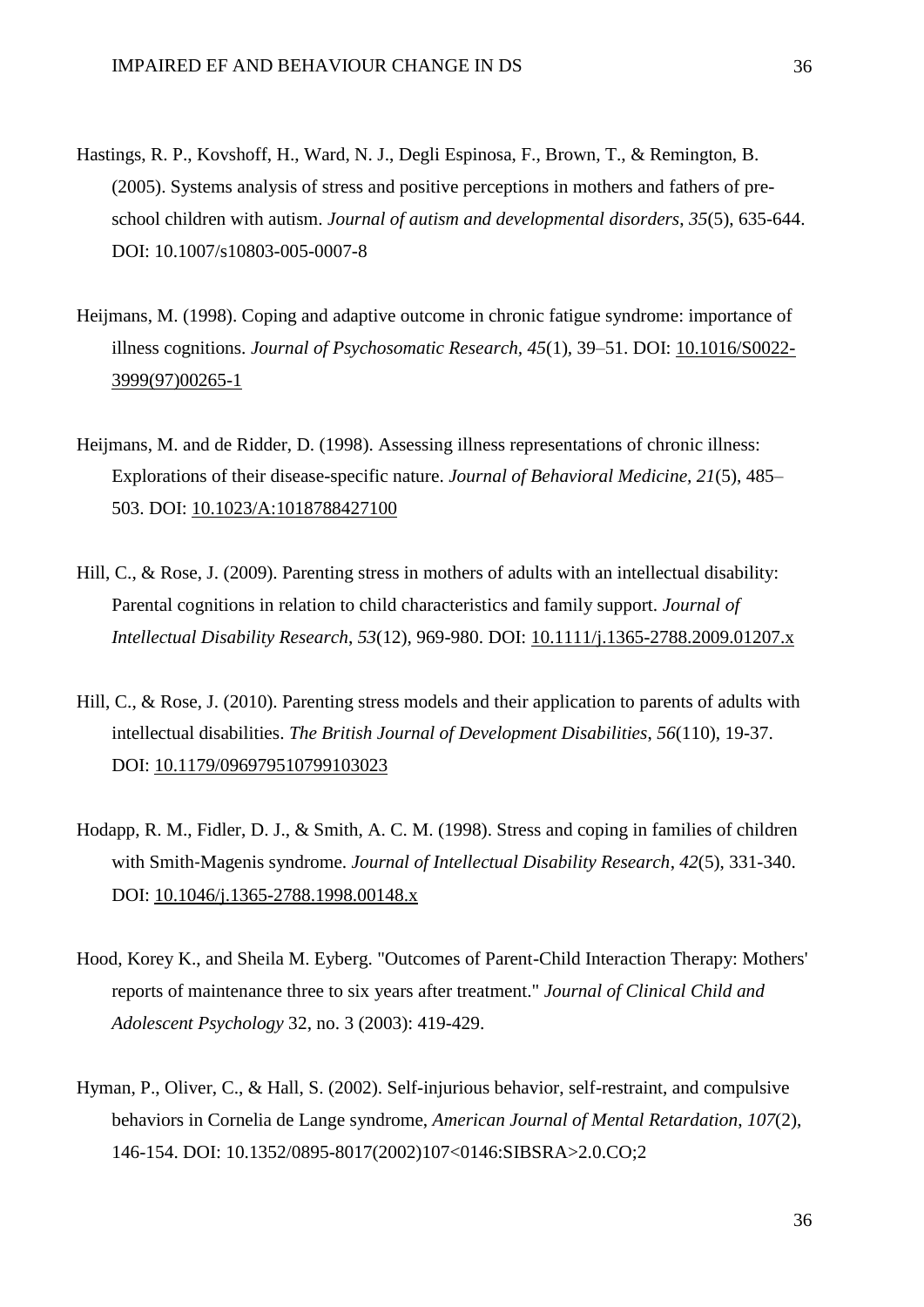- Iwata, B. A., Dorsey, M. F., Slifer, K. J., Bauman, K. E., & Richman, G. S. (1994). Toward a functional analysis of self‐injury. *Journal of Applied Behavior Analysis*, *27*(2), 197-209. DOI: 10.1901/jaba.1994.27-197
- Johnston, C., & Freeman, W. (1997). Attributions for child behavior in parents of children without behavior disorders and children with attention deficit-hyperactivity disorder. *Journal of Consulting and Clinical Psychology*, *65*(4), 636. DOI: 10.1037/0022-006X.65.4.636
- Johnston, M., Pollard, B., & Hennessey, P. (2000). Construct validation of the hospital anxiety and depression scale with clinical populations. *Journal of Psychosomatic Research*, *48*(6), 579-584, DOI: 10.1016/S0022-3999(00)00102-1
- Jones, L., Hastings, R. P., Totsika, V., Keane, L., & Rhule, N. (2014). Child behavior problems and parental well-being in families of children with autism: the mediating role of mindfulness and acceptance. *American journal on intellectual and developmental disabilities*, *119*(2), 171-185.
- Kalsy, S., Heath, R., Adams, D., & Oliver, C. (2007). Effects of training on controllability attributions of behavioural excesses and deficits shown by adults with Down syndrome and dementia. *Journal of Applied Research in Intellectual Disabilities*, *20*(1), 64-68. DOI: 10.1111/j.1468-3148.2006.00341.x
- Kushlick, A., Blunden, R., & Cox, G. (1973). A method of rating behaviour characteristics for use in large scale surveys of mental handicap. *Psychological Medicine*, *3*(04), 466-478. DOI: 10.1017/S0033291700054271
- Lancaster, R. L., Balling, K., Hastings, R., & Lloyd, T. J. (2013). Attributions, criticism and warmth in mothers of children with intellectual disability and challenging behaviour: a pilot study. *Journal of Intellectual Disability Research*, DOI: 10.1111/jir.12029
- Leventhal, H., Benyamini, Y., Brownlee, S., Diefenbach, M., Leventhal, E., Patrick-Miller, L. & Robitaille, C. (1997). Illness representations: Theoretical foundations. In: K. J. Petrie, & J. Weinman (Eds.), *Perceptions of health and illness: Current research and applications* (pp. 19–45). Amsterdam: Harwood Academic Publishers.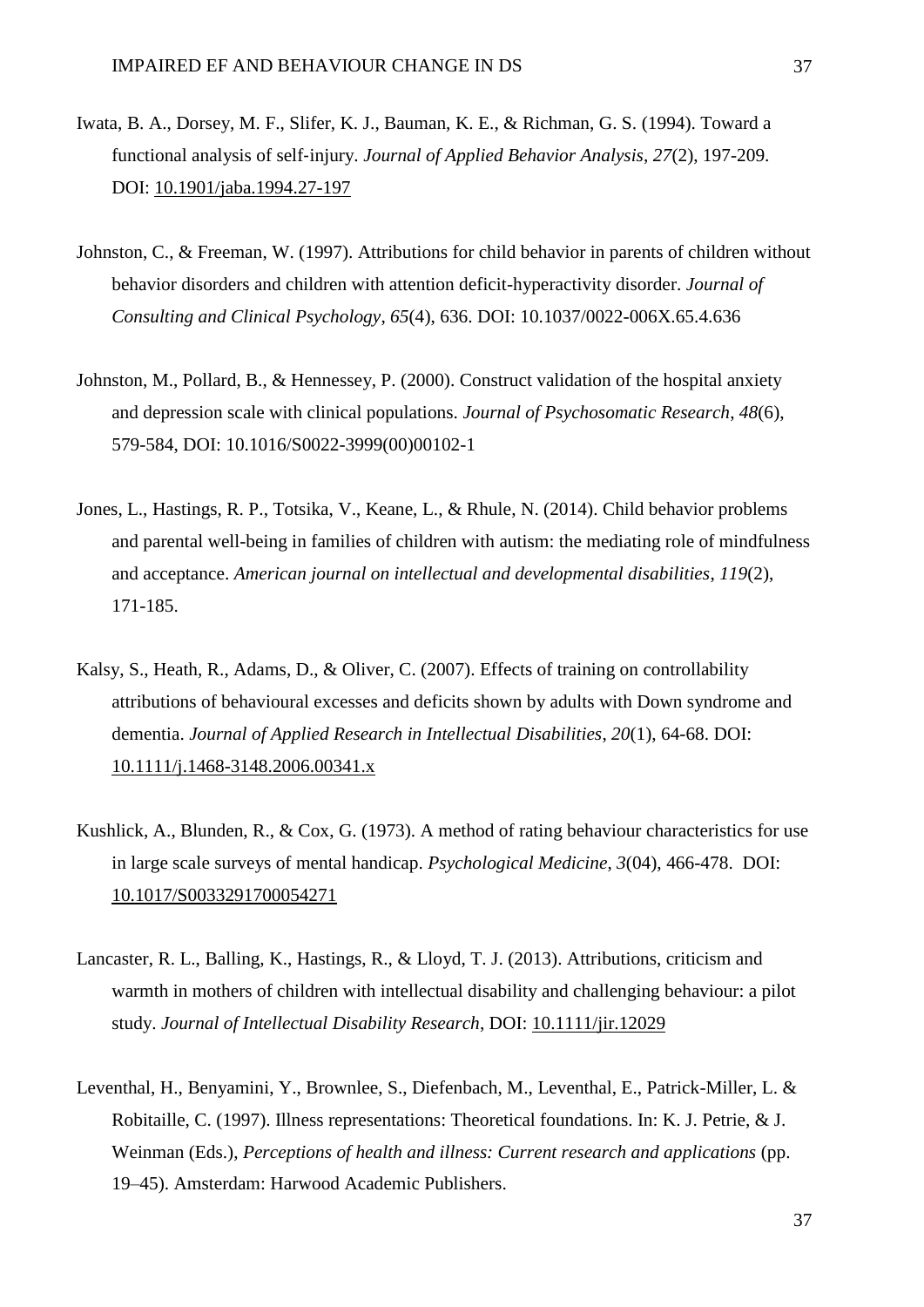- Leventhal, H., Nerenz, D.R. & Steele, D.S. (1984). Illness representations and coping with health threats. In: A. Baum, S. E. Taylor, & J. E. Singer (Eds.), *Handbook of psychology and health*: Vol. 4. (pp. 219–252). Hillsdale, NJ: Erlbaum.
- Lloyd, T., & Hastings, R. P. (2009). Parental locus of control and psychological well-being in mothers of children with intellectual disability. *Journal of Intellectual and Developmental Disability*, *34*(2), 104-115. DOI: 10.1080/13668250902862074
- MacDonald, E. E., Hastings, R. P., & Fitzsimons, E. (2010). Psychological acceptance mediates the impact of the behaviour problems of children with intellectual disability on fathers' psychological adjustment. *Journal of Applied Research in Intellectual Disabilities*, *23*(1), 27- 37. 10.1111/j.1468-3148.2009.00546.x
- McClintock, K., Hall, S., & Oliver, C. (2003). Risk markers associated with challenging behaviours in people with intellectual disabilities: A meta‐analytic study. *Journal of Intellectual Disability Research*, *47*(6), 405-416. DOI: 10.1046/j.1365-2788.2003.00517.x
- McGill, P., & Langthorne, P. (2011). Gene-environment interactions and the functional analysis of challenging behaviour in children with intellectual and developmental disabilities. *Behavioral Development Bulletin*, *11*(1), 20-25. DOI: 10.1037/h0100598
- Mills, S., & Rose, J. (2011). The relationship between challenging behaviour, burnout and cognitive variables in staff working with people who have intellectual disabilities. *Journal of Intellectual Disability Research*, *55*(9), 844-857. DOI: 10.1111/j.1365-2788.2011.01438.x
- Moss‐Morris, R., Petrie, K. J., & Weinman, J. (1996). Functioning in chronic fatigue syndrome: Do illness perceptions play a regulatory role?. *British Journal of Health Psychology*, *1*(1), 15- 25. DOI: 10.1111/j.2044-8287.1996.tb00488.x
- Moss-Morris, R., Weinman, J., Petrie, K., Horne, R., Cameron, L., & Buick, D. (2002). The revised illness perception questionnaire (IPQ-R). *Psychology and Health*, *17*(1), 1-16. DOI: [10.1080/08870440290001494](http://dx.doi.org/10.1080/08870440290001494)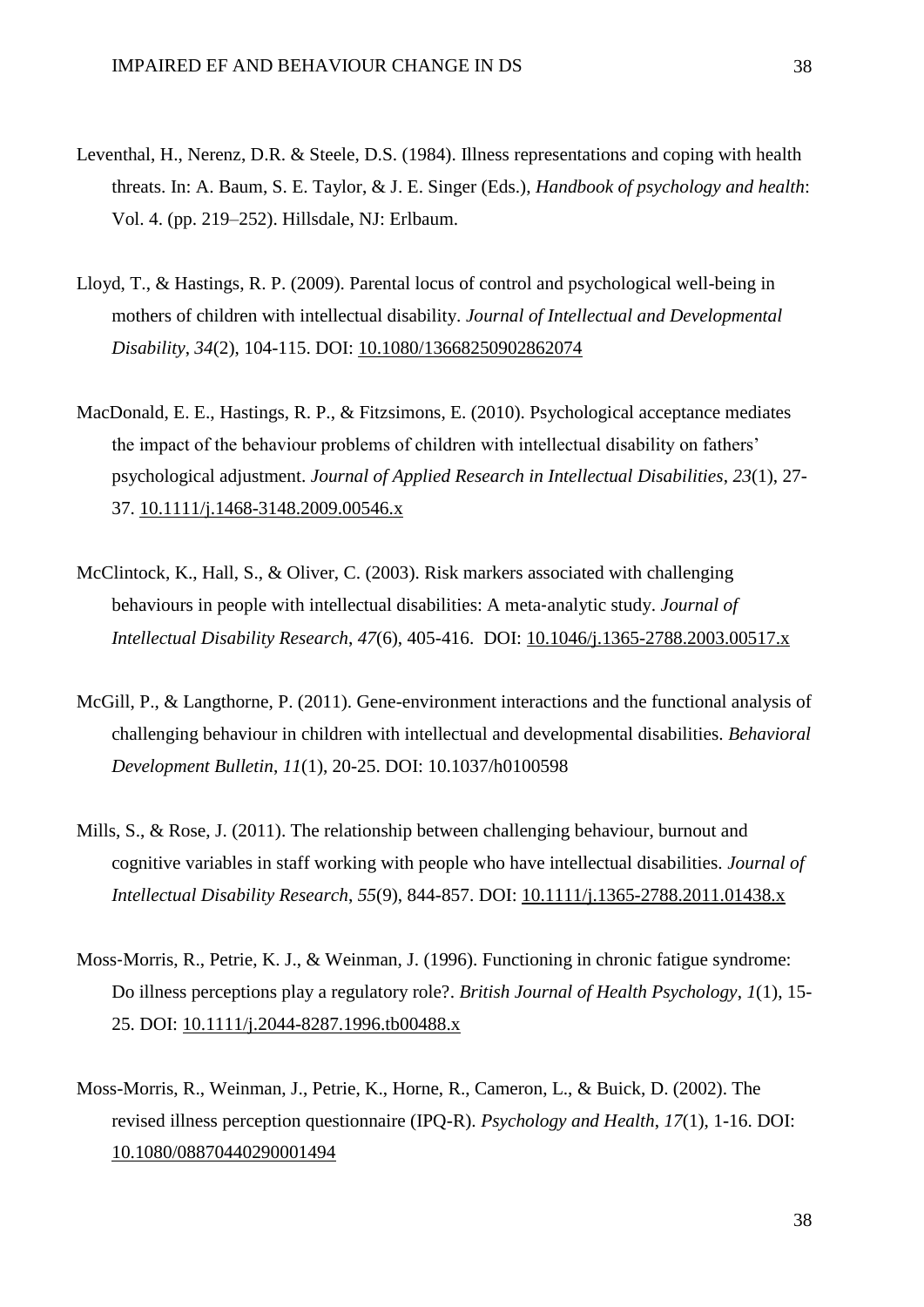- Murphy, G. H., Beadle-Brown, J., Wing, L., Gould, J., Shah, A., & Holmes, N. (2005). Chronicity of challenging behaviours in people with severe intellectual disabilities and/or autism: A total population sample. *Journal of Autism and Developmental Disorders*, *35*(4), 405-418. DOI: 10.1007/s10803-005-5030-2. DOI: 10.1007/s10803-005-5030-2
- Murphy, H., Dickens, C., Creed, F., & Bernstein, R. (1999). Depression, illness perception and coping in rheumatoid arthritis. *Journal of Psychosomatic Research*, *46*(2), 155-164. DOI: 10.1016/S0022-3999(98)00073-7
- Oliver, C., Hall, S., Hales, J., & Head, D. (1996). Self‐injurious Behaviour and People with Intellectual Disabilities: Assessing the Behavioural Knowledge and Causal Explanations of Care Staff. *Journal of Applied Research in Intellectual Disabilities*, *9*(3), 229-239. DOI: 10.1111/j.1468-3148.1996.tb00112.x
- Oliver, C., & Richards, C. (2015). Practitioner Review: Self‐injurious behaviour in children with developmental delay. *Journal of Child Psychology and Psychiatry*. DOI: 10.1111/jcpp.12425
- Oliver, C., Sloneem, J., Hall, S., & Arron, K. (2009). Self‐injurious behaviour in Cornelia de Lange syndrome: 1. Prevalence and phenomenology. *Journal of Intellectual Disability Research*, *53*(7), 575-589. DOI: 10.1111/j.1365-2788.2009.01179.x
- Plant, K. M., & Sanders, M. R. (2007). Predictors of care‐giver stress in families of preschool‐aged children with developmental disabilities. *Journal of Intellectual Disability Research*, *51*(2), 109-124. DOI: 10.1111/j.1365-2788.2006.00829.x
- Preacher, K. J., & Hayes, A. F. (2008). Asymptotic and resampling strategies for assessing and comparing indirect effects in multiple mediator models. *Behavior research methods*, *40*(3), 879-891.
- Quine, L., & Rutter, D. R. (1994). First diagnosis of severe mental and physical disability: a study of doctor–parent communication. *Journal of Child Psychology and Psychiatry*, *35*(7), 1273- 1287. DOI: 10.1111/j.1469-7610.1994.tb01234.x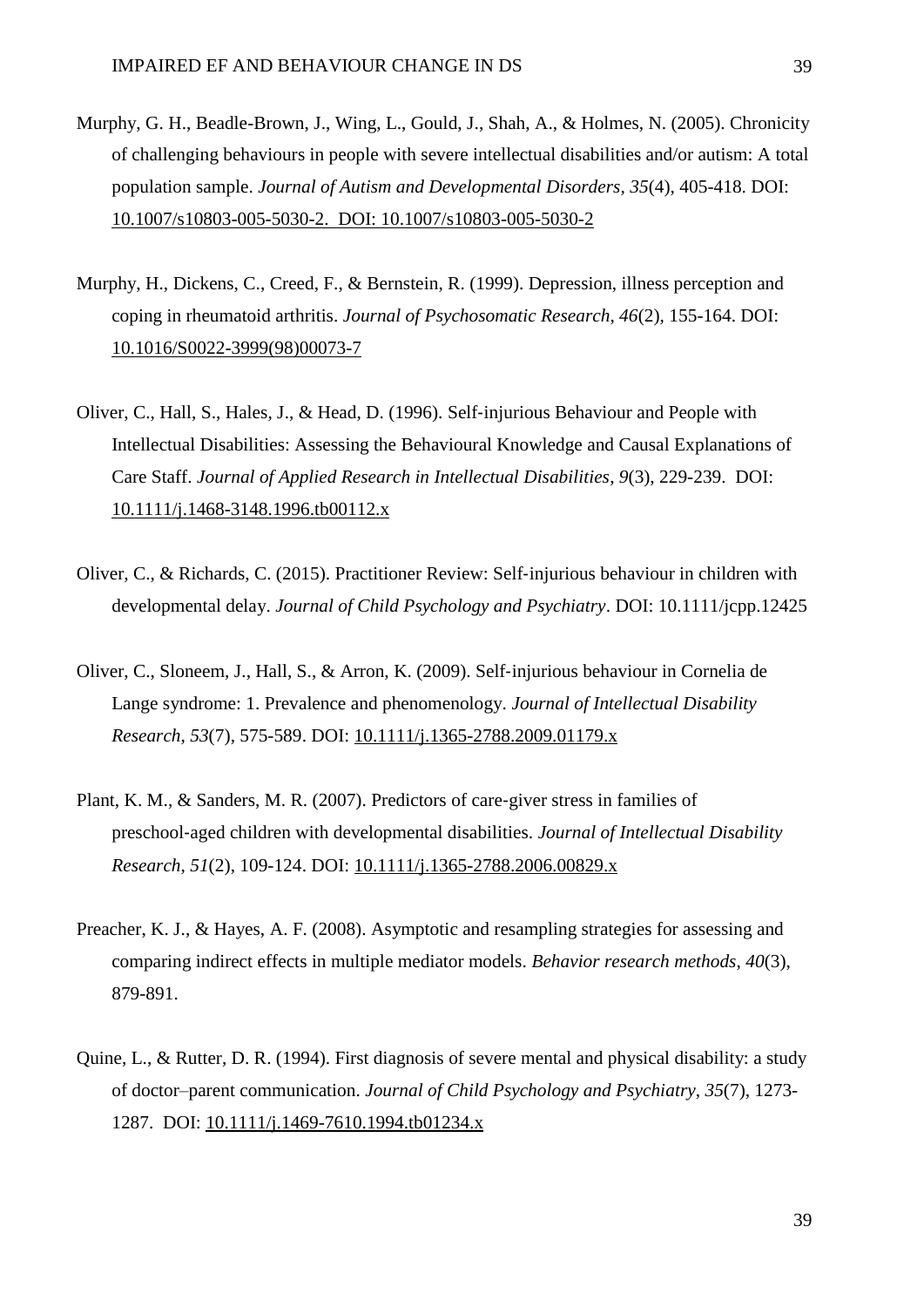- Rucker, D. D., Preacher, K. J., Tormala, Z. L., & Petty, R. E. (2011). Mediation analysis in social psychology: Current practices and new recommendations. *Social and Personality Psychology Compass*, *5*(6), 359-371.
- Scharloo, M., Kaptein, A.A., Weinman, J., Hazes, J.M., Willems, L.N.A., Bergman, W. and Rooijmans, H.G.M. (1998). Illness perceptions, coping and functioning in patients with rheumatoid arthritis, chronic obstructive pulmonary disease and psoriasis. *Journal of Psychosomatic Research, 44*(5), 573–585. DOI: 10.1016/S0022-3999(97)00254-7
- Scharloo, M., Kaptein, A.A., Weinman, J., Vermeer, B.J. and Rooijmans, H.G.M. (2000). Patients' illness perceptions and coping as predictors of functional status in psoriasis: a 1 year follow up. *British Journal of Dermatology, 142*(5), 899–907. DOI: 10.1046/j.1365- 2133.2000.03469.x
- Taylor, L., Oliver, C. and Murphy, G. (2011). The chronicity of self-injurious behaviour: A longterm follow-up of a total population study. *Journal of Applied Research in Intellectual Disability, 25*(2), 107-117. DOI: 10.1111/j.1468-3148.2010.00579.x
- Totsika, V., Hastings, R. P., Emerson, E., Berridge, D. M., & Lancaster, G. A. (2011). Behavior problems at 5 years of age and maternal mental health in autism and intellectual disability. *Journal of abnormal child psychology*, *39*(8), 1137-1147.
- Weinman, J., Petrie, K.J., Sharpe, N. and Walker, S. (2000). Causal attributions in patients and spouses following first-time myocardial infarction and subsequent lifestyle changes. *British Journal of Health Psychology, 5*(3), 263–273. DOI: 10.1348/135910700168900
- Williams, R. J., & Rose, J. L. (2007). The development of a questionnaire to assess the perceptions of care staff towards people with intellectual disabilities who display challenging behaviour. *Journal of Intellectual Disabilities*, *11*(2), 197-211. DOI: 10.1177/1744629507076932
- White, N., & Hastings, R. P. (2004). Social and professional support for parents of adolescents with severe intellectual disabilities. *Journal of Applied Research in Intellectual Disabilities*, *17*(3), 181-190.
- Xu, Y., Neece, C. L., & Parker, K. H. (2014). Parental Depression and Child Behavior Problems: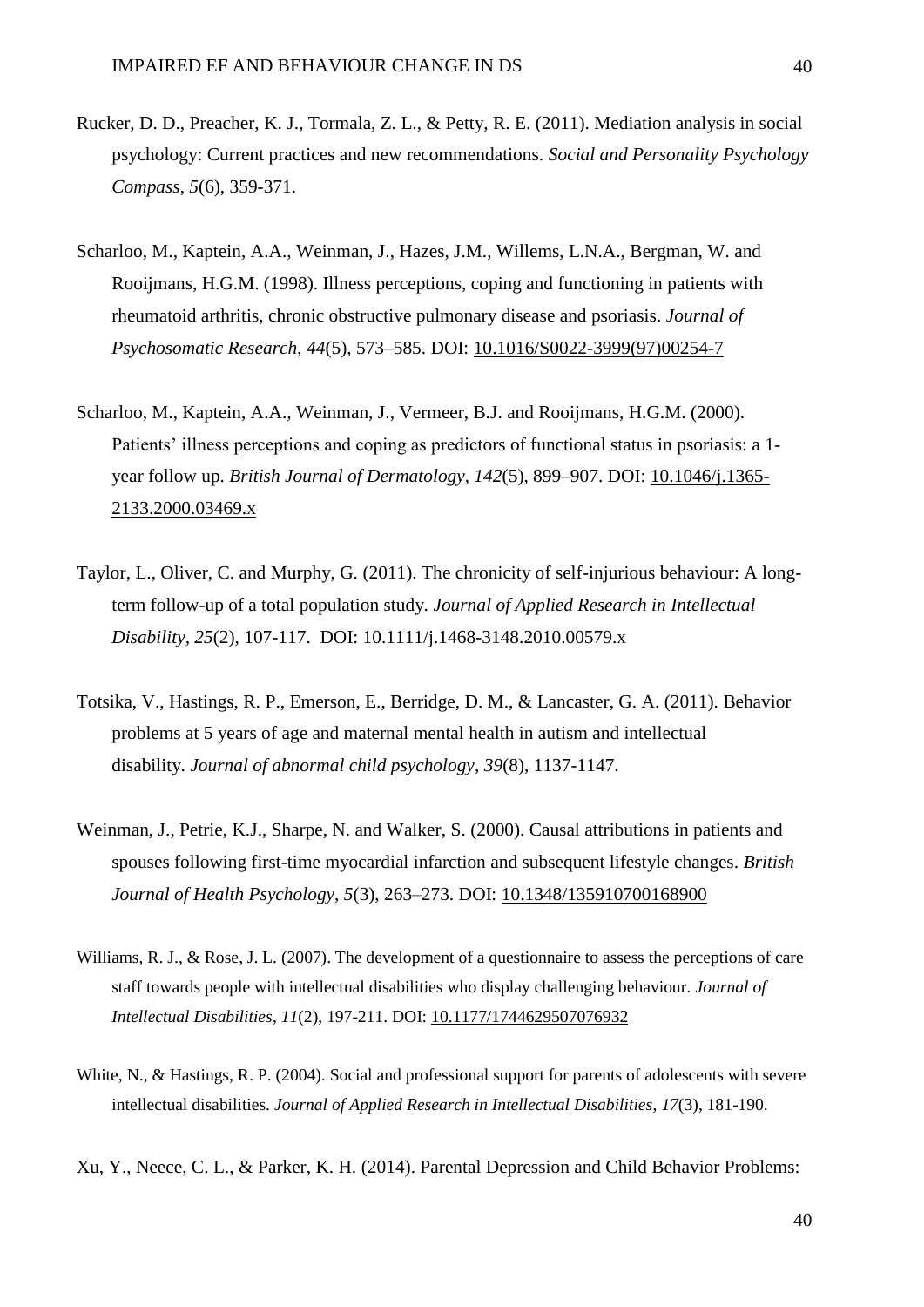A Pilot Study Examining Pathways of Influence. *Journal of Mental Health Research in Intellectual Disabilities*, *7*(2), 126-142.

- Zettle, R. D. (2015). Acceptance and Commitment Therapy for depression. *Current Opinion in Psychology*, *2*, 65-69.
- Zigmond, A. S., & Snaith, R. P. (1983). The hospital anxiety and depression scale. *Acta Psychiatrica Scandinavica*, *67*(6), 361-370. DOI: 10.1111/j.1600-0447.1983.tb09716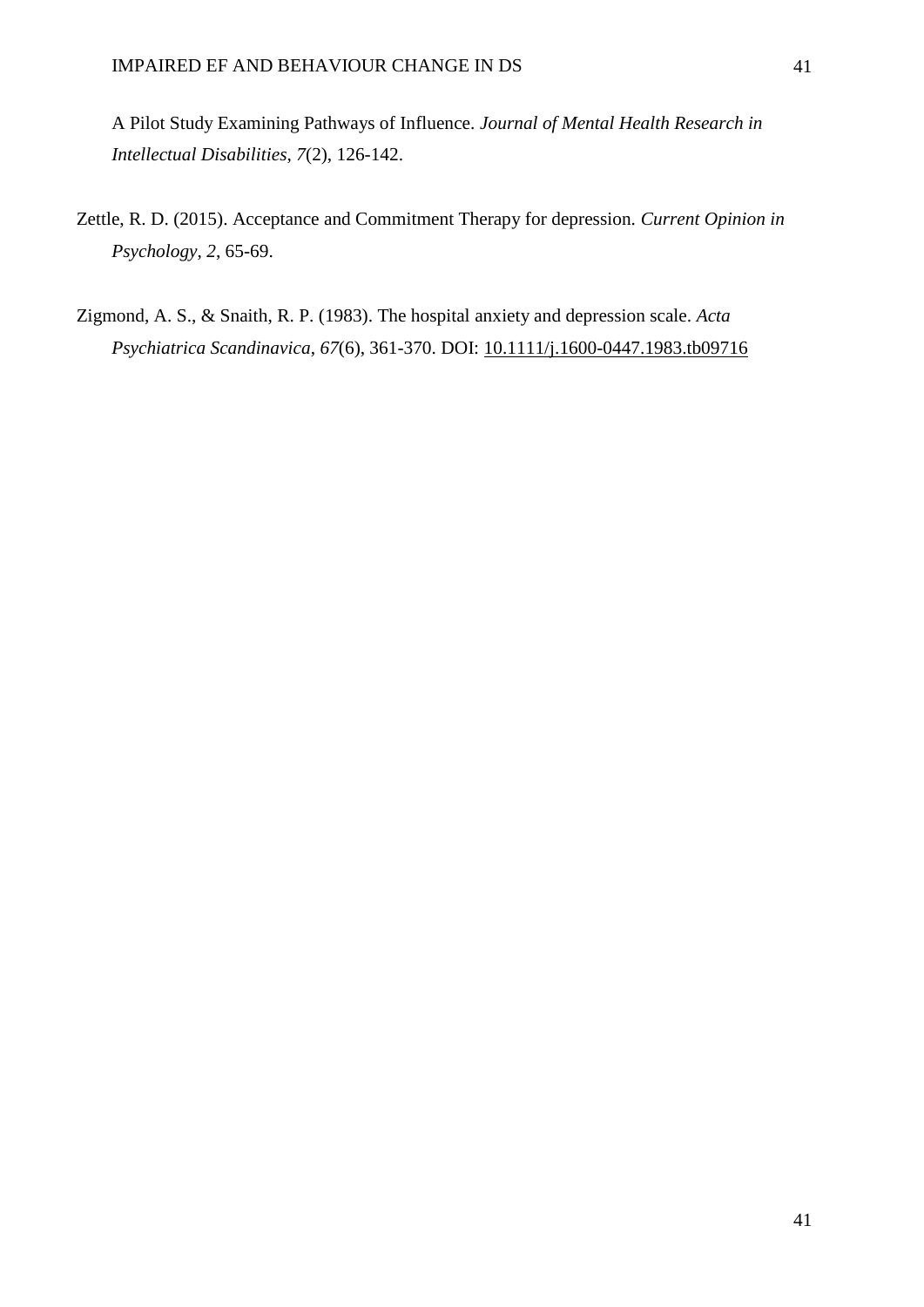|                                                | Strongly | Disagree | Neither Agree | Agree | <b>Strongly Agree</b> |
|------------------------------------------------|----------|----------|---------------|-------|-----------------------|
|                                                | Disagree |          | or Disagree   |       |                       |
| 1. Poor mental health can explain the          |          |          |               |       |                       |
| challenging behaviour                          |          |          |               |       |                       |
| 2. My child engages in the challenging         |          |          |               |       |                       |
| behaviour because his/her brain works in a     |          |          |               |       |                       |
| different way                                  |          |          |               |       |                       |
| 3. The challenging behaviour is something      |          |          |               |       |                       |
| that has been taught unintentionally           |          |          |               |       |                       |
| 4. Sometimes my child displays the             |          |          |               |       |                       |
| challenging behaviour, sometimes they don't    |          |          |               |       |                       |
| $-$ it depends on what's happening at the time |          |          |               |       |                       |
| 5. Physical pain can explain the challenging   |          |          |               |       |                       |
| behaviour                                      |          |          |               |       |                       |
| 6. Improving my child's mental health would    |          |          |               |       |                       |
| reduce the challenging behaviour               |          |          |               |       |                       |
| 7. The challenging behaviour is an inevitable  |          |          |               |       |                       |
| when someone has my child's                    |          |          |               |       |                       |
| syndrome/disorder                              |          |          |               |       |                       |
| 8. The challenging behaviour is something my   |          |          |               |       |                       |
| child has learnt to do over time               |          |          |               |       |                       |
| 9. The challenging behaviour depends on        |          |          |               |       |                       |
| whatever mood my child is in                   |          |          |               |       |                       |
| 10. Reducing pain and discomfort would         |          |          |               |       |                       |
| reduce the challenging behaviour               |          |          |               |       |                       |
| 11. The challenging behaviour is caused by     |          |          |               |       |                       |
| abnormal brain development                     |          |          |               |       |                       |
| 12. My child's syndrome/disorder and the       |          |          |               |       |                       |
| challenging behaviour go hand in hand          |          |          |               |       |                       |
|                                                |          |          |               |       |                       |
| 13. The challenging behaviour may vary         |          |          |               |       |                       |
| across situations depending on the people or   |          |          |               |       |                       |
| activities that my child experiences           |          |          |               |       |                       |
| 14. My child's emotional state is directly     |          |          |               |       |                       |
| linked to the challenging behaviour            |          |          |               |       |                       |

Appendix A – Cause Scale

Situational/Environmental subscale = items  $4 \& 13$ ; Brain development subscale =  $2 \& 11$ ; Mood subscale = items  $9 \& 14$ ; Syndrome subscale items = 7 & 12; Pain subscale = items 5 & 10; Mental health subscale = items 1 & 6; Reinforcement subscale = items  $3 & 8$